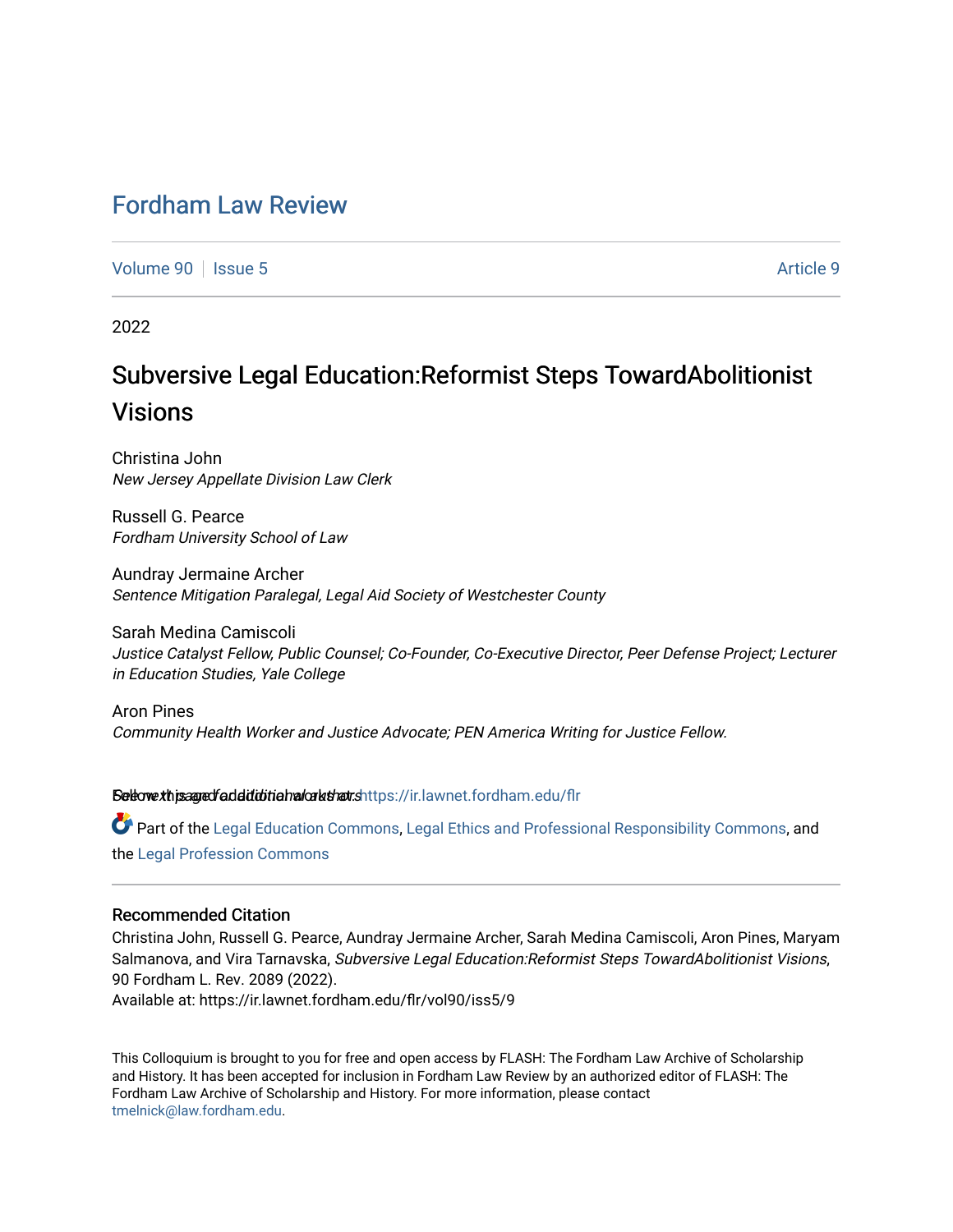# Subversive Legal Education:Reformist Steps TowardAbolitionist Visions

# Authors

Christina John, Russell G. Pearce, Aundray Jermaine Archer, Sarah Medina Camiscoli, Aron Pines, Maryam Salmanova, and Vira Tarnavska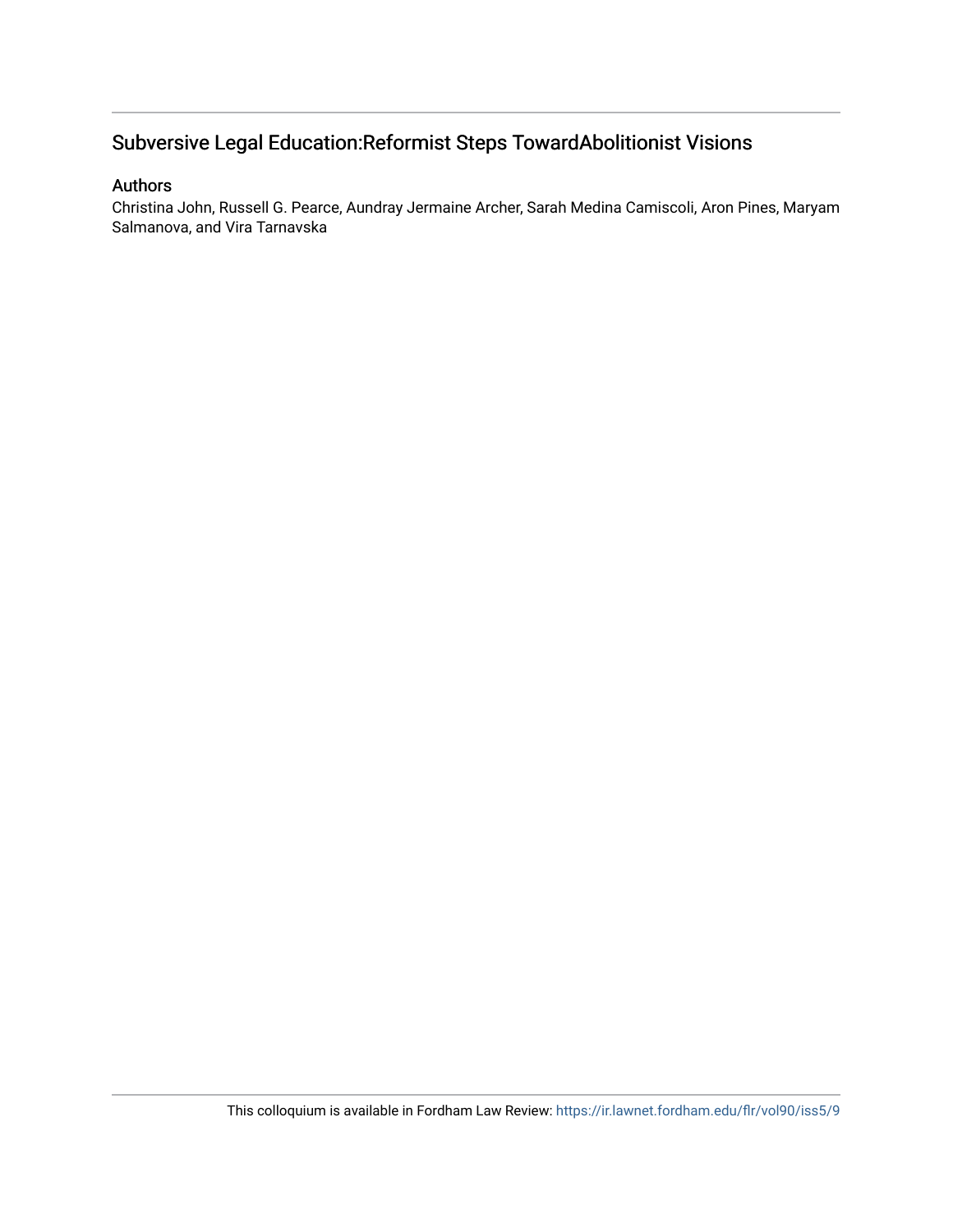# SUBVERSIVE LEGAL EDUCATION: REFORMIST STEPS TOWARD ABOLITIONIST VISIONS

Christina John,\* Russell G. Pearce,\*\* Aundray Jermaine Archer,\*\*\* Sarah Medina Camiscoli,\*\*\*\* Aron Pines,\*\*\*\*\* Maryam Salmanova,\*\*\*\*\*\* Vira Tarnavska\*\*\*\*\*\*\*

Exclusivity in legal education divides traditional scholars, students, and impacted communities most disproportionately harmed by the legal education system. While traditional legal scholars tend to embrace traditional legal education, organic jurists—those who are historically excluded from legal education and those who educate themselves and their communities about their legal rights and realities—often reject the inaccessibility of legal education and its power.

This Essay joins a team of community legal writers to imagine a set of principles for subversive legal education. Together, we—formerly incarcerated pro se litigants, paralegals for intergenerational movement lawyering initiatives, first-generation law students and lawyers, persons with years of formal legal expertise, and people who have gained expertise outside of law schools—bring together critical insight about the impact of legal education's exclusivity and the means by which we have worked to expand

\*\*\*\*\*\*\* She/her pronouns. Law Student, Fordham University School of Law, Class of 2023.

<sup>\*</sup> She/her pronouns. New Jersey Appellate Division Law Clerk. This Essay was prepared for the Colloquium entitled Subversive Lawyering, hosted by the Fordham Law Review and co-organized by the Center on Race, Law, and Justice and the Stein Center for Law and Ethics on October 15–16, 2021, at Fordham University School of Law. With immense gratitude and love for my parents, Seleena John and Sarath John Peediyakkan, and for my partner, Samuel Carrigan, who supports me in countless ways and provided support for this Essay. Special thanks to the friends and mentors—women of color and formerly incarcerated folks—who talked through development aspects, leading to the approach we used in this Essay.

<sup>\*\*</sup> He/him pronouns. Professor of Law; Edward and Marilyn Bellet Chair in Legal Ethics, Morality, and Religion, Fordham University School of Law. Thanks to Darius Johnson for his research assistance. Special thanks to Tinu Adediran, Amna Akbar, Swethaa Ballakrishnen, Ben Barton, Bennett Capers, Eduardo Capulong, and Jennifer Gordon for their helpful insights.

<sup>\*\*\*</sup> He/him pronouns. Sentence Mitigation Paralegal, Legal Aid Society of Westchester County.

<sup>\*\*\*\*</sup> She/her pronouns. Justice Catalyst Legal Fellow, Public Counsel; Co-Founder, Co-Executive Director, Peer Defense Project; Lecturer in Education Studies, Yale College. Thank you to Aneth Naranjo and Obrian Rosario for being two of my greatest teachers.

<sup>\*\*\*\*\*</sup> He/him pronouns. Community Health Worker and Justice Advocate. PEN America Writing for Justice Fellow.

<sup>\*\*\*\*\*\*</sup> She/them pronouns. Thinker, Artist, Writer, and Paralegal at the Peer Defense Project. I would like to thank everyone in and out of the academy who has shared their wisdom with me in the many mediums we inhabit.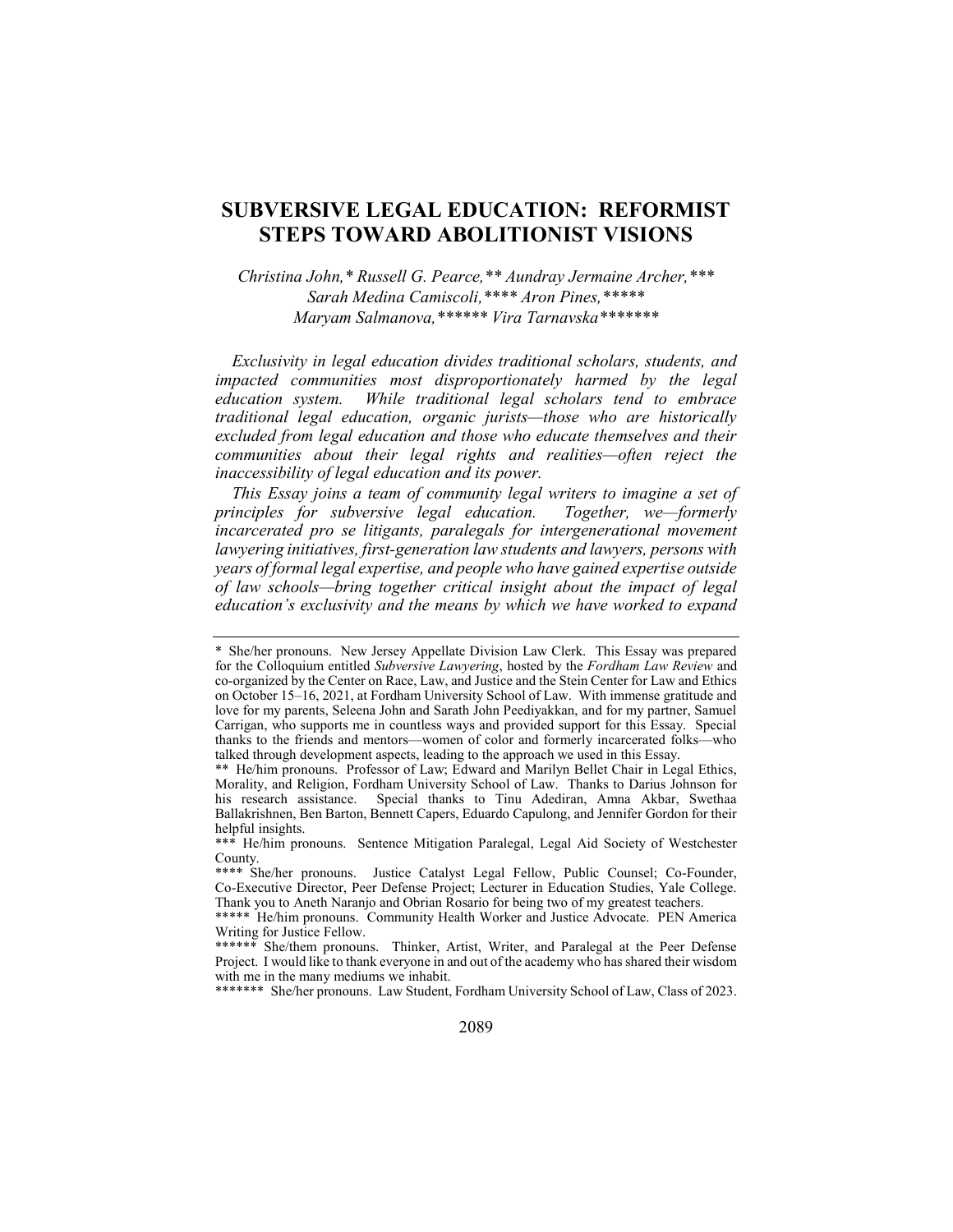access necessary for our survival. The Essay explores the frameworks of movement law, Black feminism, and abolition as impacted people look to reclaim experiences and create tools for subversive legal education that teaches that the law belongs to the people and how they themselves can make and change the law.

In Part I, we explore reformist strategies that address the pervasive racism in legal education and the bar admission system while leaving the institutional framework intact. In Part II, we share four case studies of transformative legal tools; these tools work to subvert legal education from a machine that excludes, extracts, and exploits our communities into a mechanism that educates and liberates our communities. In Part III, these case studies illuminate principles that prioritizes access, transparency, and collective design with impacted scholars and communities. This is a first step toward abolition—a radical reimagination of legal education that makes legal knowledge a right, that democratizes legal power, and that recognizes that the production of legal knowledge, teaching, and scholarship must include those whom the law impacts, consistent with the disability rights activism mantra "Nothing About Us Without Us." For us, abolishing the existing structures perpetuating exclusive enclaves in legal education can assist in other abolitionist struggles, such as abolition of the prison industrial complex; these struggles are tied, not siloed from one another.

| B. How We Got Here: Our Journey to Conceptualizing           |  |
|--------------------------------------------------------------|--|
|                                                              |  |
| I. REFORMIST STEPS: THE ANTI-RACIST LAW SCHOOL 2096          |  |
| II. CASE STUDIES IN SUBVERSIVE LEGAL EDUCATION 2103          |  |
| A. Legal Tools for Intergenerational Movement                |  |
|                                                              |  |
|                                                              |  |
| 2. "First Five": A Technology to Expand Youth Access         |  |
|                                                              |  |
| 3. The "Know Your Case Campaign": A Technology to            |  |
| Democratize Public Information Throughout                    |  |
|                                                              |  |
| 4. Subversive Legal Education: A Practice 2107               |  |
| B. Disability Rights and "Nothing About Us Without Us". 2108 |  |
| C. Jailhouse Lawyering and In-Prison Self-Education 2110     |  |
|                                                              |  |
|                                                              |  |
|                                                              |  |
|                                                              |  |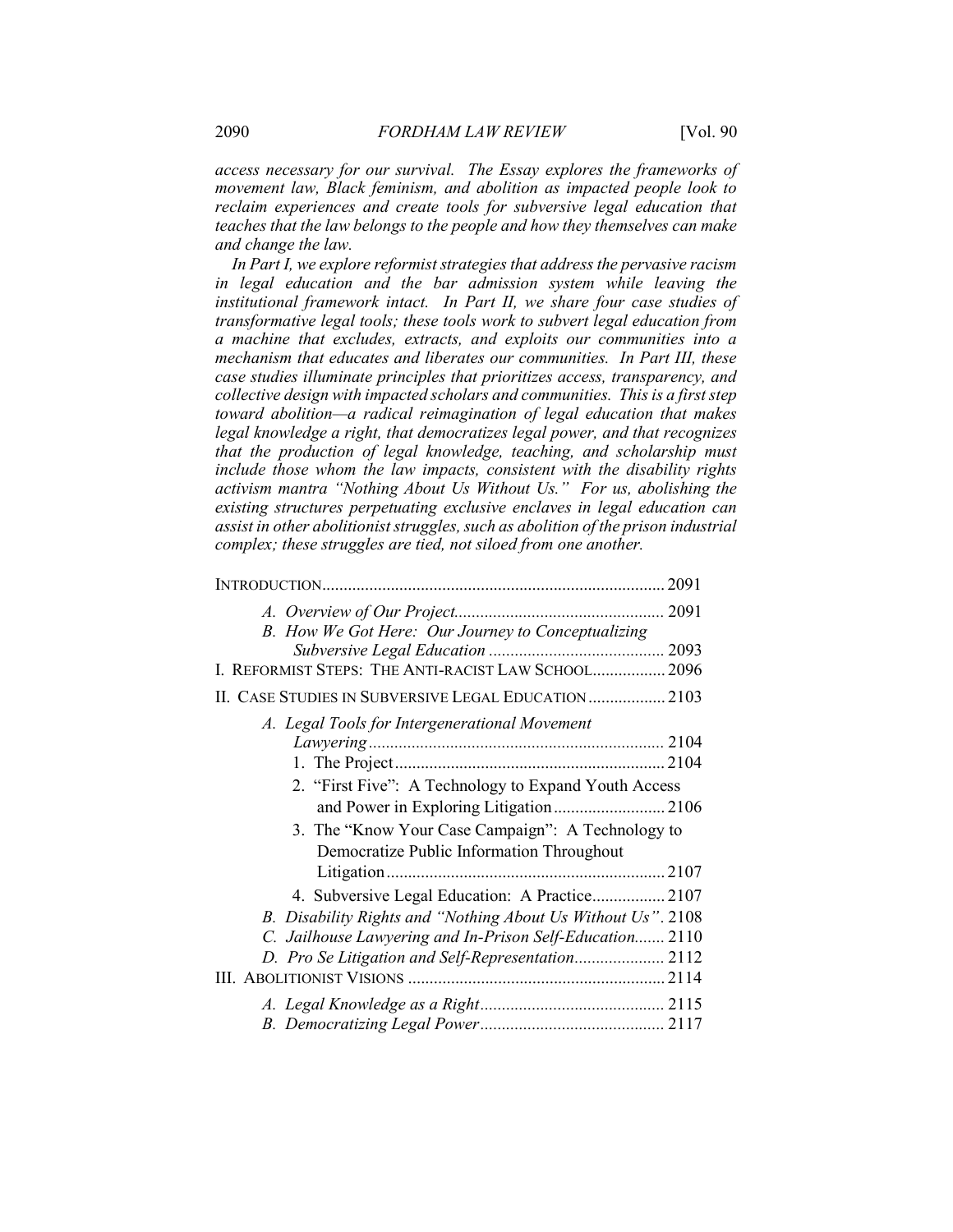| C. The Pedagogy of "Nothing About Us Without Us" 2119 |  |
|-------------------------------------------------------|--|
|                                                       |  |
|                                                       |  |
|                                                       |  |

### **INTRODUCTION**

A. Overview of Our Project

this is the oppressor's language

yet I need it to talk to you

—Adrienne Rich1

Even when they are dangerous

examine the heart of those machines you hate

before you discard them

and never mourn the lack of their power

lest you be condemned

to relive them.

—Audre Lorde2

Our project is reformist to the extent we engage with the oppressor's language—and publish our work in a law review. But we move beyond reformist steps to the radical reimagining that Amna Akbar and Bennett Capers invite and that Swethaa Ballakrishnen and Sara Dezalay inspire.3 We propose dismantling the master's house4 by replacing our current system of

 <sup>1.</sup> ADRIENNE RICH, The Burning of Paper Instead of Children, in THE FACT OF A DOORFRAME 116, 117 (1984).

 <sup>2.</sup> Audre Lorde, "For Each of You" (1997).

<sup>3.</sup> See generally Amna A. Akbar, Sameer M. Ashar & Jocelyn Simonson, Movement Law, 73 STAN. L. REV. 821 (2021); Bennett Capers, Afrofuturism, Critical Race Theory, and Policing in the Year 2044, 94 N.Y.U. L. REV. 1 (2019). In exploring how to "de-centre and enlarge the gaze" of legal inquiry, Ballakrishnen and Dezalay employ Lois Weaver's long table format—"a structured, stylised, open-ended, non-hierarchical format for interactional participation and intellectual political commitment. The idea of the long table is to structure conversation as a dinner party where conversation is the 'only course.'" Swethaa S. Ballakrishnen & Sara Dezalay, Introduction: Law, Globalisation, and the Shadows of Legal Globalisation, in INVISIBLE INSTITUTIONALISMS: COLLECTIVE REFLECTIONS ON THE SHADOWS OF LEGAL GLOBALISATION 1, 4, 7 (Ballakrishnen & Dezalay eds., 2021). On this project, the coauthors met weekly in a long table Zoom session hosted by coauthor Sarah Medina Camiscoli.

<sup>4</sup>. See generally AUDRE LORDE, The Master's Tools Will Never Dismantle the Master's House, in SISTER OUTSIDER: ESSAYS AND SPEECHES 110, 110–13 (1984).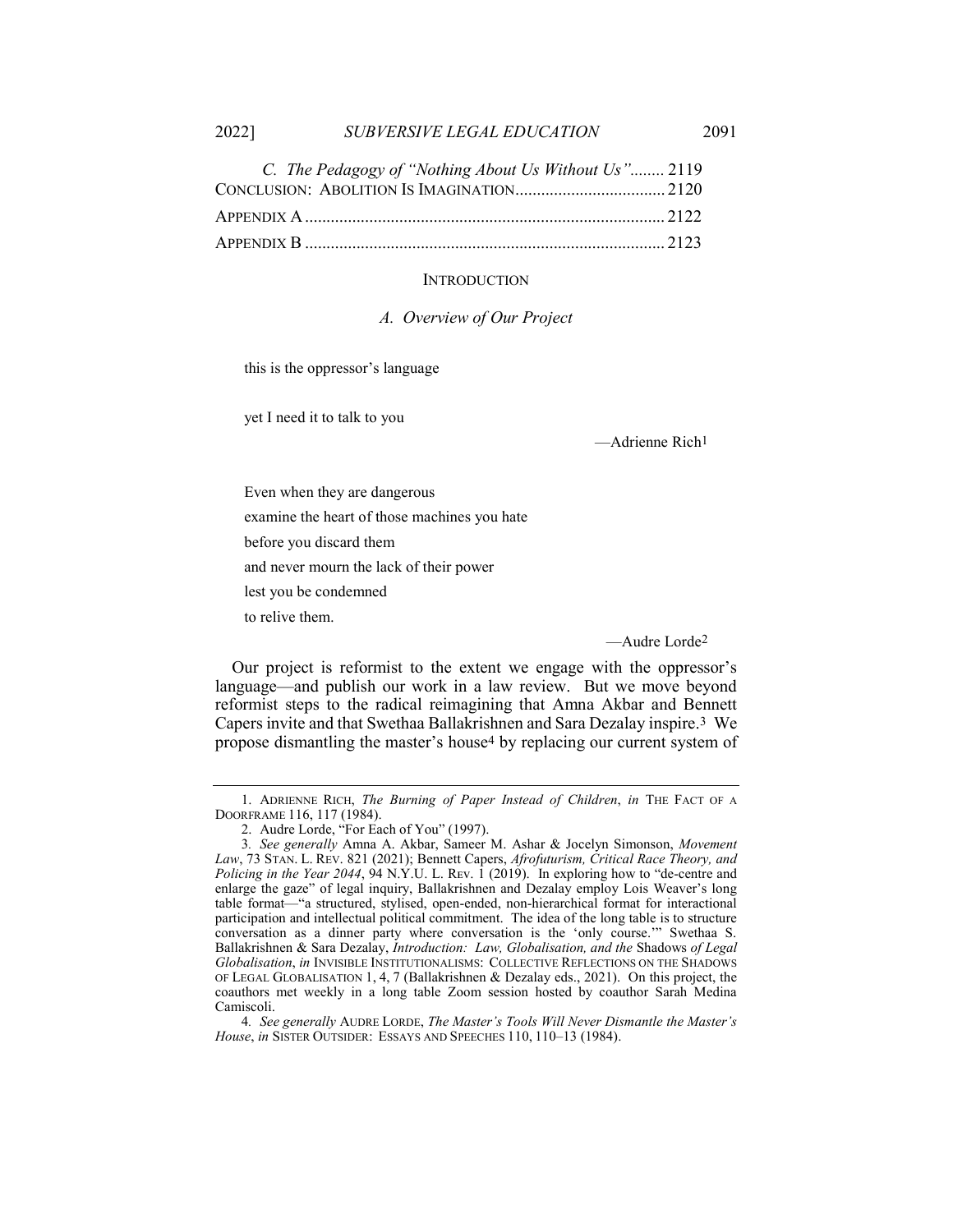legal education—embracing abolition as a means of ending the carceral state and the legal institutions that enforce racist oppression.

Our objective is to broaden the discourse on legal education, rather than to provide a definitive blueprint. In Part I, we explore reforms that promote equality and democracy within existing mechanisms for distributing legal knowledge and power. In Part II, we illustrate legal education and empowerment outside law schools—in prison, in community legal advocacy, in youth empowerment, and in disability activism. Part III reimagines where legal education can take place when we democratize legal power and assert legal knowledge as a right.

We have collaborated as coauthors of diverse backgrounds: formerly incarcerated persons, legal fellows, legal workers, paralegals, a law student, recent law graduates, and a law professor. We define our coauthors collectively and interchangeably as organic jurists or community legal writers. Based on Antonio Gramsci's concept of "organic intellectuals,"<sup>5</sup> an organic jurist "studies, analyzes, and comments on the law."6 Gramsci, who spent years imprisoned by Mussolini's fascist regime, viewed every person as an intellectual.7 Professional intellectuals, those with formal education and certification, function to "maintain[] and reproduce[] a given economic and social order."8 To counter hegemony, the oppressed classes generate "organic intellectuals," whatever their training, who are organic to the oppressed classes and have the "capacity" to "oppos[e] and transform[] the existing social order."<sup>9</sup> We define *organic jurists* as legal scholars without traditional educational prerequisites.

We borrow *community legal writers* from Amanda Alexander, founder of the Detroit Justice Center. Community legal advocates are "trained community members who will help [impacted community members] understand, use, and shape the laws  $\ldots$  [i]nstead of turning [only] to traditional lawyers . . . to empower them to solve justice problems on their own."10 Community legal writers learn elements and procedures of legal scholarship to contribute their knowledge, tools, and insights. We coined these terms to model the flexibility necessary to expand access and opportunity.

 <sup>5.</sup> Special thanks to Jacob Pearce for flagging the importance of Gramsci's concept of the organic intellectual.

<sup>6</sup>. Jurist, LEGAL INFO. INST., https://www.law.cornell.edu/wex/jurist [https://perma.cc/ 7CJU-PM5N] (last visited Mar. 4, 2022); see also Community Legal Advocates, DETROIT JUST. CTR., https://www.detroitjustice.org/community-legal-advocates [https://perma.cc/8RX2- VQG9] (last visited Mar. 4, 2022).

 <sup>7.</sup> THE GRAMSCI READER: SELECTED WRITINGS 1916–1935, at 301, 305–06, 318–22 (David Forgacs ed., 2000).

<sup>8</sup>. See id.

<sup>9.</sup> Id. at 300–01, 305–06, 318–22. Gramsci understands the professional intellectuals as being organic to the dominant social order. See id. For our purposes, we use "organic" to refer particularly to those, regardless of training, with the "capacity" to "oppos[e] and transform[] the existing social order." Id. at 300.

<sup>10</sup>. See Community Legal Advocates, supra note 6.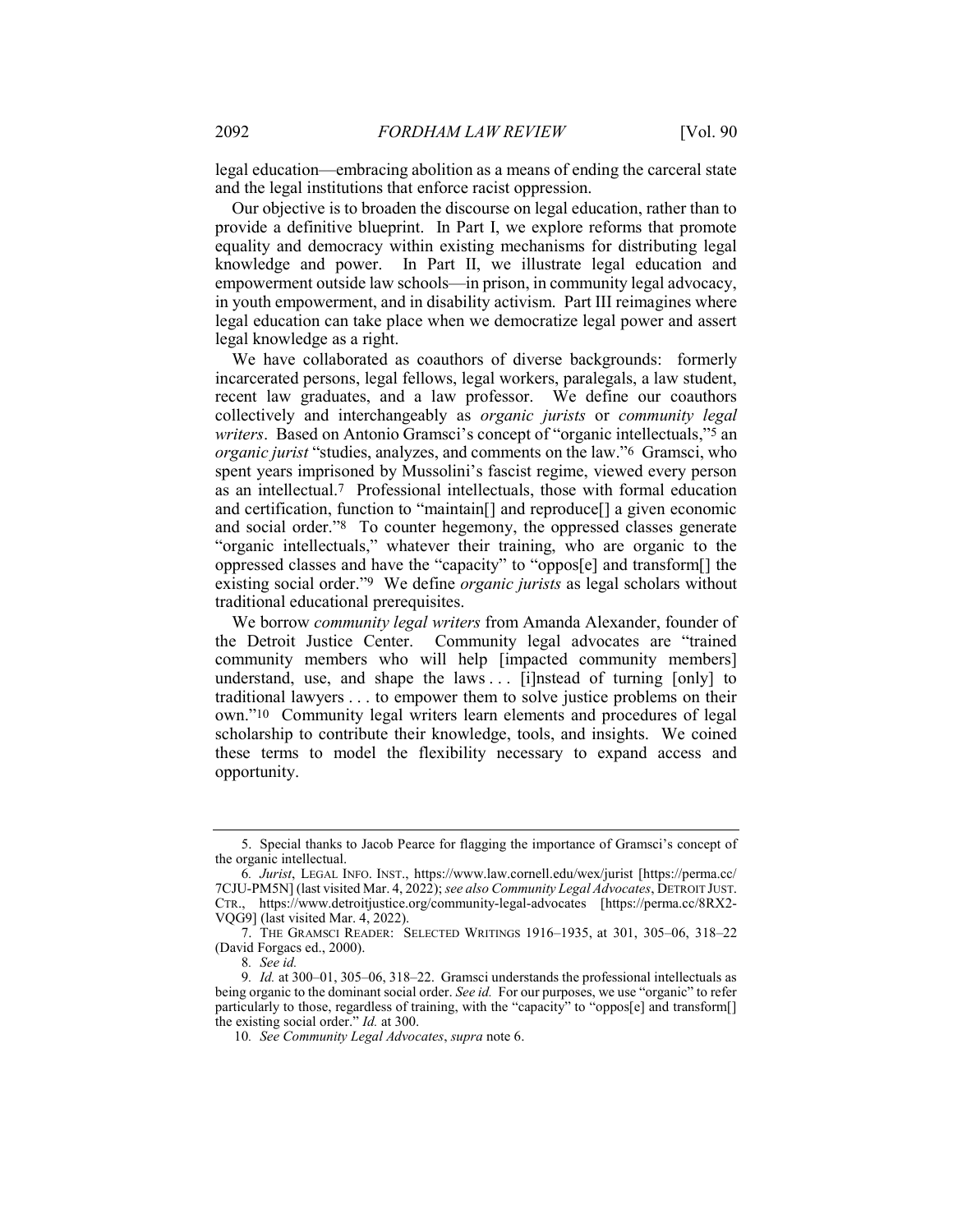# B. How We Got Here: Our Journey to Conceptualizing Subversive Legal Education

Christina: We begin subverting legal education's facade of neutrality by discussing identity. "[T]he personal is political" is a phrase long established in Black feminist literature, referenced in the Combahee River Collective's "Black Feminist Statement"11 and Audre Lorde's The Master's Tools Will Never Dismantle the Master's House.12

I am a melanated, queer woman of color and the daughter of South Indian immigrants. Even with covering,13 I am too many degrees away from the privileges of a White14 man, despite my father naming me "Christina Elizabeth John," a name that passes on job applications but is disconnected from my ancestors. Mine is a name that does not protect me once people see me. After my arrest at twenty-one years of age, I cluelessly attempted to navigate the legal system. I did not know lawyers or otherwise have access to the legal system. When I called the district attorney's office to advocate for myself, I was told that they only spoke to lawyers. When I was able to afford a lawyer, the matter was essentially taken care of after a minutes-long chat with an assistant district attorney. Reflecting on my experience and the experiences of youth like Kalief Browder15 fueled my path in the law.

Russ: I am a sixty-five-year-old White heterosexual cis-male. My identity has opened doors for me and made me comfortable in the predominantly White, heterosexual, cis-male space<sup>16</sup> where I have worked as a professor since 1990.17

 15. Kalief, a Black youth from the Bronx, was sixteen years old when he was arrested for a crime that he repeatedly insisted he did not commit. See Jennifer Gonnerman, Kalief Browder, 1993–2015, NEW YORKER (June 7. 2015), https://www.newyorker.com/news/newsdesk/kalief-browder-1993-2015 [https://perma.cc/BWG7-KD92]. Kalief spent three years on Rikers Island without a conviction; two of those years were in solitary confinement, where he attempted suicide several times. See id. He was released from Rikers in June 2013 and committed suicide just two years later. See id.

16. See generally Capers, supra note 14.

 17. My religious commitments as a theologically left Jew shape my morality and my world view, but I believe that, despite the persistence of anti-Semitism in the United States, expressed in such events as the 2017 Unite the Right Rally in Charlottesville, Virginia, White

<sup>11</sup>. Combahee River Collective, The Combahee River Collective Statement, in HOW WE GET FREE: BLACK FEMINISM AND THE COMBAHEE RIVER COLLECTIVE 15, 20 (Keeanga-Yamahtta Taylor ed., 2017).

<sup>12</sup>. See LORDE, supra note 4.

<sup>13</sup>. See Kenji Yoshino, The Pressure to Cover, N.Y. TIMES (Jan. 15, 2006), https://www.nytimes.com/2006/01/15/magazine/the-pressure-to-cover.html [https://perma.cc/YYG2-LSRM].

 <sup>14.</sup> We coauthors view it as anti-racist to bring attention to White identity and not erase it. We believe that too often White history or a White-dominant legal system are taught as neutral history or a neutral legal system when they are anything but that. See, e.g., Bennett Capers, The Law School as a White Space, 106 MINN. L. REV. 7, 29 (2021) (describing "white letter law"). We are persuaded by the anti-racist arguments for why "White" should also be capitalized. Brittany Wong, Here's Why It's a Big Deal to Capitalize the Word 'Black, HUFFPOST (Sept. 3, 2020, 4:13 PM), https://www.huffpost.com/entry/why-capitalize-wordblack\_l\_5f342ca1c5b6960c066faea5 [https://perma.cc/6423-HPPN].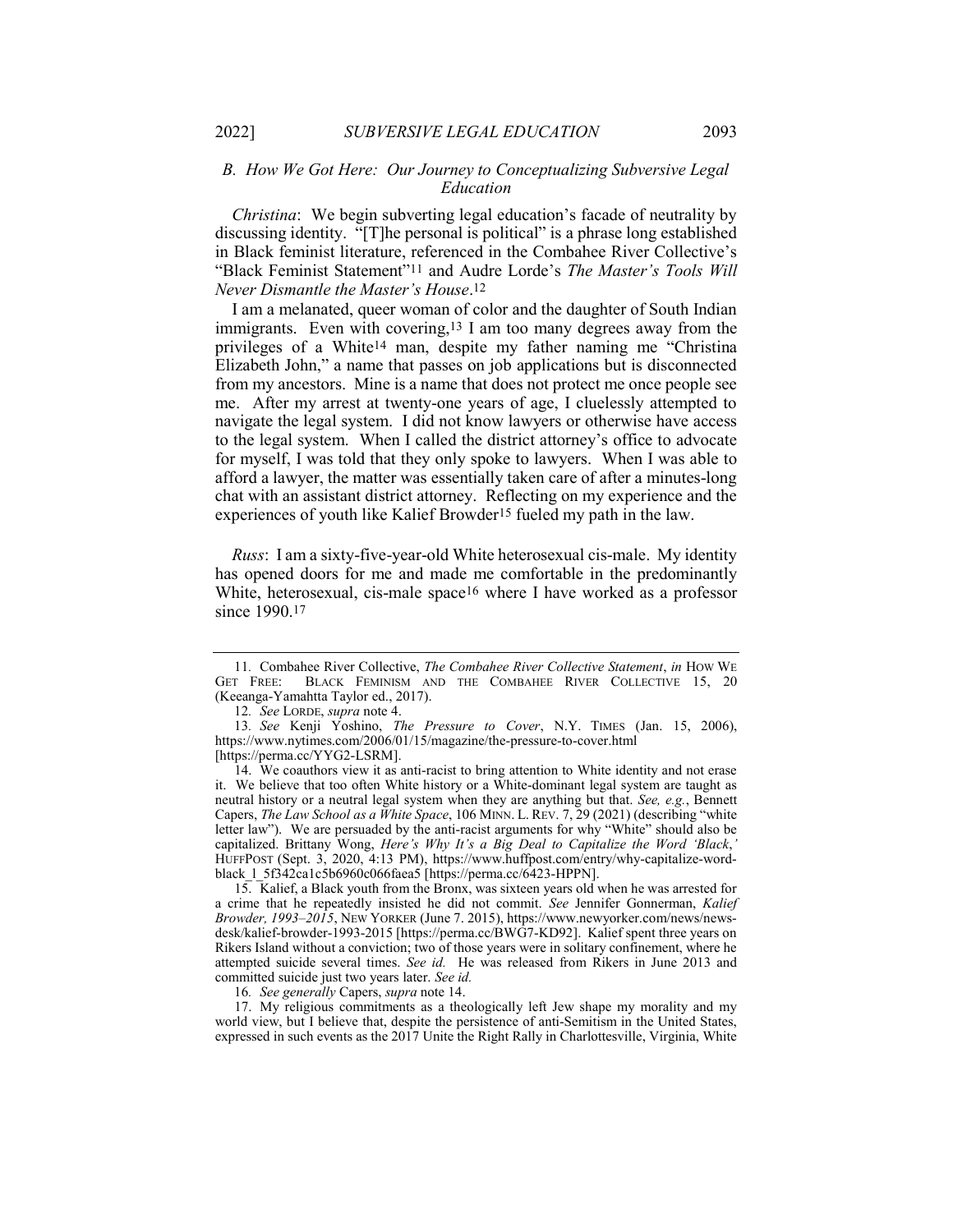Inspired by civil rights lawyers, I began law school in 1978. I was quickly disillusioned, learning vocabulary that obscures how law structures power and justice, language my grandparents—only one of whom completed high school—could not readily engage. I asked now Judge Guido Calabresi, my torts professor, whether I should remain in law school. He urged me to focus my career on remaking the system of justice.

As a teacher, I aspire to apply the wisdom of bell hooks and Paolo Freire in recognizing my students as teachers.18 Christina has been my teacher as a student and as a teaching assistant and coteacher of my Lawyers and Justice seminar, and she is the first author of this Essay.

As a scholar, I have written about "White Lawyering."19 We can have a just society when we denormalize Whiteness and dismantle structural racism. We can do that if White people like me share power and give up the benefits that structural racism has wrongly bestowed. I share my power as a law professor by participating in a team on which my position and identity do not determine my authority.

In Movement Law, Amna Akbar, Sameer Ashar, and Jocelyn Simonson teach:

When we produce legal scholarship, we propagate ideas. Typically, we tell stories about what is wrong with our systems and institutions of law, and we advocate for solutions.... Movements, like scholars, are fundamentally invested in the realm of ideas. But unlike most legal scholarship, left movements are invested in disrupting the status quo and transforming political, economic, and social relations. Movements often start with disrupting ideas and telling new stories about what is possible. Movement law attempts to engage, celebrate, and participate in disruption from the grassroots. When this effort arises from within the university, it is necessarily contradictory given the university's central role in reproducing elite rule and the myth of meritocracy. Nonetheless, we believe it is important and possible for legal scholars to support efforts at radical and popular ideation toward transformation. Otherwise, we acquiesce to a much narrower and more elite discourse.20

Christina: We are constructing this dialogue to represent conversations we have had through our relationships: student-professor, coeducators, coauthors, friends. bell hooks notes, "To engage in dialogue is one of the simplest ways we can begin as teachers, scholars, and critical thinkers to cross boundaries, the barriers that may or may not be erected by race, gender,

Jews primarily experience the law space through our White identity. See generally KAREN BRODKIN, HOW JEWS BECAME WHITE FOLKS AND WHAT THAT SAYS ABOUT RACE IN AMERICA (1998).

 <sup>18.</sup> See BELL HOOKS, TEACHING TO TRANSGRESS: EDUCATION AS THE PRACTICE OF FREEDOM 40, 46–58 (1994) (analyzing the "banking" teaching method in which students are "passive consumers" from whom professors have nothing to learn and discussing Freire's impact on hooks' own teaching).

<sup>19</sup>. See generally Russell G. Pearce, White Lawyering: Rethinking Race, Lawyer Identity, and Rule of Law, 73 FORDHAM L. REV. 2081 (2005).

 <sup>20.</sup> Akbar et al., supra note 3, at 829.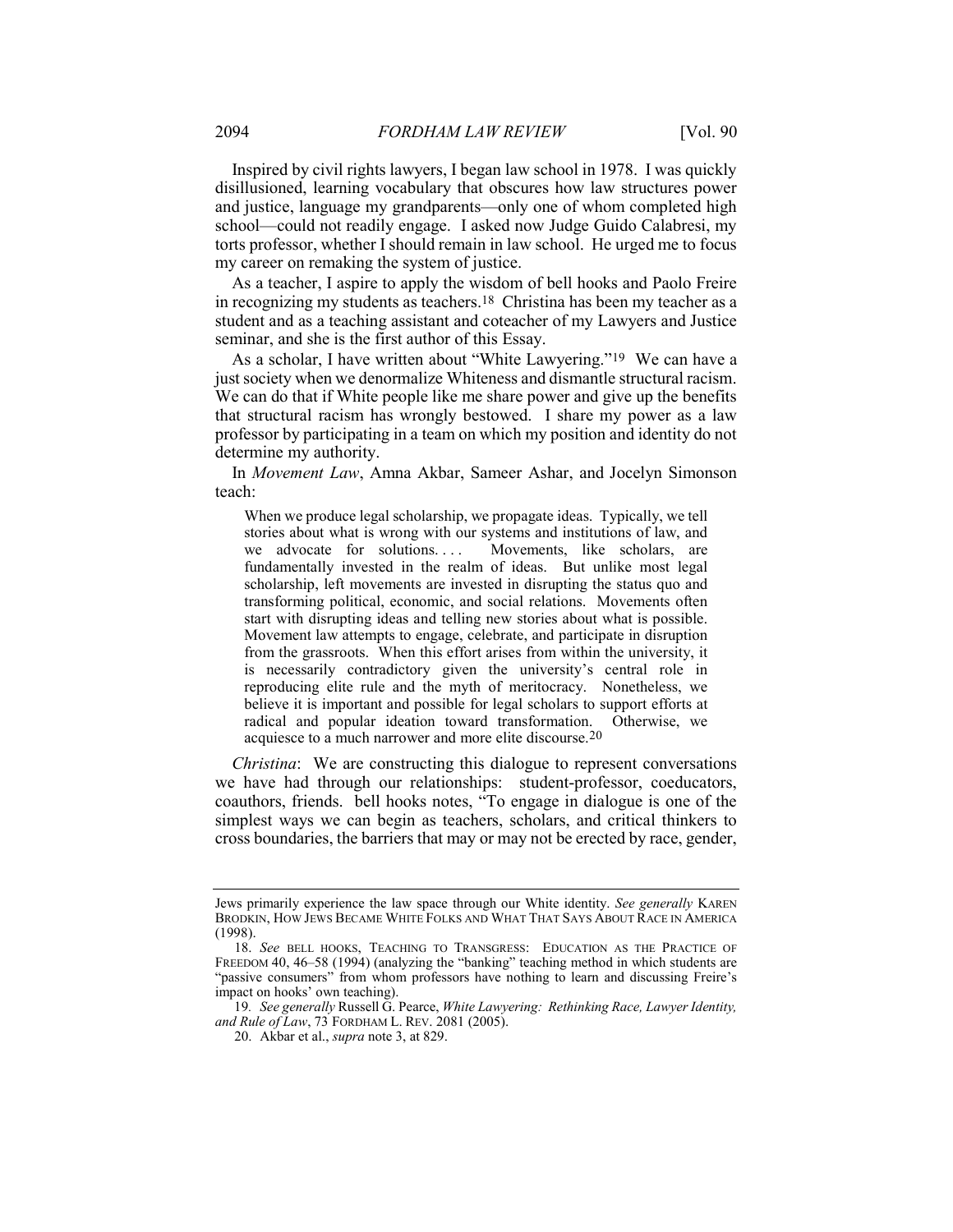class, professional standing, and a host of other differences."21 This dialogue can serve as a useful intervention. By modeling dialogue, we hope to encourage dialogue.

Russ: I have argued that legal institutions privilege White people and do not promote equal justice.22 Law schools further complicity in structural racism by teaching "that lawyers should 'bleach out' their racial, as well as their other personal identities,"23 and "to treat whiteness as a neutral norm or baseline, and not a racial identity . . . to view racial issues as belonging primarily to people of color."24

Christina: Russ and I received educations approved by the American Bar Association (ABA) that trained us as Gramsci's professional intellectuals who maintain and reproduce existing hierarchies.<sup>25</sup> I suggested we invite nonlawyers26—persons we call organic jurists—who have used "subversive" methods to learn the law27 by learning outside of law schools. Organic jurists have been my greatest educators for reimagining legal institutions. For those who say abolition is a fantasy, organic jurists have shown me that we, in fact, live a fantasy when we believe our society can sustain the existing system.

Russ: I have forty years of socialization in traditional legal scholarship. I had to set aside my inclination of drawing on convention. Christina persuaded me—asking me to act consistently with a position I had long argued—that the public good, justice, and democracy require we open the delivery of legal services to people without law degrees.28

Christina: But how do we both bring people in and support them in the process? My labor has previously gone uncompensated and unrecognized. Women who are highly aware of the pay gap may be nodding along. If you have an intersectional identity, you may also be nodding along because you, too, have given your time, energy, and vulnerability without credit.

 <sup>21.</sup> HOOKS, supra note 18.

<sup>22</sup>. See generally Russell G. Pearce, Eli Wald & Swethaa S. Ballakrishnen, Difference Blindness vs. Bias Awareness: Why Law Firms with the Best of Intentions Have Failed to Create Diverse Partnerships, 83 FORDHAM L. REV. 2407 (2015); Pearce, supra note 19.

 <sup>23.</sup> Pearce, supra note 19, at 2083.

<sup>24</sup>. Id.

<sup>25</sup>. See supra notes 7–9.

 <sup>26.</sup> The term nonlawyers is problematic, implying a status that is somehow less than that of lawyers. See, e.g., James Goodnow, Non-Attorney—Distinction or Diss?, ABOVE THE L. (Feb. 7, 2020, 11:47 AM), https://abovethelaw.com/2020/02/non-attorney-distinction-or-diss/ [https://perma.cc/4UQD-PJCA].

<sup>27.</sup> See Akbar et al., *supra* note 3 (emphasizing the importance of collaborating on scholarship with grassroots movements).

<sup>28.</sup> See, e.g., Russell G. Pearce & Sinna Nasseri, The Virtue of Low Barriers to Becoming a Lawyer: Promoting Liberal and Democratic Values, 19 INT'L J. LEGAL PRO. 357 (2012); Russell G. Pearce, Professionalism Paradigm Shift: Why Discarding Professional Ideology Will Improve the Conduct and Reputation of the Bar, 70 N.Y.U. L. REV. 1229 (1995).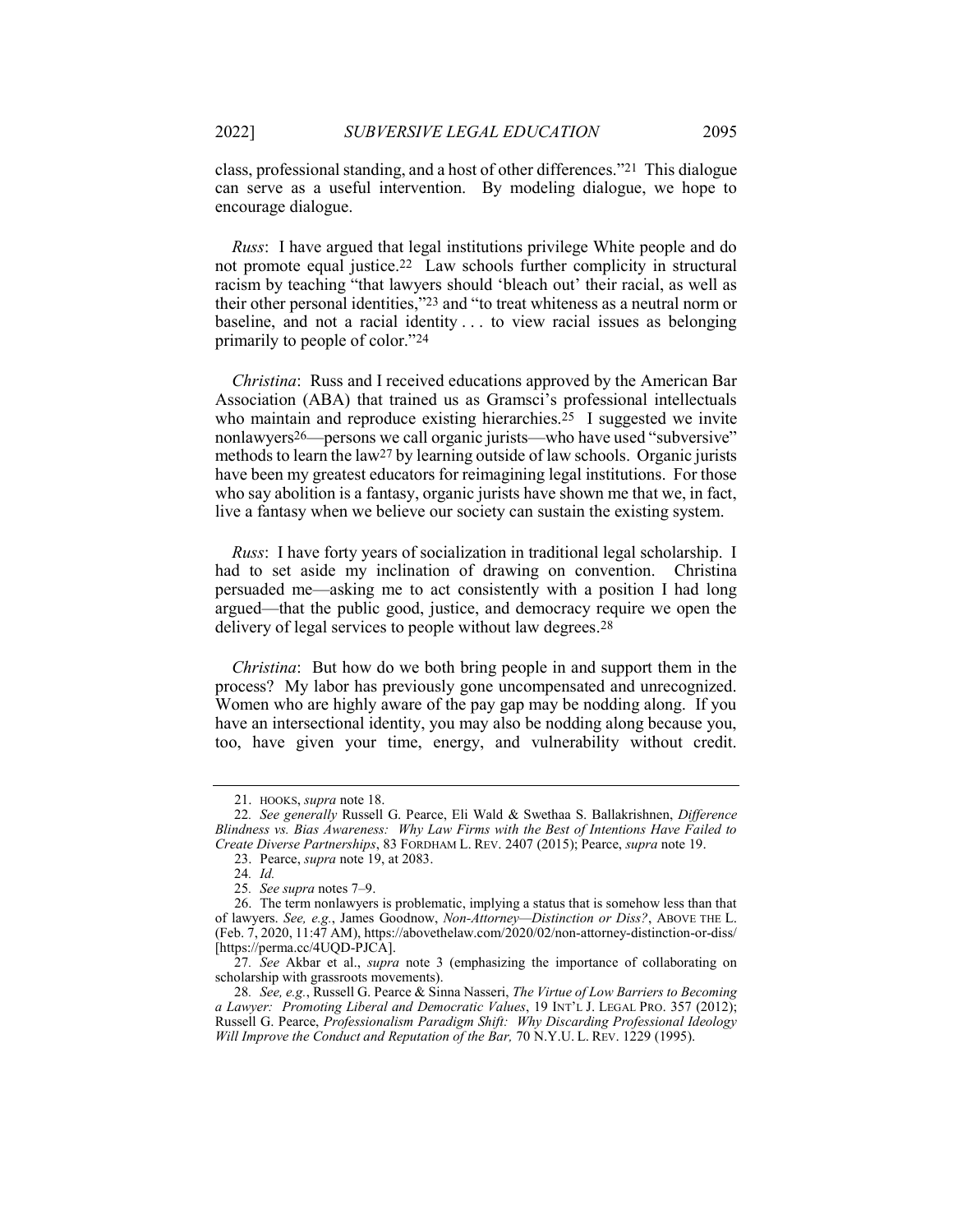Coauthorship is one form of recognition for organic jurists that assumes "the personal is political." Several individual feminists credited with coining the term have rejected the individual recognition, instead "cit[ing] millions of women in public and private conversations as the phrase's collective authors."29

Russ: Every point Christina made was correct, but I worried about practicality and risk based on my forty years in legal scholarship. Would I would we—be derided for listing seven coauthors, most of whom would be organic jurists? The more we discussed the topic, the more I agreed that subversive legal education requires vulnerability.

Christina: As bell hooks says, "When the obsession with maintaining order is coupled with the fear of 'losing face,' of not being thought well of by one's professor and peers, all possibility of constructive dialogue is undermined."30 For transparency, we share our discomfort<sup>31</sup> and fears of losing face. We reflect on our limits and lived experiences. We open ourselves to criticism to be held accountable32 to our words. We hope to model reformist steps in subversive legal education toward abolitionist visions that reimagine the legal academic space.33

## I. REFORMIST STEPS: THE ANTI-RACIST LAW SCHOOL

In this part, we examine proposals for making legal education more equal and inclusive while retaining existing institutions: the privilege to deliver legal services as a lawyer generally requires a college degree, a three-year law school degree, and bar admission.<sup>34</sup> But the existing forms, as Duncan

 <sup>29.</sup> KERRY T. BURCH, DEMOCRATIC TRANSFORMATIONS: EIGHT CONFLICTS IN THE NEGOTIATION OF AMERICAN IDENTITY 139 (2012).

 <sup>30.</sup> HOOKS, supra note 21, at 179.

 <sup>31.</sup> The movement's critiques may make us uncomfortable, and taking them on in the classroom may require risks, but we need to get uncomfortable. For too long, too many of us have looked the other way, even when we know better. It is time to look at the law beyond our conventional ways of seeing. It is time to bring in the people who for too long have been outside the classroom, and yet are so central to law's operations. See Amna A. Akbar, Law's Exposure: The Movement and the Legal Academy, 65 J. LEGAL EDUC. 352 (2015).

 <sup>32.</sup> Akbar et al., supra note 3 (explaining that accountability is necessary in movement law).

 <sup>33. &</sup>quot;In [forwarding an abolitionist imagination], the movement offers transformative, affirmative visions for change designed to address the structures of inequality—something legal scholarship has lacked for far too long." Amna A. Akbar, Toward a Radical Imagination of Law, 93 N.Y.U. L. REV. 405, 410 (2018).

 <sup>34.</sup> Although unauthorized practice laws restrict the practice of law to lawyers, the actual boundaries of this restriction sometimes blur. Many jobs, such as social work, could include legal advice for clients seeking government assistance, and others, such as accounting, are acknowledged to include a significant component of legal analysis and advice. Today, moreover, new types of legal services providers, many of which rely on artificial intelligence, are gaining a multibillion-dollar foothold in the legal services market. See RENEE KNAKE JEFFERSON ET AL., PROFESSIONAL RESPONSIBILITY: A CONTEMPORARY APPROACH 47–57 (2020).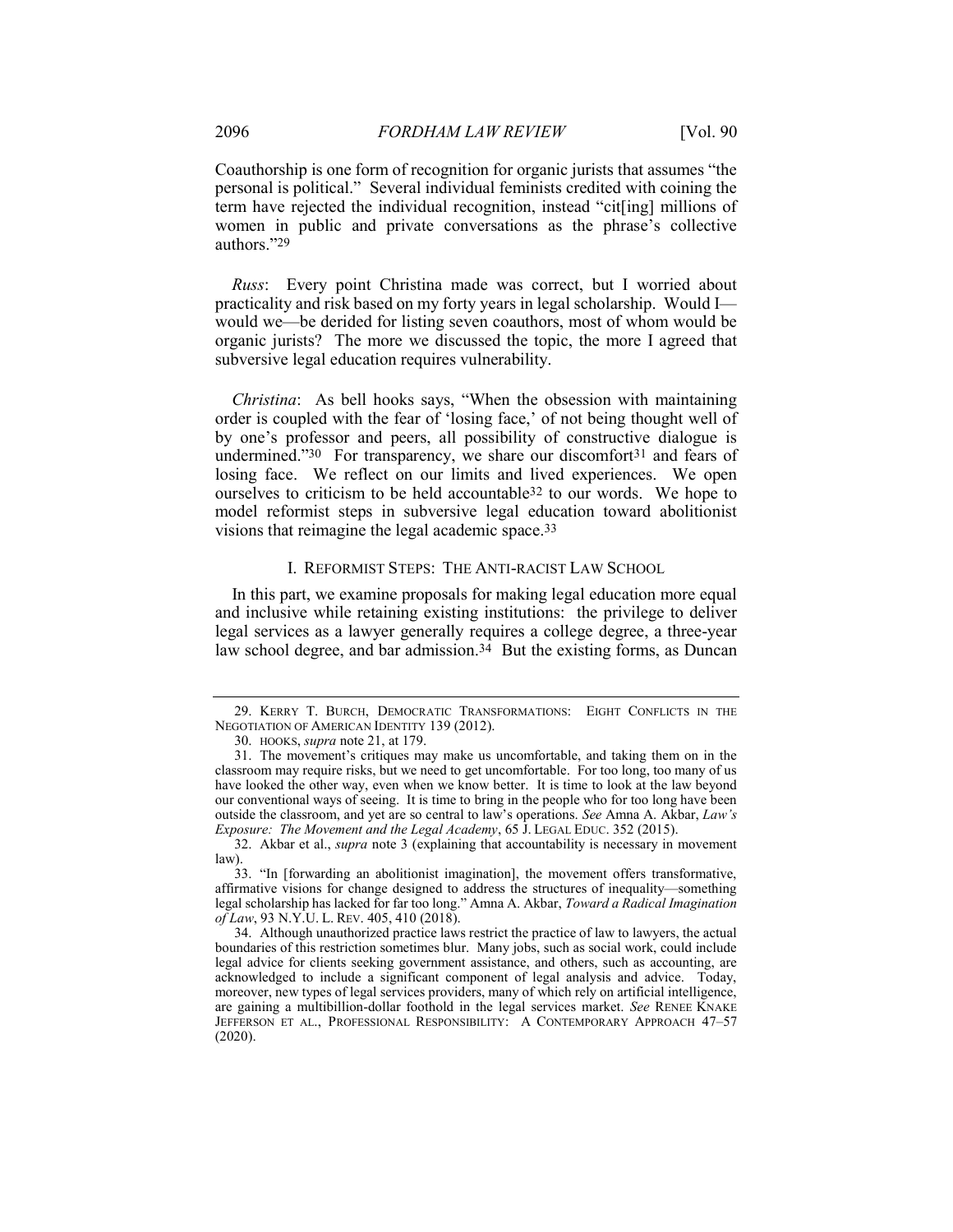Kennedy observed, reproduce the dominant societal hierarchies.35 Or, in Gramsci's terms, legal education gives the "impression of being democratic in tendency."36 We recognize that within these limits, change can make a difference to people who become lawyers, as well as to the functioning of the legal system.

A survey of all the ways to make legal education more equitable is beyond the word limits of this Essay. Rather, we seek to join and advance the scholarly conversation regarding one particular dimension of reform. We highlight some of the racist policies that "produce<sup>[]</sup> or sustain<sup>[]</sup> racial inequity between racial groups" and the anti-racist reforms suggested for "produc[ing] or sustain[ing] racial equality between groups."37 We recognize that many readers will find our arguments more palatable when made within the spirit of disparate impact analysis: when facially neutral policies have racially disparate impacts, the burden shifts to defenders of those policies to provide nondiscriminatory justifications.38 We hope this part provides a roadmap for conversation along these lines, although we are persuaded by Ibram X. Kendi's argument that, given the fundamental equality of all people, we should eradicate any policy that results in an outcome that subordinates a particular racial group.39

The American legal system has long been the engine of White supremacy, through conquest, enslavement, and Jim Crow, and later through facially neutral laws that, despite the civil rights movement, continue to maintain disparate White power and wealth.40 As of 2019, "the typical White family has eight times the wealth of the typical Black family."41 As Bennett Capers notes,

We live in a world built on racialized hierarchies and inequality, and much of the reason we live in such a world is because of what we call the law, from Slave Codes to the enshrinement of slavery in the Constitution to the doctrine of manifest destiny to anti-miscegenation laws to the Chinese Exclusion Act to zoning rules to qualified immunity to racialized highway

 <sup>35.</sup> Duncan Kennedy, Legal Education and the Reproduction of Hierarchy, 32 J. LEGAL EDUC. 591, 592–95 (1982).

 <sup>36.</sup> THE GRAMSCI READER, supra note 7, at 318.

 <sup>37.</sup> IBRAM X. KENDI, HOW TO BE AN ANTIRACIST 18, 20 (2019).

 <sup>38.</sup> McDonnell Douglas Corp. v. Green, 411 U.S. 792, 792 (1973). We are using discriminatory impact as an analytic framework, rather than making a legal argument. Cf. Gary Peller, Legal Education and the Legitimation of Racial Power, 65 J. LEGAL EDUC. 405, 411 (2015); Valencia Richardson, Data-Driven Discrimination: A Case for Equal Protection in the Racially Disparate Impact of Big Data, 12 GEO. J.L. & MOD. CRITICAL RACE PERSP. 209 (2020).

<sup>39</sup>. See KENDI, supra note 37, at 18.

<sup>40.</sup> See generally AZIZ RANA, THE TWO FACES OF AMERICAN FREEDOM (Harv. Univ. Press 2010); K-Sue Park, The History Wars and Property Law: Conquest and Slavery as Foundational to the Field, 131 YALE L.J. (forthcoming 2022).

 <sup>41.</sup> Neil Bhutta, Andrew C. Chang, Lisa J. Dettling & Joanne W. Hsu, with assistance from Julia Hewitt, Disparities in Wealth by Race and Ethnicity in the 2019 Survey of Consumer Finances, FED. RSRV. (Sept. 8, 2020), https://www.federalreserve.gov/econres/ notes/feds-notes/disparities-in-wealth-by-race-and-ethnicity-in-the-2019-survey-ofconsumer-finances-20200928.htm [https://perma.cc/U95N-4VUE].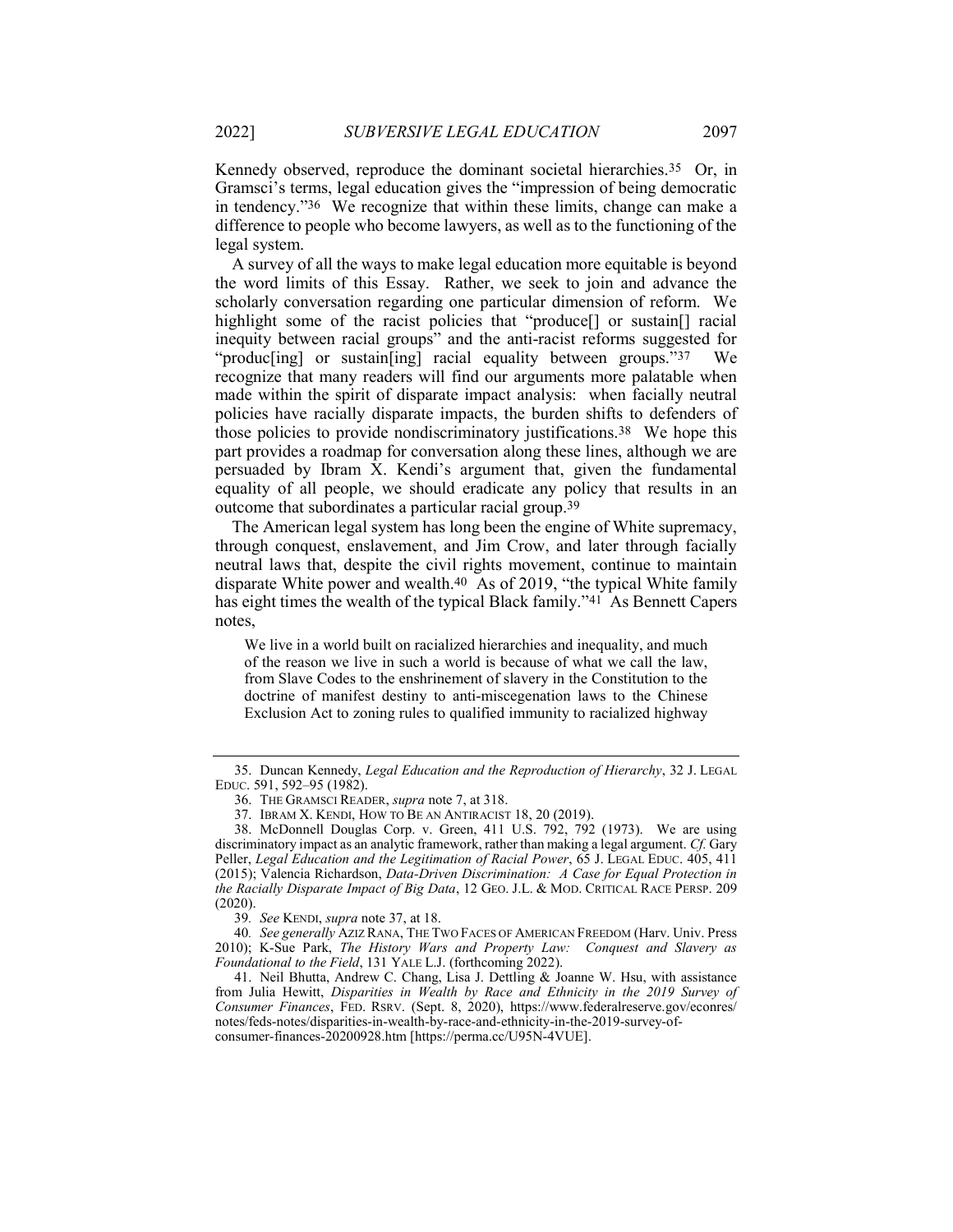construction to so much more. It is the law, after all, that has contributed to why, even now, we are segregated in where we live and where we go to school and whom we love. Quite simply, law is haunted by race  $\dots$ .<sup>42</sup>

The legal profession recapitulates White people's disproportionate representation, power, and resources43—discriminatory impact occurs at every step through admission to the bar. As Deborah Rhode noted, "Law is the least diverse profession in the nation."44 Although non-Latinx White people are only 60.1 percent of the population,45 they comprise 86 percent of lawyers,<sup>46</sup> while Black people are 13.4 percent of the population<sup>47</sup> and 5 percent of lawyers.48 Capers notes that "[a] recent survey of 238 large firms found that fewer than 5% of associates are Black, as are fewer than 2% of the equity partners. By contrast, white lawyers make up almost 90% of the equity partners."49

Not surprisingly, legal education is the primary vehicle for recapitulating White people's disproportionate representation, power, and resources in the profession.50 As Capers observes, law school is a "White space." His description applies to the demography of students and teachers, as well as to pedagogy and architecture. Capers notes:

[I]n 2019, Latinx students accounted for 12.7% of students at ABA accredited law schools, even though Latinx individuals make up approximately 18.3% of the population in the United States. The number of Black students is even smaller. Blacks make up just 7.94% of law students, though Blacks make up 13.4% of the population.<sup>51</sup>

An American Bar Foundation study found that "Black students and Hispanic students are disproportionately enrolled in lower-ranked schools."52 Capers notes, "At the top 30 law schools, Latinx students make up just 9% of the students; Blacks only 6%."53

47. U.S. CENSUS BUREAU, supra note 45.

48. Lawyers by Race & Ethnicity, supra note 46.

49. Capers, supra note 14, at 22.

50. See Peller, supra note 38; cf. Etienne C. Toussaint, The Purpose of Legal Education, 11 CALIF. L. REV. (forthcoming 2023).

51. Capers, supra note 14, at 24.

 52. MIRANDA LI, PHILLIP YAO & GOODWIN LIU, AM. BAR FOUND, WHO'S GOING TO LAW SCHOOL? 2 (2020), http://www.americanbarfoundation.org/uploads/cms/documents/

who is going to law school policy brief.pdf [https://perma.cc/C4UF-6FAB].

53. Capers, supra note 14, at 24.

 <sup>42.</sup> Capers, supra note 14, at 58.

<sup>43.</sup> Cf. Cheryl I. Harris, Whiteness as Property, 106 HARV. L. REV. 1707 (1993).

 <sup>44.</sup> Deborah L. Rhode, Law Is the Least Diverse Profession in the Nation. And Lawyers Aren't Doing Enough to Change That, WASH. POST (May 27, 2015), https://www.washingtonpost.com/posteverything/wp/2015/05/27/law-is-the-least-diverseprofession-in-the-nation-and-lawyers-arent-doing-enough-to-change-that/ [https://perma.cc/V8K9-E9BV].

<sup>45</sup>. QuickFacts: United States, U.S. CENSUS BUREAU, https://www.census.gov/ quickfacts/fact/table/US/PST045219 [https://perma.cc/P2BU-77NJ] (last visited Mar. 4, 2022).

<sup>46</sup>. Lawyers by Race & Ethnicity, AM BAR ASS'N, https://www.americanbar.org/groups/ young\_lawyers/projects/men-of-color/lawyer-demographics/ [https://perma.cc/5HFK-DTWD] (last visited Mar. 4, 2022).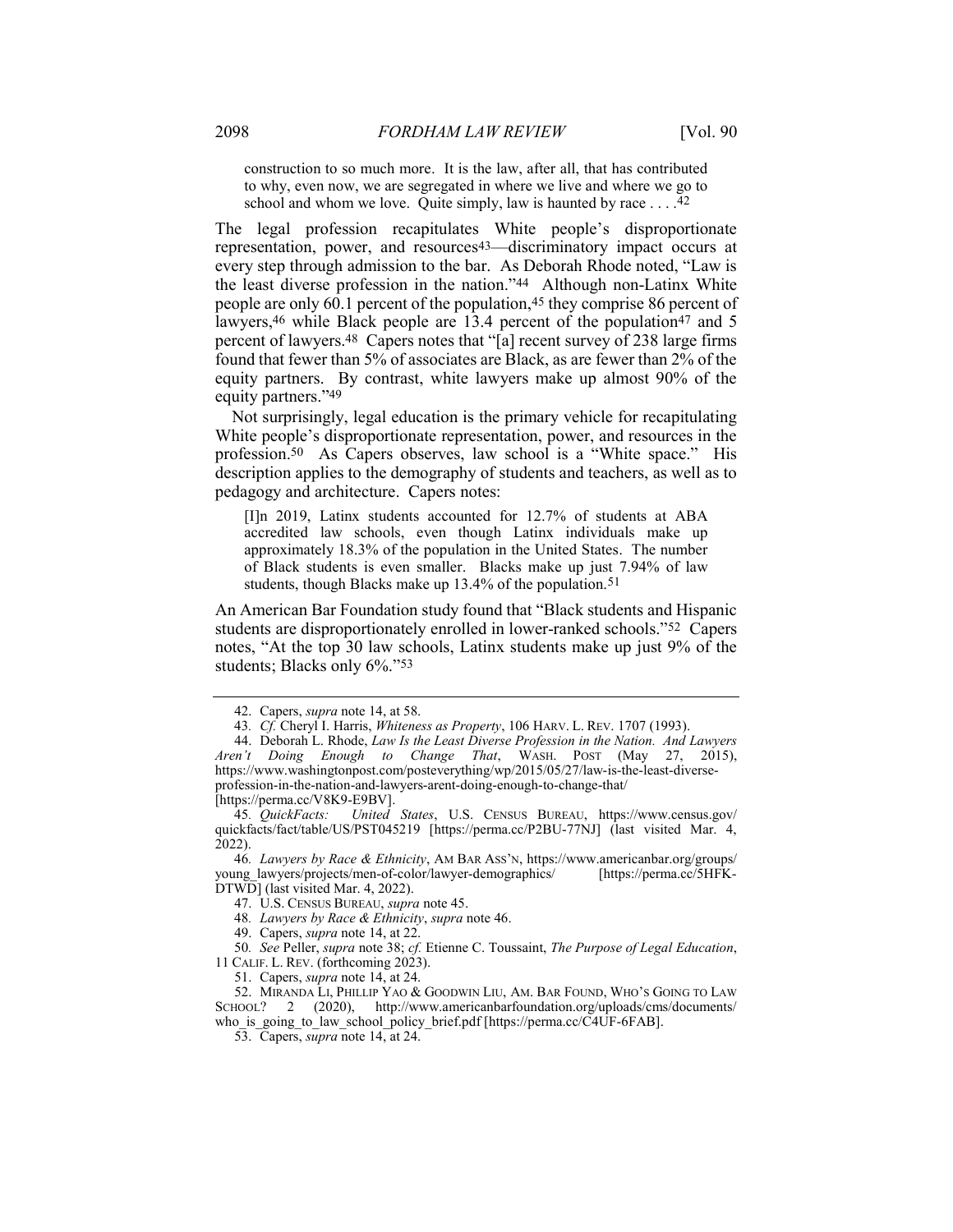This underrepresentation does not reflect college enrollment where "52.9 percent [of students] are non-Hispanic white, 20.9 percent are Hispanic, [and] 15.1 percent are black."<sup>54</sup> Probably the most significant roadblock to law school admissions is the ABA's requirement that law schools "require each applicant for admission . . . take a valid and reliable admission test to assist the school and the applicant in assessing the applicant's capability of satisfactorily completing the school's program,"55 namely either the Law School Admission Test (LSAT) or the Graduate Record Examination (GRE).56

As commentators note, these criteria "lock[]-in" White dominance.<sup>57</sup> White test-takers receive an average LSAT score of 153; Black test-takers average 142, and Latinx test-takers average 146.58 GRE results are similarly disparate.59 To the extent the LSAT is at all predictive, its value is somewhat circular—it correlates loosely with what we already do, but these measures do not necessarily tell us whether someone will be a better lawyer.60 The LSAT predicts only one-third of the difference in first year grades, which means two-thirds of the difference depends upon other factors: "[A] 6-point score difference between two LSAT scores accounted for only a 0.1 difference in law school grade point average."61 And though the LSAT correlates with "how well a student will do on the Bar Exam on the first attempt  $\ldots$  if it is not  $\ldots$  a successful measure for  $\ldots$  subsequent attempts."62 Employing disparate impact tests, the use of the LSAT or GRE cannot be justified. An anti-racist law school would not require either for admission.63

 60. Diane Curtis, The LSAT and the Reproduction of Hierarchy, 41 W. NEW ENG. L. REV. 307, 316–20 (2019).

 61. Paul Caron, Taylor: The GRE Is No Law School Diversity Tool, TAXPROF BLOG (June 16, 2016), https://taxprof.typepad.com/taxprof\_blog/2016/06/taylorthe-gre-is-no-law-schooldiversity-tool.html [https://perma.cc/NB9X-3NDW].

 62. Mona E. Robbins, Race and Higher Education: Is the LSAT Systemic of Racial Differences in Educational Attainment? (2017) (unpublished manuscript), https://repository.upenn.edu/spur/18 [https://perma.cc/6MFL-YJTH].

63. See Capers, supra note 14, at 48.

<sup>54</sup>. More than 76 Million Students Enrolled in U.S. Schools, Census Bureau Reports, U.S. CENSUS BUREAU (Dec. 11, 2018), https://www.census.gov/newsroom/press-releases/2018/ school-enrollment.html [https://perma.cc/L8HN-U5PD].

<sup>55</sup>. AM. BAR ASS'N, ABA STANDARDS AND RULES OF PROCEDURE FOR APPROVAL OF LAW SCHOOLS 2021–2022, at 33 (2021), https://www.americanbar.org/content/dam/aba/ administrative/legal\_education\_and\_admissions\_to\_the\_bar/standards/2021-2022/2021- 2022-aba-standards-and-rules-of-procedure-chapter-5.pdf [https://perma.cc/2TC9-Q8EU].

<sup>56</sup>. See id.

<sup>57.</sup> Capers, supra note 14, at 48; see also DARIA ROITHMAYR, REPRODUCING RACISM: HOW EVERYDAY CHOICES LOCK IN WHITE ADVANTAGE (2014); Erika Wilson, Monopolizing Whiteness, 134 HARV. L. REV. 2382 (2021).

 <sup>58.</sup> Marisa Manzi, 'Already Behind': Diversifying the Legal Profession Starts Before the LSAT, NPR (Dec. 22, 2020, 5:00 AM), https://www.npr.org/2020/12/22/944434661/alreadybehind-diversifying-the-legal-profession-starts-before-the-lsat [https://perma.cc/4D9A-XE4C].

<sup>59</sup>. ETS, A SNAPSHOT OF THE INDIVIDUALS WHO TOOK THE GRE GENERAL TEST: JULY 2016–JUNE 2021, at 6–8 (2022), https://www.ets.org/s/gre/pdf/snapshot.pdf [https://perma.cc/ 4PG3-MSRP].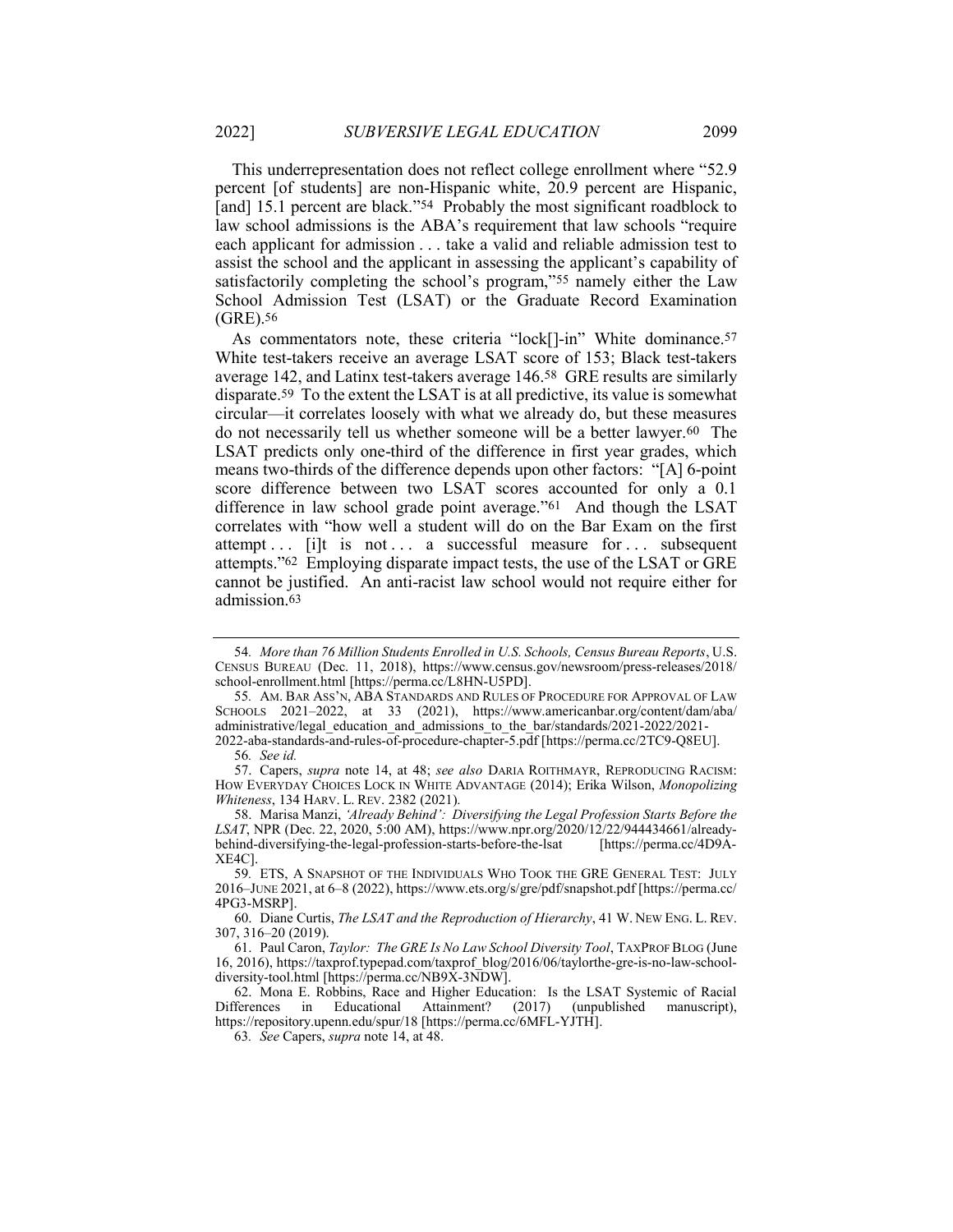Law schools additionally create discriminatory barriers through their cost. "Black families' median and mean wealth is less than 15 percent that of White families."64 But law schools, by deciding to prioritize merit-based scholarships over need-based scholarships to attract applicants with higher LSAT scores for U.S. News and World Report rankings purposes, 65 seemingly do not factor structural racism into financial aid decisions. These practices compound the disproportionate obstacles facing Black graduates, saddling them with higher debt than White graduates.<sup>66</sup> Indeed, "Black or African American law school graduates loan debts are 97% higher on average than white law school graduates."67 To mitigate this disparate treatment, dramatically increasing financial aid available on the basis of family wealth can apportion debt more equally. Another approach could be to create low-cost law schools like the YMCA schools that provided low-cost evening legal education for working class, immigrant, and minority communities.<sup>68</sup>

Moreover, law school hiring perpetuates the White space. Law professors are 69.4 percent White and 7.2 percent Black.69 Further, 76% of law professors in this country are "graduates of just fourteen American law schools, all of which are among the most highly ranked schools in the country . . . . The average black enrollment at these schools is 6.92% while the average black enrollment at the schools considered unranked is 13.7%."70 The discriminatory impact of hiring criteria places the burden on law schools to find new ways to hire to end White advantage.

The pedagogy of law school further perpetuates structural racism. The dominant role ideologies are those of the neutral partisan lawyer, neutral judge, and neutral teacher.71 But if the context is a racist system, neutrality leaves the system undisturbed. Sandy Levinson describes how lawyers

<sup>64</sup>. See Bhutta et al., supra note 41.

 <sup>65.</sup> Curtis, supra note 60.

<sup>66</sup>. See generally AM. BAR ASS'N, STUDENT DEBT: THE HOLISTIC IMPACT ON TODAY'S YOUNG LAWYER (2021), https://www.americanbar.org/content/dam/aba/administrative/ young\_lawyers/2021-student-loan-survey.pdf [https://perma.cc/9SEL-ECE4].

<sup>67</sup>. Average Law School Debt, EDUC. DATA INITIATIVE (Dec. 5, 2021), https://educationdata.org/average-law-school-debt [https://perma.cc/7YCY-BQGC].

 <sup>68.</sup> Dorothy E. Finnegan, Raising and Leveling the Bar: Standards, Access, and the YMCA Evening Law Schools, 1890–1940, 55 J.LEGAL EDUC. 208, 209 (2005); Steven C. Bahls & David S. Jackson, The Legacy of the YMCA Night Law Schools, 26 CAP. U. L. REV. 235, 237 (1997).

 <sup>69.</sup> Law Professor Demographics and Statistics in the U.S., ZIPPIA, https://www.zippia.com/law-professor-jobs/demographics/ [https://perma.cc/YTF5-HJB7] (Dec. 14, 2021).

 <sup>70.</sup> Rory D. Bahadur, Law School Rankings and the Impossibility of Anti-Racism, 53 SAINT MARY'S L.J. (forthcoming 2022), https://ssrn.com/abstract=3911457 [https://perma.cc/ HB5G-ALZH] (citing Sarah Lawsky, Entry Level Hiring-JD School Total and Over Time, PRAWFSBLAWG (May 27, 2020, 6:31 AM), https://prawfsblawg.blogs.com/prawfsblawg/ 2020/05/entry-level-hiring-jd-school-total-and-over-time.html [https://perma.cc/65WE-FKN2]).

<sup>71</sup>. See Melissa Mortazavi, The Cost of Avoidance: Pluralism, Neutrality, and the Foundations of Modern Legal Ethics, 42 FLA. ST. U. L. REV. 151, 154–55 (2017) (describing the problematic moral fiction of the neutral-partisan ideal among law students, lawyers, judges, and academics).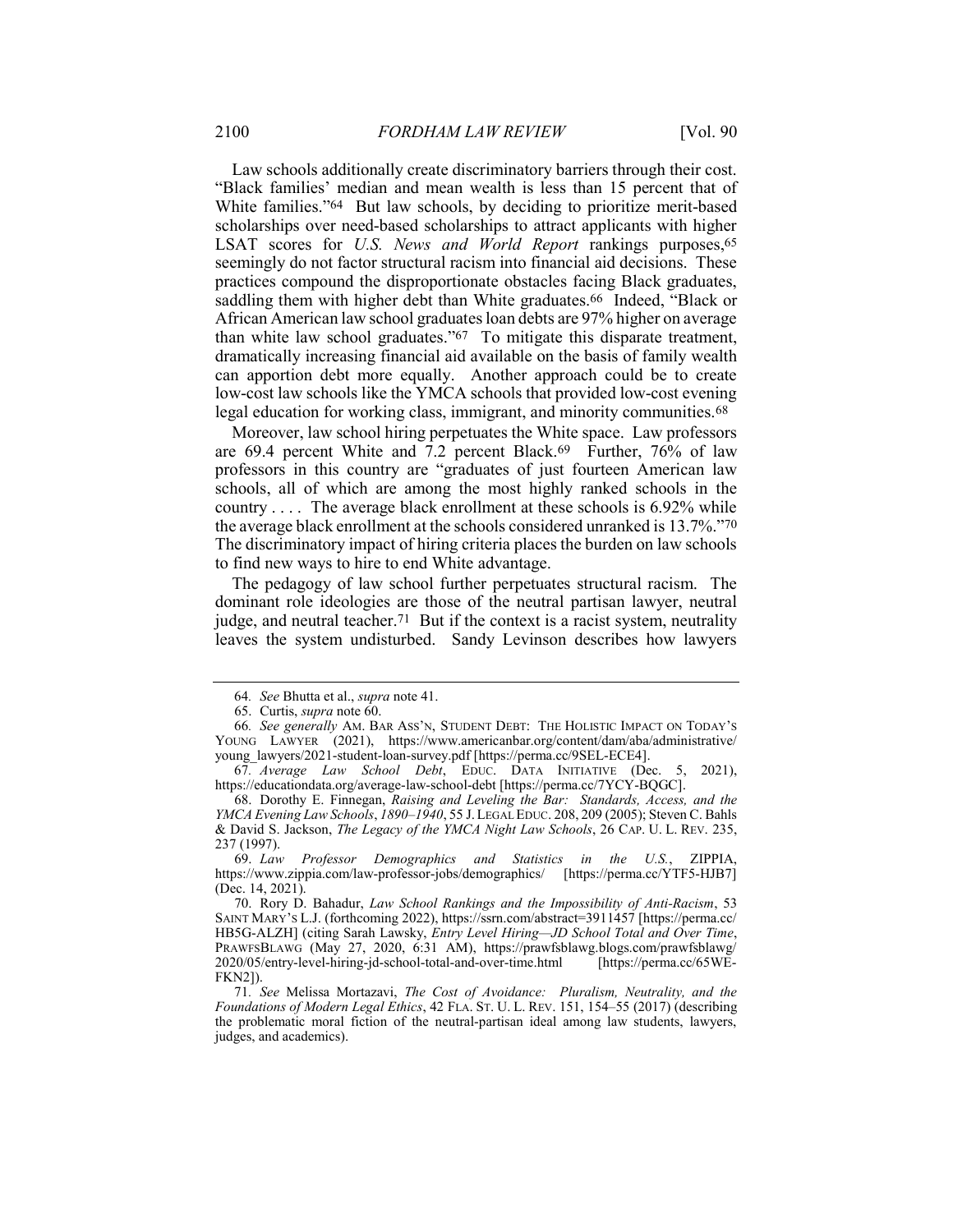aspire to "bleach out" personal identities,72 maintaining the profession's Whiteness. Eduardo Capulong, Andrew King-Ries, and Monte Mills further note that neutral ideologies make Whiteness "the norm, i.e., the assumed unstated, invisible measure of neutrality and objectivity."73 Neutral law professors teach black letter law instead of what Capers terms "white letter law," which would teach how black letter law is applied differently when race is involved.74 White dominance is not explicitly taught, and race is otherwise treated as supplemental. This reinforces what Kimberlé Williams Crenshaw calls "perspectivelessness"75 or what Elizabeth Mertz describes as "erasure or cultural invisibility" or "amorality"76—"what is understood as objective or neutral is often the embodiment of a white middle-class world view."77 Role neutrality leads to training lawyers, professors, and judges who function as cogs in a structurally racist system. The inability to think critically about why White people dominate power and resources "locks in White advantage,"78 making structural change unlikely.

A belief in neutrality can obscure unequal treatment in courts. The ABA and the National Center for State Courts have recognized that the persistence of implicit bias requires judges to move beyond, not ignore, their biases to deliver impartial justice.79

Readily available resources, such as a recent book from Teri A. McMurtry-Chubb, and the edited volume from Nicole P. Dyszlewski, Raquel J. Gabriel, Suzanne Harrington-Steppen, Anna Russell, and Genevieve B. Tung offer specific, accessible, and practical recommendations for both first-year and advanced courses.80 K-Sue Park's article on property law offers an invaluable model for faculty seeking to understand how facially

 <sup>72.</sup> Pearce, supra note 19, at 2083; David B. Wilkins, Identities and Roles: Race, Recognition, and Professional Responsibility, 57 MD. L. REV. 1502, 1514–15 (1998).

 <sup>73.</sup> Eduardo R.C. Capulong, Andrew King-Ries & Monte Mills, Antiracism, Reflection, and Professional Identity, 18 HASTINGS RACE & POVERTY L.J. 3, 15 (2021).

 <sup>74.</sup> Capers, supra note 14, at 31.

 <sup>75.</sup> Kimberlé Williams Crenshaw, Toward a Race-Conscious Pedagogy in Legal Education, 11 NAT'L BLACK L.J. 1, 2 (1988).

 <sup>76.</sup> ELIZABETH MERTZ, THE LANGUAGE OF LAW SCHOOL: LEARNING TO "THINK LIKE A LAWYER" 1 (2007).

 <sup>77.</sup> Crenshaw, supra note 75, at 3.

<sup>78.</sup> Capers, supra note 14, at 32; cf. Toussaint, supra note 50.

<sup>79</sup>. See Implicit Bias Initiative, AM BAR ASS'N. https://www.americanbar.org/groups/ litigation/initiatives/task-force-implicit-bias/ [https://perma.cc/4UHC-AXBX] (last visited Mar. 4, 2022); JERRY KANG, NAT'L CTR. FOR STATE CTS., IMPLICIT BIAS: A PRIMER FOR COURTS (2009), http://wp.jerrykang.net.s110363.gridserver.com/wp-content/uploads/2010/ 10/kang-Implicit-Bias-Primer-for-courts-09.pdf [https://perma.cc/4UHC-AXBX]; Implicit Bias, NAT'L CTR. FOR STATE CTS., https://www.ncsc.org/information-and-resources/ improving-access-to-justice/racial-justice/implicit-bias [https://perma.cc/56LD-B2U8] (last visited Mar. 4, 2022).

<sup>80</sup>. See generally NICOLE P. DYSZLEWSKI ET AL., INTEGRATING DOCTRINE AND DIVERSITY: INCLUSION AND EQUITY IN THE LAW SCHOOL CLASSROOM (2021); TERI A. MCMURTRY-CHUBB, STRATEGIES AND TECHNIQUES FOR INTEGRATING DIVERSITY, EQUITY, AND INCLUSION INTO THE CORE LAW CURRICULUM: A COMPREHENSIVE GUIDE TO DEI PEDAGOGY, COURSE PLANNING, AND CLASSROOM PRACTICE (2021). These books are also great resources for identifying the many other invaluable books and resources on point.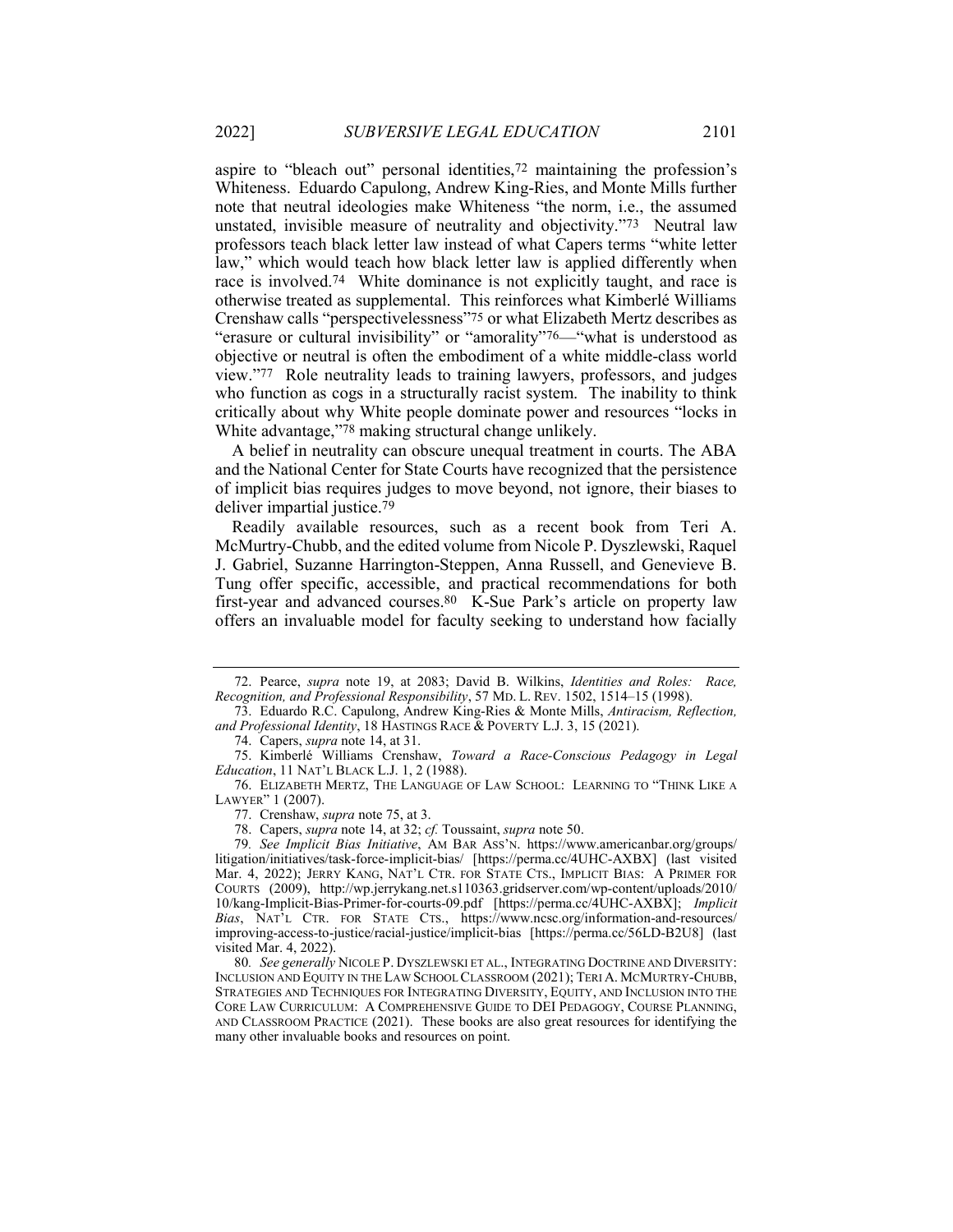neutral legal categories mask structural racism.81 Capulong, King-Ries, and Mills offer a guide for forming an anti-racist professional identity as opposed to an identity that ignores institutional racism.82

As Mertz and Crenshaw note, the false veneer of neutrality has a discriminatory impact by leaving structural racism intact.83 Research has shown that the Socratic method is permeated with implicit bias84 and the style of negative reinforcement has a racially problematic impact. A Stanford study found that Black students do not respond as well as White students to "unbuffered critical feedback" but do respond as well as, or better than, White students to "wise intervention" combining "rigorous feedback" invoking "high standards with the assurance of students' capacity to reach those standards."85 Moreover, law school classrooms are racially hostile environments because of microaggressions, microinsults, and trauma.<sup>86</sup> McMurtry-Chubb notes:

Implementing DEI curricular and classroom initiatives requires that faculty . . . see with fresh eyes who their students are and will be, how they do and would like to teach them, and to what effect . . . these considerations call professors to grapple with the reality of racism as trauma historically and in the lived experiences of their students in and outside of their classrooms.87

After graduation, the bar exam perpetuates structural racism. Milan Markovic has described bar examinations as "major obstacles to diversifying the legal profession,"88 noting that

Black, Hispanic, and Asian test takers have historically failed bar examinations at higher rates than white takers . . . . [W]ere bar examinations subject to Title VII scrutiny, they would be struck down because of their unproven validity and disparate impact on minority groups. Although courts have consistently rejected constitutional challenges to . . . bar exams, they have voiced concerns about arbitrary grading and unscientific selections of "cut scores." Because bar examinations are challenging without ensuring that candidates are prepared to represent

<sup>81</sup>. See Park, supra note 40.

<sup>82</sup>. See Capulong et al., supra note 73.

<sup>83</sup>. See MERTZ, supra note 76; Crenshaw, supra note 75, at 1.

<sup>84</sup>. See generally Rory Bahadur & Liyun Zhang, Socratic Teaching and Learning Styles: Exposing the Pervasiveness of Implicit Bias and White Privilege in Legal Pedagogy, 18 HASTINGS RACE & POVERTY L.J. 114 (2021).

 <sup>85.</sup> Geoffrey L. Cohen, Claude M. Steele & Lee D. Ross, The Mentor's Dilemma: Providing Critical Feedback Across the Racial Divide, 25 PERSONALITY & SOC. PSYCH. BULL. 1302, 1304, 1316 (2012).

<sup>86</sup>. See MCMURTRY-CHUBB, supra note 80, at 6–7, 41–42; Jonathan Feingold & Doug Souza, Measuring the Racial Unevenness of Law School, 15 BERKELEY J. AFRICAN-AMERICAN L. & POL'Y 71 (2013).

<sup>87.</sup> MCMURTRY-CHUBB, supra note 80, at 41-42.

<sup>88.</sup> Milan Markovic, Protecting the Guild or Protecting the Public?: Bar Exams and the Diploma Privilege, GEO. J. LEGAL ETHICS (forthcoming) (manuscript at 2), https://ssrn.com/abstract=3789235 [https://perma.cc/2CML-WAKG].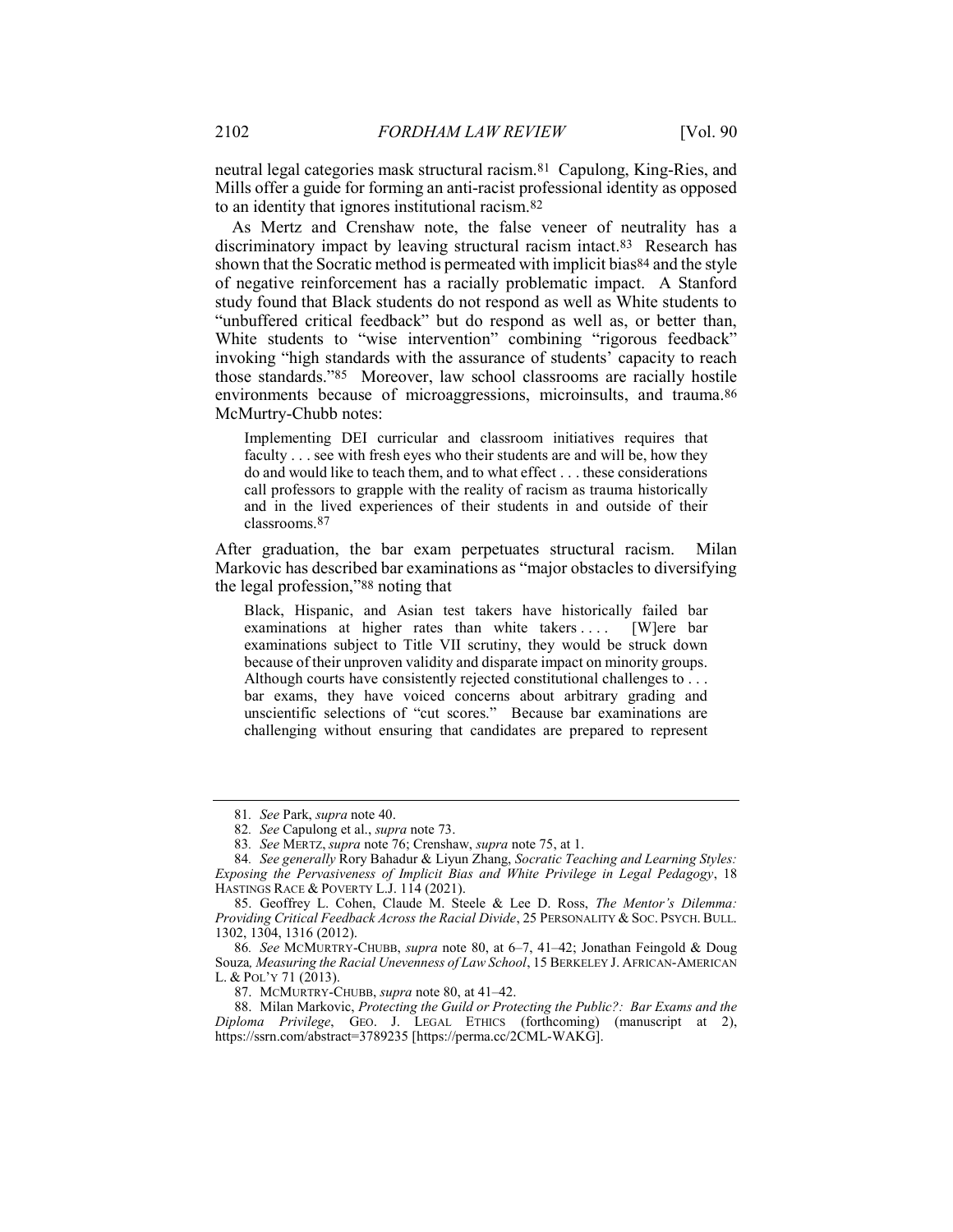actual clients, commentators have charged that their primary purpose is to limit competition and protect (predominately white) incumbents.89

Markovic interrogates whether bar exams exclude incompetent lawyers.<sup>90</sup> Comparing the rate of disciplinary cases against Wisconsin lawyers admitted through diploma privilege and those admitted through the bar exam, Markovic identified "no evidence that the bar examination affects attorney misconduct."91 Given the significant discriminatory impact of the exam and the absence of evidence that it serves nondiscriminatory purposes, the bar exam must be abolished.

Discriminatory impact characterizes every step through bar admission, and structural racism within the legal profession, unsurprisingly, recapitulates structural racism in our society. As a result of the disparate impact, anyone who wants to end racism in legal education and bar admission should interrogate and reconsider each of these policies. If you find racist outcomes unacceptable, these policies must be rejected and replaced. But these reforms are only the beginning. We must look beyond the status quo to take into account the production of legal knowledge and power outside the narrow confines of the legal profession.

# II. CASE STUDIES IN SUBVERSIVE LEGAL EDUCATION

In Part II, pathbreaking scholars share frameworks that disrupt the traditional approaches to legal education with more democratic and liberatory pedagogies. Inspired by movement lawyer Amanda Alexander's employment of "community legal advocates," our team designed this Essay to create a space for community members who understand and support subversive legal education to share their work through scholarship. Instead of relying only on traditional legal scholars, we place the opportunity to practice legal scholarship in the hands of the organic jurists. This allows them to share their knowledge of how impacted, excluded advocates access, explore, and create legal knowledge to engage legal power in solving pressing social justice problems.92 Like community legal advocates, these authors hope to use the learning from this project on traditional legal scholarship to transform knowledge, tools, and insights in and outside of historically exclusive legal spaces. These individuals share their subversive models of legal education to disrupt current models of legal education that perpetuate oppression and to democratize access to legal education and legal power. Here, these authors both imagine and demand new possibilities in legal education for the dignity of their own lives.

<sup>89</sup>. Id. at 2–3.

<sup>90</sup>. Id.

<sup>91</sup>. Id. at 23.

 <sup>92.</sup> See Community Legal Advocates, supra note 6.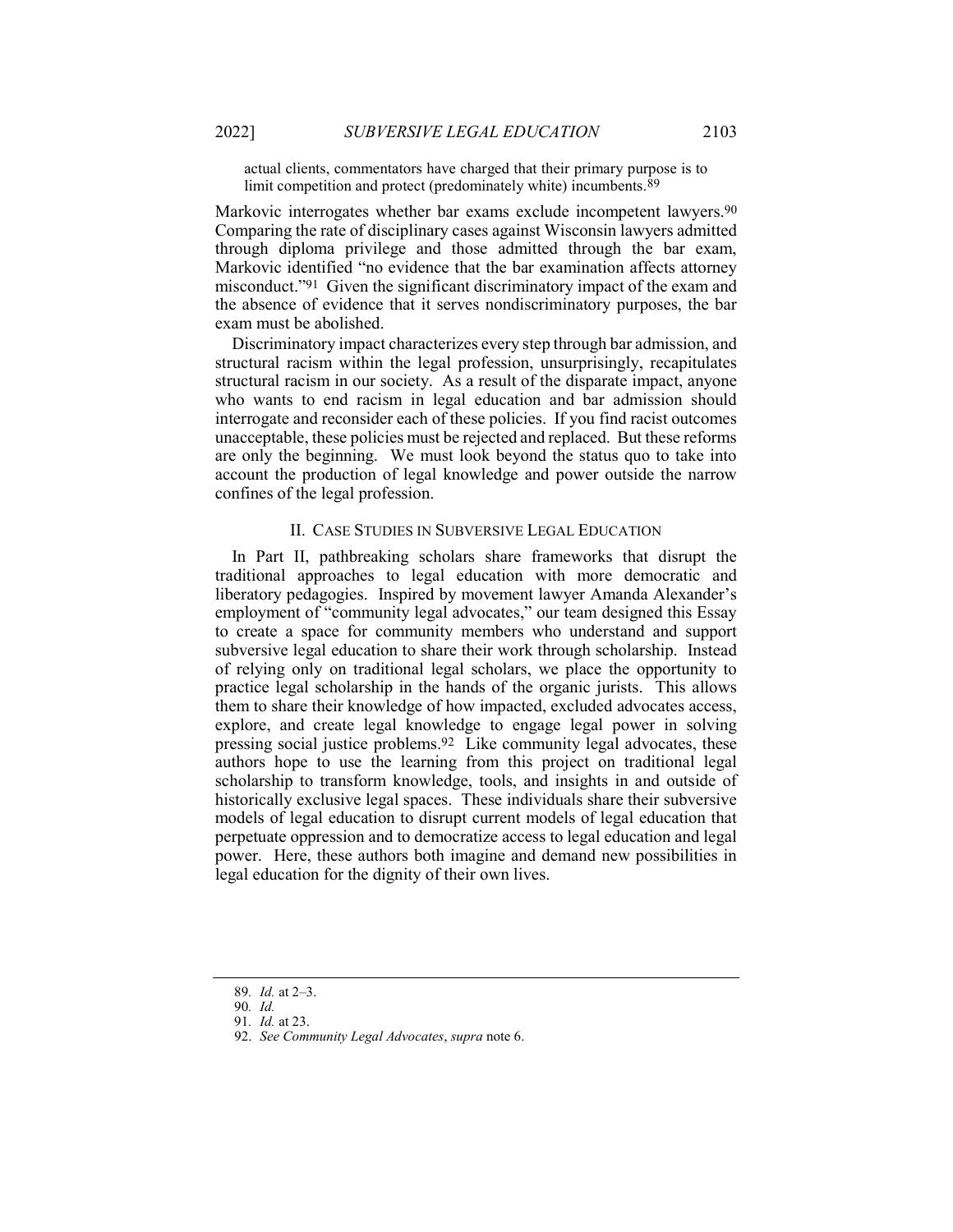## A. Legal Tools for Intergenerational Movement Lawyering

# 1. The Project

My name is Maryam Salmanova, and I am a youth leader at the Peer Defense Project. We created my position as "Paralegal of Movement Lawyering." Every day, I bring to this role my experiences as an organizer, an alum of the New York City Department of Education, a youth leader in participatory budgeting efforts in local government, and a paralegal. My personal experiences with government institutions inspire my commitment to subversive legal education. In this section, I will illuminate the technologies we have built as a community—students, legal workers, lawyers—in order to democratize access to legal tools and knowledge.

The Peer Defense Project is a youth-led, intergenerational firm that builds youth power in schools, courts, and the government through a movement lawyering model.<sup>93</sup> Our mission is to develop youth leaders to build legal tools to remedy the harms of segregation and systemic racism with power and self-determination. We create legal tools and democratize knowledge production and access.

We currently build legal education and tools for youth in three areas: abolition, integration, and governance. Our tools support youth and youth-centered institutions to listen to youth concerns, learn youth rights, lead in governmental institutions, legislate, litigate, and leverage power.

As the authors of *Movement Law*<sup>94</sup> discuss, the following processes democratize legal knowledge and sustain expertise and change: locating resistance, understanding existing dynamics, shifting knowledge, and embodying solidarity. Movement Law illustrates how movements shift the paradigms of legal knowledge and legal practice. Similarly, the Peer Defense Project shares and expands knowledge and access of law to youth and with youth.

I first experienced the harms of not having access to legal education as a five-year-old immigrant from Azerbaijan looking to enroll in the New York City Department of Education. My English as a second language (ESL) teacher introduced me to the New York City public school system—the largest and most segregated school system in the United States. As an English-language learner, my capacity to socialize was already limited without my having a tongue to relate to my peers. The law required my teachers to schedule English-language prep during my kindergarten recess hour—the only time I could even try to connect through play with other children. Neither I nor my family understood the rights of immigrant youth to participate in regularly scheduled activities, so I had to suffer through these forms of isolation and segregation. I internalized the direct harms of segregated schools and a lack of legal autonomy as personal deficiencies

94. See id.

<sup>93</sup>. See Akbar et al., supra note 3, at 821; see also Purvi Shah, Movement Lawyering Reading Guide, 47 HOFSTRA L. REV. 99 (2018).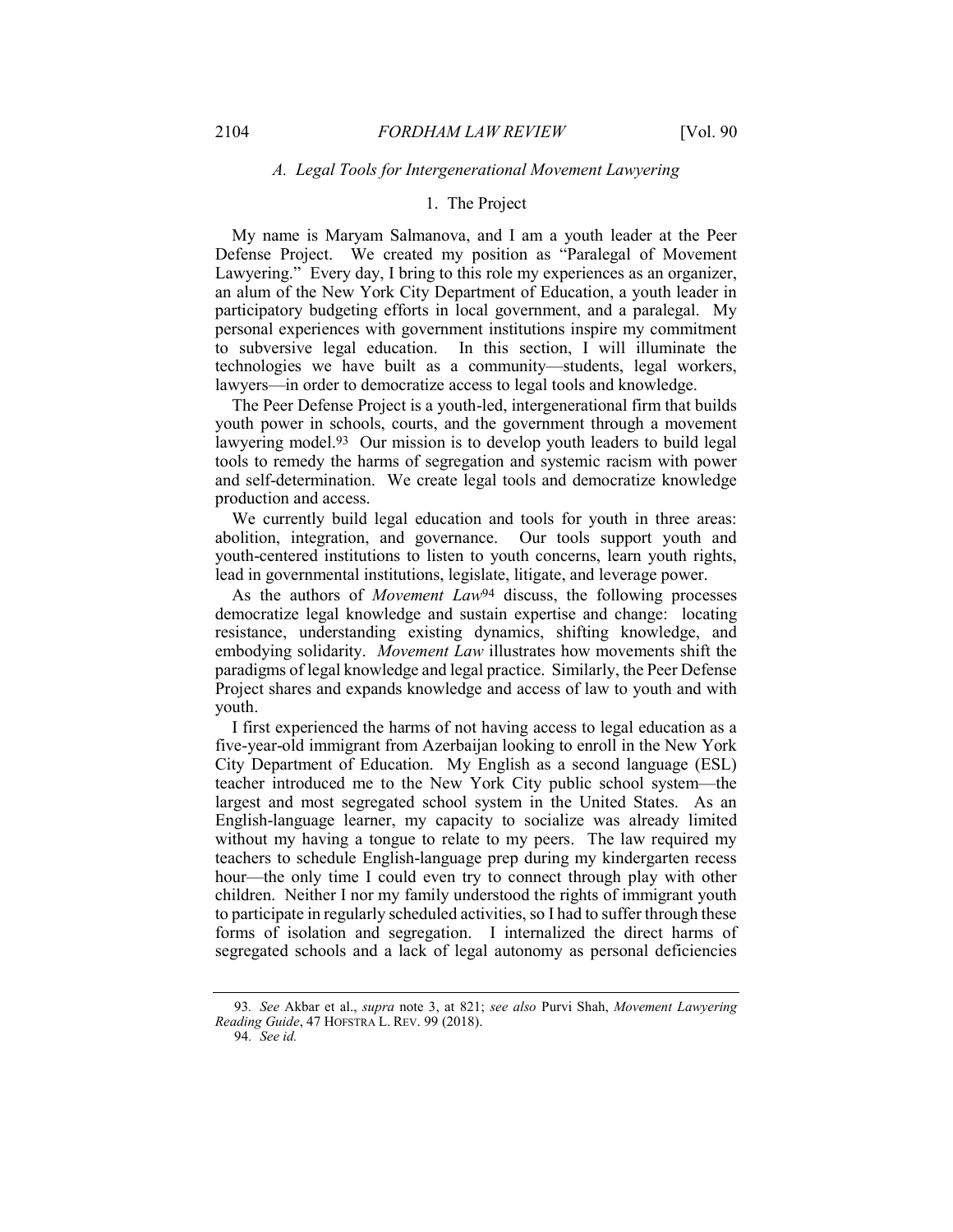rather than as rights violations by the Department of Education. It was not until years later that I began to locate the legal language to understand or change the Department of Education's calculated neglect, racism, and classism through my studies at the City University of New York in literature and heterodox economics.

As a paralegal at the Peer Defense Project, I work to empower students to navigate the school system and to build legal tools to challenge its inequities. Together, we have the opportunity to explore, challenge, and redefine traditional limitations of legal education.

We worked on our first intergenerational movement lawyering model, for a case on behalf of IntegrateNYC, PS 132 Parents for Change, and 14 individual plaintiffs in *IntegrateNYC*, Inc. v. New York.95 From the beginning, we created norms with the legal team at Public Counsel to build youth autonomy and youth institutional power in schools, courts, and our weekly meetings. We worked to ensure the plaintiffs understood how their stories demonstrated the direct culpability of the defendants' perpetuation of racism and violating state human rights law and educational constitutional rights. We designed tools to ensure intergenerational understanding from the first step. We used Universal Design for Learning (UDL) framework<sup>96</sup> to ensure students and parents fully understood the retainer they signed for the case.

As the case gained public recognition, we worked to center student leadership in an intergenerational press conference,97 earned media coverage,98 and created a "Know Your Case" public education campaign on social media.99 We democratized access to legal education by ensuring that students both understood the case and could share their story. Oftentimes, youth plaintiffs will share the story of harm while the attorneys make any and all comments on the actual rights violations. We wanted to expand and elevate the expertise of New York students so that they could serve as credible messengers and advocates in their community about their story and their case.

 <sup>95.</sup> Complaint, IntegrateNYC, Inc. v. New York, No.152743/2021 (N.Y. Sup. Ct. Mar. 9, 2021). Integrate NYC, in partnership with NYC Coalition for Educational Justice, PS 132 Parents for Change, and fourteen expert students, launched a lawsuit against the city for violating equal protection, rights to a sound, basic education, and human rights.

 <sup>96.</sup> To ensure students and parents fully understood the retainer they signed for the case, we used multimedia, visuals, and circle talks to process the court documents and receive student input. We provided networks, resources, and connections to experts to expand our plaintiffs' understanding of the case and access to supports while we waited for a favorable outcome. See The UDL Guidelines, UDL GUIDELINES, https://udlguidelines.cast.org/ [https://perma.cc/BRJ9-NGLP] (last visited Mar. 4, 2022).

 <sup>97.</sup> Peer Defense Project (@peerdefense), INSTAGRAM, https://www.instagram.com/p/ CWEcTVQjQ-n/ (last visited Mar. 4, 2022).

 <sup>98.</sup> Pooja Salhotra, NYC School Segregation Legal Battle Continues Despite Proposed Changes to Gifted Test, CHALKBEAT N.Y. (Oct. 15, 2021, 4:23 PM), https://ny.chalkbeat.org/ 2021/10/15/22728581/nyc-school-segregation-integratenyc-lawsuit-gifted [https://perma.cc/ WFF7-GUH9].

 <sup>99.</sup> See supra note 97 and accompanying text.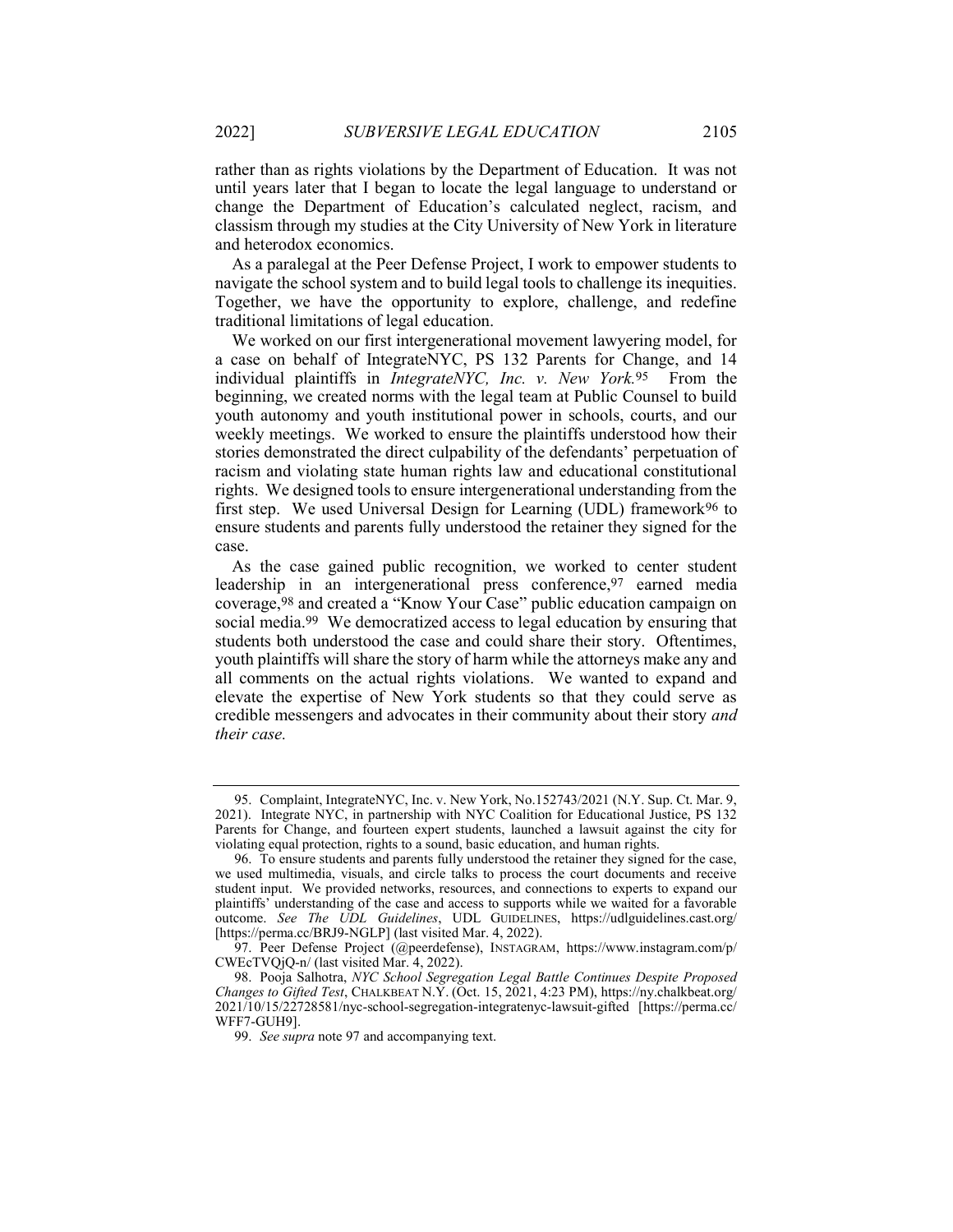When my coauthors invited me to share about this journey, I immediately experienced our collaboration in legal scholarship as a subversive act. In acknowledging one another as scholars, we challenge the gatekeeping, elitism, and exclusion that define legal education. Our inclusion in a historically exclusive literary discipline reminded me of Audre Lorde's reflection on discrimination in feminist literary magazines that purposefully excluded poetry:

Unacknowledged class differences rob women of each others' energy and creative insight. Recently a women's magazine collective made the decision for one issue to print only prose, saying poetry was a less "rigorous" or "serious" art form. Yet even the form our creativity takes is often a class issue. Of all the art forms, poetry is the most economical.100

Together, we—paralegals, formerly incarcerated poets, activists, and students—bring critical insight from the global majority about the exclusivity of legal education. We reclaim our experience as impacted peoples; we work to understand the systems that harm us, and we build legal tools for our communities to share. Subversive legal education means access and transparency with impacted communities and requires that legal scholarship includes our voices.

# 2. "First Five": A Technology to Expand Youth Access and Power in Exploring Litigation

Technology's tools and activities can facilitate a platform or conversation. As we work to expand the Peer Defense Project, we rely on openness and curiosity to create unprecedented, versatile technologies. We build these technologies to democratize understanding and legal education when we work with young people to design tools or consider how we might participate in new cases that seek to empower and provide resources to youth.

At the top of each meeting, we review the "First Five." This norm ensures our intergenerational group understands and aligns to the following: 1) confidentiality, 2) capacity, 3) accommodations, 4) agenda, and 5) roles. Appendix A holds a concise explanation of how this norm creates equitable boundaries and access.101

As youth impacted by legalized segregation and exclusivity from legal knowledge, we create time and space to build comfort around legal education and to identify the design of infrastructure to democratize our learning. The First Five helps create a foundation on which legal education is dynamic and expanding. In fact, I facilitated a series of conversations<sup>102</sup> with my peers at the Peer Defense Project to reflect on the arguments in Movement Law and

<sup>100.</sup> AUDRE LORDE, Age, Race, Class and Sex: Women Redefining Difference, in SISTER OUTSIDER: ESSAYS AND SPEECHES 114, 116 (1984).

<sup>101</sup>. See infra Appendix A.

 <sup>102.</sup> Telephone Interview with Aneth Naranjo, Exec. Dir. of People Operations, Obrian Rosario, Exec. Dir. of Outreach, Sarah Medina Camiscoli, Exec. Dir. of Sys. & Anna Milliken, Youth Fellow (Oct. 5, 2021).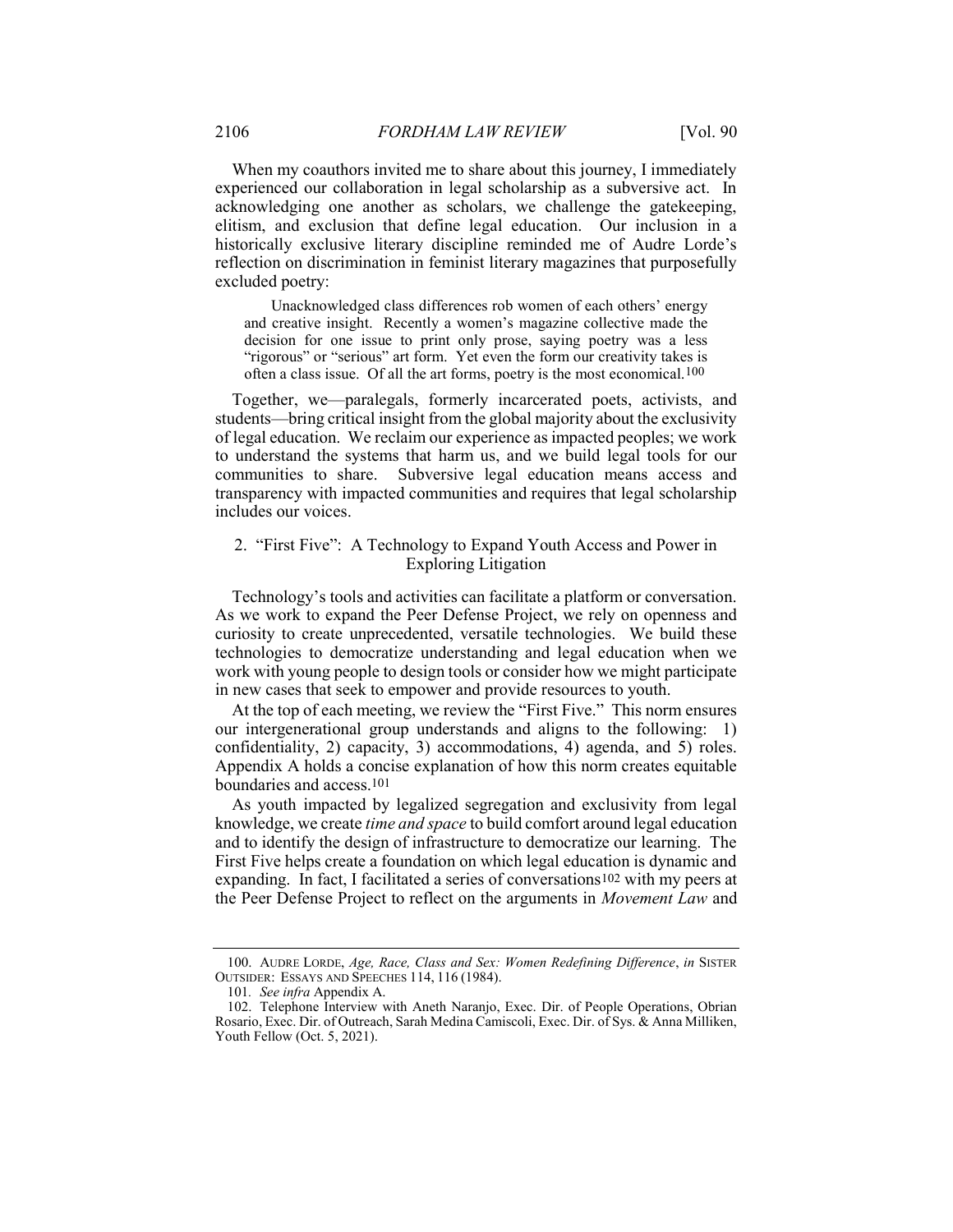to explore how we have built subversive methodologies through regular norms, routines, and technologies to empower youth in legal spaces.

We reclaim our experience as impacted peoples; we work to understand the systems that harm us, and we build legal tools for our communities to share. Subversive legal education means access and transparency with impacted communities and requires that legal scholarship includes our voices.

# 3. The "Know Your Case Campaign": A Technology to Democratize Public Information Throughout Litigation

While we encourage movement lawyers working with youth to build plaintiff tool kits, we emphasize that internal knowledge about a public case is insufficient for movement lawyering. Public court documents must be made publicly accessible outside of esoteric court dockets. In ongoing conversations with plaintiffs about effective mediums for challenging the exclusive mechanisms obscuring legal education, we aligned on Instagram. Our plaintiffs and partners have been creative storytellers. The idea of amplifying this experience on a medium with expansive accessibility creates a replicable tool. With this focus, we launched a "Know Your Case" campaign on Instagram.

Within the ten-slot allocation for each post on Instagram, we explained our amended complaint. We used UDL to interpret the complicated legal language, introduce the parties, and translate their pleadings into multiple formats, mediums, and languages. Please refer to Appendix B for a complete breakdown of the posts and intentions.103

#### 4. Subversive Legal Education: A Practice

Information and knowledge exist in many mediums. Wisdom exists both inside and outside of institutions. The legal profession often deliberately dismisses a locus of community, networks, and experiences. Centering youth voice creates vision and democratizes knowledge. Redefining the parameters of legal education becomes a subversive practice. Our tools acknowledge that while the case moves through the court system, students continue to navigate the nation's most segregated school system.104 During this waiting period, our subversive technologies help demystify conversations, intentions, and focus. These tools provide access to forums through comments and messages. With these tools, we create alignment and knowledge in resistance—dialogue actively creates awareness across generations. Legal expertise expands outside of siloed credentials. Subversive legal education builds legal autonomy and legal networks for the students and families directly experiencing the disparate impact and violence of segregation.

<sup>103</sup>. See infra Appendix B.

<sup>104</sup>. See Jessica Gould, New York's Schools Are Still the Most Segregated in the Nation: Report, GOTHAMIST (June 11, 2021), https://gothamist.com/news/new-yorks-schools-are-stillthe-most-segregated-in-the-nation-report [https://perma.cc/ER5A-XCEV].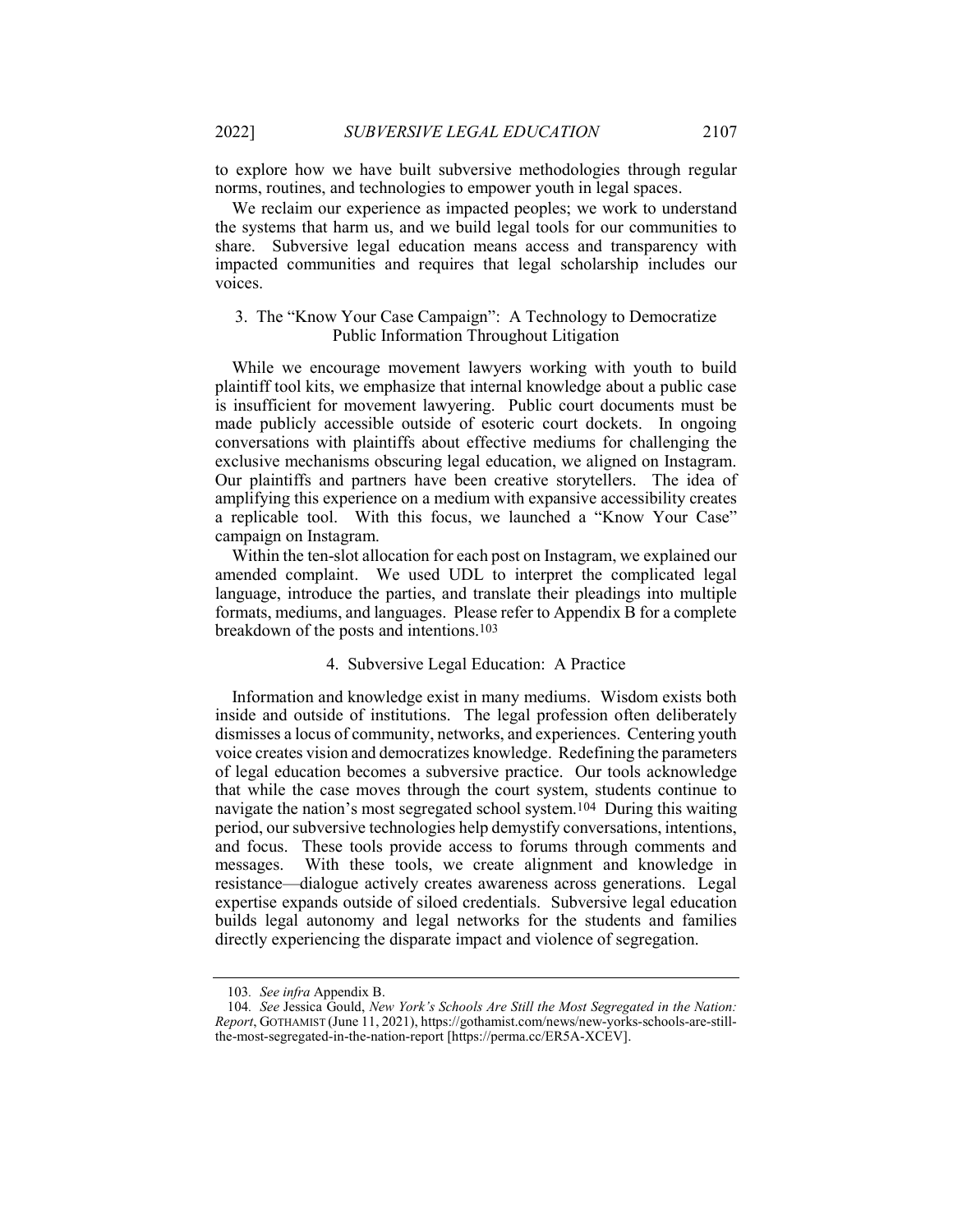# B. Disability Rights and "Nothing About Us Without Us"

Data sets, regressions, and spreadsheets—my professors emphasized these research methods when I was writing my senior thesis. However, this insular approach bothered me. I knew it would not justly depict the stories of the displaced Crimean Tatars, a Muslim group indigenous to Crimea, who fled their homes for Western Ukraine after the 2014 annexation of the peninsula.105

There is a lot of time and space between me and my grandmother. My name is Vira Tarnavska, and I am an immigrant from Ukraine and the first person in my family to attend college in the United States. I have opportunities my grandmother could only dare imagine. My grandmother is a Muslim Tatar who was eighteen years old when she fled from Russia to Ukraine in search of a better life. Her plight as a refugee inspired me to write my senior thesis in college.

To honor my grandmother, I resisted pressure to solely rely on a quantitative approach to research. I was indebted to my country, my heritage, and my grandmother to bring a voice to the Crimean Tatars' untold stories. I drafted a lengthy list of interview questions, scheduled as many meetings with Crimean Tatars as I could possibly fit into one week, and took a flight to Ukraine. After transcribing and translating hours of conversations, the common themes throughout the interviews became the basis of the findings and recommendations in my thesis.

Three years later, when I worked in the Disability Rights Division (DRD) at Human Rights Watch, I was pleasantly surprised to discover more than one way to approach human rights research. The disability rights movement's motto, "Nothing About Us Without Us," powerfully "expresses the conviction of people with disabilities that they know what is best for them."106 In advocacy, research, and any decision that impacts their lives, people with disabilities are "the ones whose voices must lead the way."107 At DRD, I was reminded that people are central to human rights research. Although my thesis was based on information that I learned directly from the Crimean Tatars, I still wondered whether readers would question my conclusions because I did not provide enough quantitative support. Witnessing DRD researchers center their work on the human experience proved to me that emphasizing the human element can be an equally valuable way to conduct academic research.

<sup>105.</sup> See generally Steven Pifer, Crimea: Six Years After Illegal Annexation, BROOKINGS (Mar. 17, 2020), https://www.brookings.edu/blog/order-from-chaos/2020/03/17/crimea-sixyears-after-illegal-annexation/ [https://perma.cc/CC6F-6WDU] (discussing the 2014 annexation of Crimea by Russia).

 <sup>106.</sup> Eli A. Wilff & Mary Hums, "Nothing About Us Without Us"—Mantra for a Movement, HUFFPOST (Sept. 6, 2017), https://www.huffpost.com/entry/nothing-about-uswithout-us-mantra-for-a-movement b 59aea450e4b0c50640cd61cf [https://perma.cc/HT4V-YPAG].

<sup>107</sup>. Id.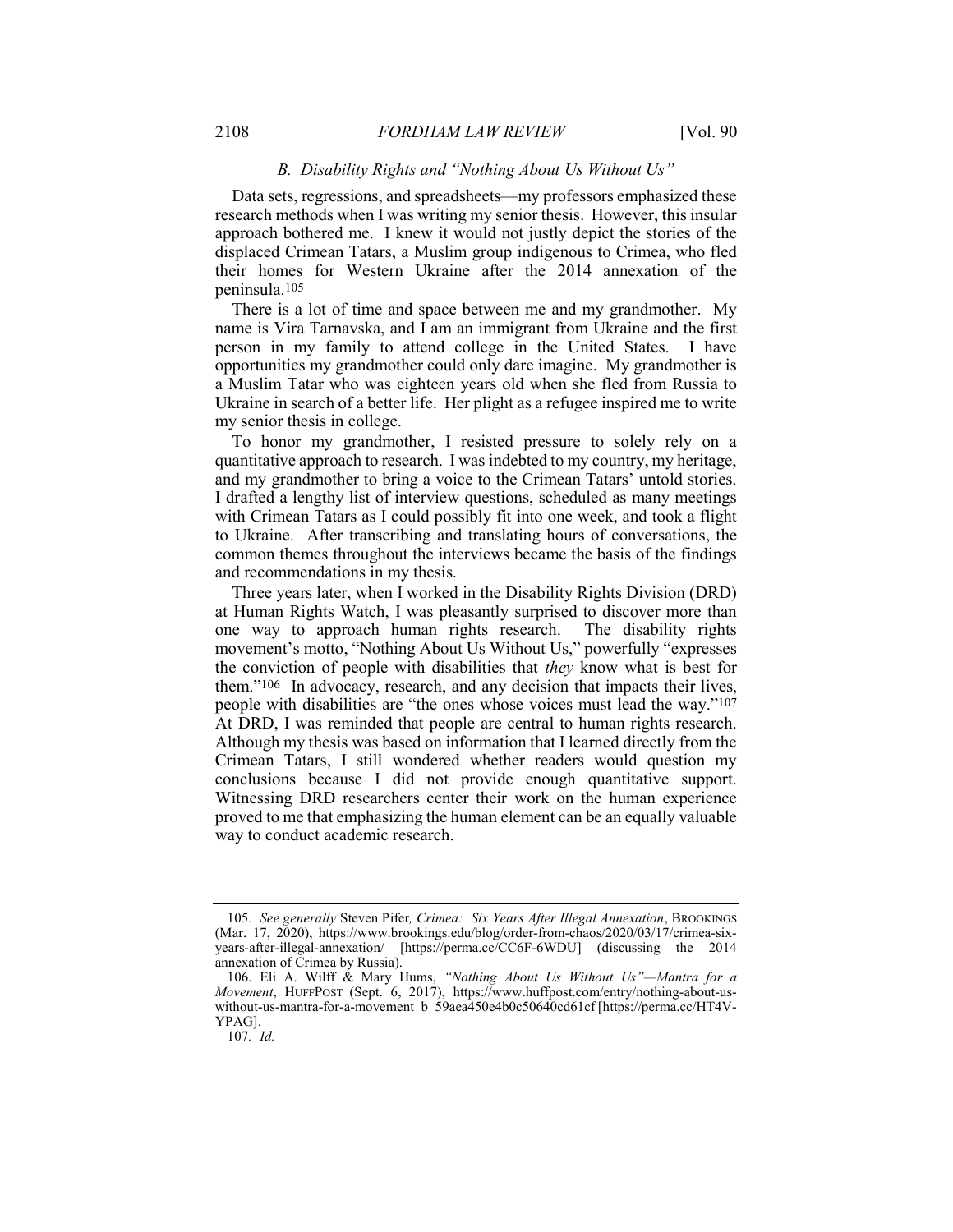Every DRD report centers the voices of people with disabilities.108 Recommendations reflected information collected from directly impacted individuals. Report pages quoted people with disabilities recounting their experiences. Their voices were not distilled through the lens of one author. In DRD, people with disabilities lead as decision-makers. "Many of us in the division have disabilities," Carlos Ríos Espinosa, senior researcher and advocate, told me.109 Ríos Espinosa was 4 months old when he got polio, and he has been a wheelchair user since then.110 Others in the division have close family members with disabilities.111 People with disabilities are members of DRD's advisory committee, which helps the division identify emerging human rights issues, among other responsibilities.112

DRD empowers disability rights leaders through the Marca Bristo Fellowship.113 This year's fellow, Bryan Russell, is a Peruvian human rights advocate who is "one of the few people with Down Syndrome worldwide to run for public office."114 Hauwa Ojeifo, the previous fellow, was the first person in Nigeria "with a mental health condition to publicly urge lawmakers to ensure inclusion of people with psychosocial disabilities in creating human-rights-respecting mental health legislation."<sup>115</sup> DRD colleagues support the fellows by providing training, knowledge sharing, and advocacy opportunities.116

DRD conducts advocacy by directly involving people with disabilities, aligning with disabled people's organizations, and "jointly pushing for change."117 Ríos Espinosa worked with a local organization of women with disabilities on reforming Mexico's General Law on Women's Access to a

<sup>108</sup>. See, e.g., "Better to Make Yourself Invisible": Family Violence Against People with Disabilities in Mexico, HUM. RTS. WATCH (June 4, 2020), https://www.hrw.org/report/2020/ 06/04/better-make-yourself-invisible/family-violence-against-people-disabilities-mexico# [https://perma.cc/ACD7-BYMT] (scaffolding policy recommendations with case studies from five individuals whose stories illustrate the domestic abuse and silencing faced by people with disabilities).

 <sup>109.</sup> Interview with Carlos Ríos Espinosa, Senior Researcher and Advoc., Human Rights Watch (Sept. 29, 2021) [hereinafter Espinosa Interview].

 <sup>110.</sup> Carlos Ríos Espinosa, 'Crip Camp' Tells the Story of the US Disability Rights Movement, HUM.RTS. WATCH (Mar. 24, 2020, 6:40 PM), https://www.hrw.org/news/2020/03/ 24/crip-camp-tells-story-us-disability-rights-movement [https://perma.cc/8WZS-4QMY].

<sup>111</sup>. Award for Disability Rights Work, HUM. RTS. WATCH (June 10, 2019, 8:00 AM), https://www.hrw.org/news/2019/06/10/award-disability-rights-work [https://perma.cc/36BN-S376].

<sup>112</sup>. Advisory Committees, HUM. RTS. WATCH, https://www.hrw.org/about/people/ advisory-committees [https://perma.cc/R6PB-HS8V] (last visited Mar. 4, 2022).

<sup>113</sup>. Fellowship Honors Disability Rights Icon Marca Bristo, HUM. RTS. WATCH (Sept. 8, 2020, 4:54 AM), https://www.hrw.org/news/2020/09/08/fellowship-honors-disability-rightsicon-marca-bristo [https://perma.cc/SU2D-BMMC].

<sup>114.</sup> Peruvian Advocate for People with Disabilities Honored, HUM. RTS. WATCH (Sept. 8, 2021, 12:01 AM), https://www.hrw.org/news/2021/09/08/peruvian-advocate-peopledisabilities-honored [https://perma.cc/H82V-G8SH].

<sup>115</sup>. Fellowship Honors Disability Rights Icon Marca Bristo, supra note 113.

 <sup>116.</sup> Espinosa Interview, supra note 109.

 <sup>117.</sup> Interview with Jane Buchanan, Deputy Dir. for Disability Rts., Human Rights Watch (Sept. 29, 2021).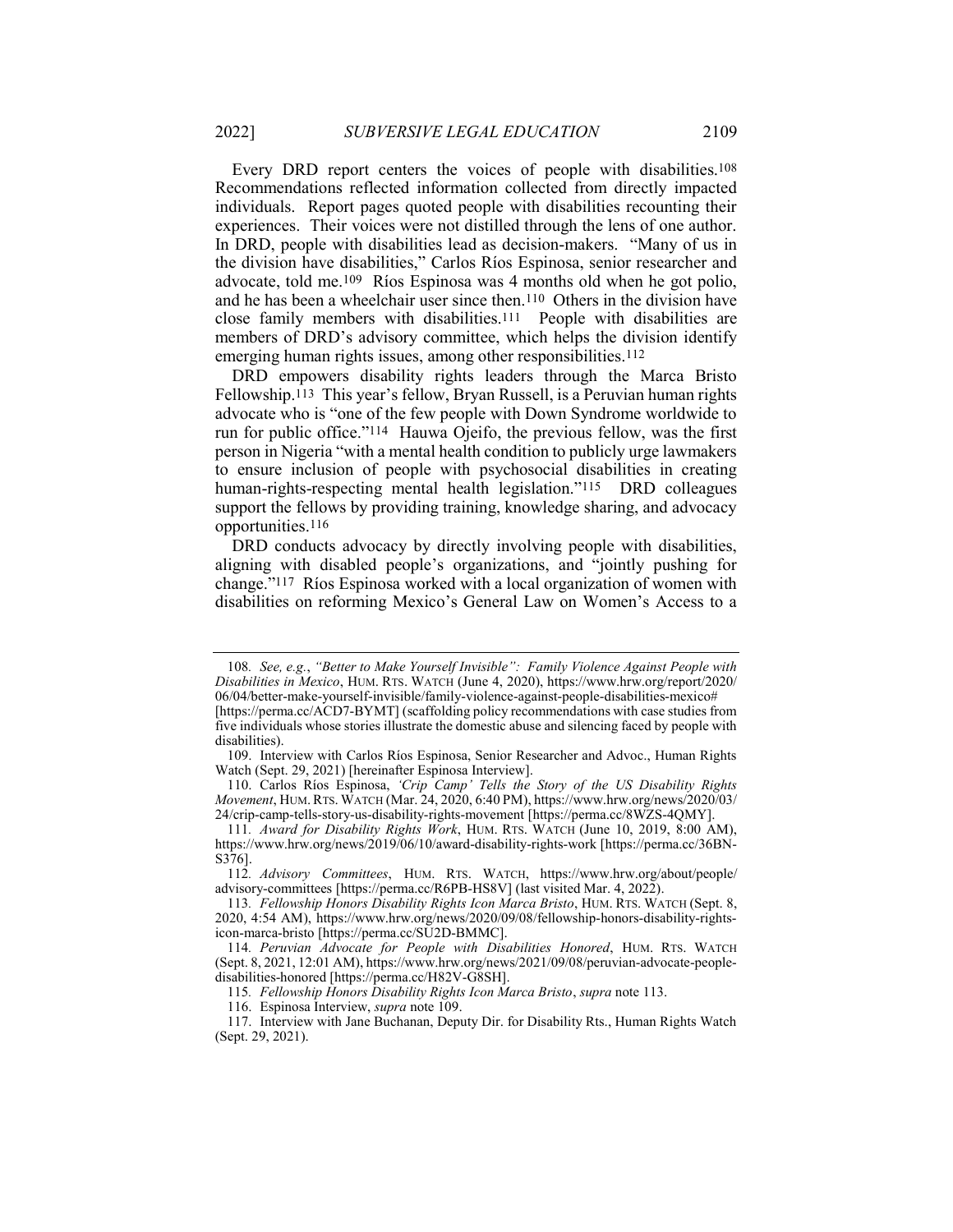Life Free of Violence.<sup>118</sup> He explained that the women "take the main voice" in their joint advocacy because "they are in a better position and have more authority than me, a man, to advocate for themselves."119

When I heard my grandmother's immigration story, spoke with the Crimean Tatars in Ukraine, and read the narratives of people with disabilities in DRD reports, I found a common thread. They wanted decision-makers to hear their true concerns. "Nothing About Us Without Us" represents the disability rights movement's commitment to bring the voices of people with disabilities to the forefront.120 Applying a similar approach to legal education would benefit law students, lawyers, and more importantly, their clients. People—not law students, law scholars, or lawyers—are central to legal education, legal scholarship, and legal advocacy. Individuals who are directly impacted by the legal system are vital sources of knowledge that we should not overlook in our classrooms. Lawyers' duty to zealously represent their clients does not stop there. Lawyers should also help their clients develop the tools to independently navigate the legal system and advocate for themselves. People with lived experiences are authoritative authors, beyond their obvious position as sources of information. We should embrace "Nothing About Us Without Us" in legal scholarship to collaboratively produce authentic, impactful, and inclusive knowledge.

### C. Jailhouse Lawyering and In-Prison Self-Education

"Doesn't look like much," I remember thinking the first time I walked into a prison law library. It was smaller than a typical library, had no computers but plenty of shelves filled with dog-eared books, some missing pages, and others missing chapters thanks to incarcerated individuals who could not afford to pay for photocopies. My name is Aundray Jermaine Archer, and I was serving twenty-two years to life for a murder I did not commit. My neighbor had suggested I visit the law library, the unofficial house of worship where, no matter one's religion, one can find faith, if I hoped to legally shorten my prison stay. The first law clerk I spoke to advised me, "Innocence doesn't matter in court." He was correct; guilt had played no role in my conviction. My future had been shaped by people who spoke a language filled with incomprehensible terminologies and phrases and affirmed by twelve people who probably understood less than I had. If I hoped to regain control over my future, I needed to begin by learning the language of law.

Using the Jailhouse Lawyer's Manual<sup>121</sup> to simplify otherwise complex legalese, I developed a belief that if I kept the faith, I would earn my place in the afterlife—society. I educated myself through correspondence with paralegal courses and prison legal research workshops, and along the way,

 <sup>118.</sup> Espinosa Interview, supra note 109.

<sup>119</sup>. Id.

<sup>120</sup>. See supra note 109.

<sup>121</sup>. See generally COLUMBIA HUM. RTS. L. REV., JAILHOUSE LAWYER'S MANUAL (12th ed. 2020), http://jlm.law.columbia.edu/a-jailhouse-lawyers-manual-12th-edition/ [https://perma.cc/CR72-HZTZ].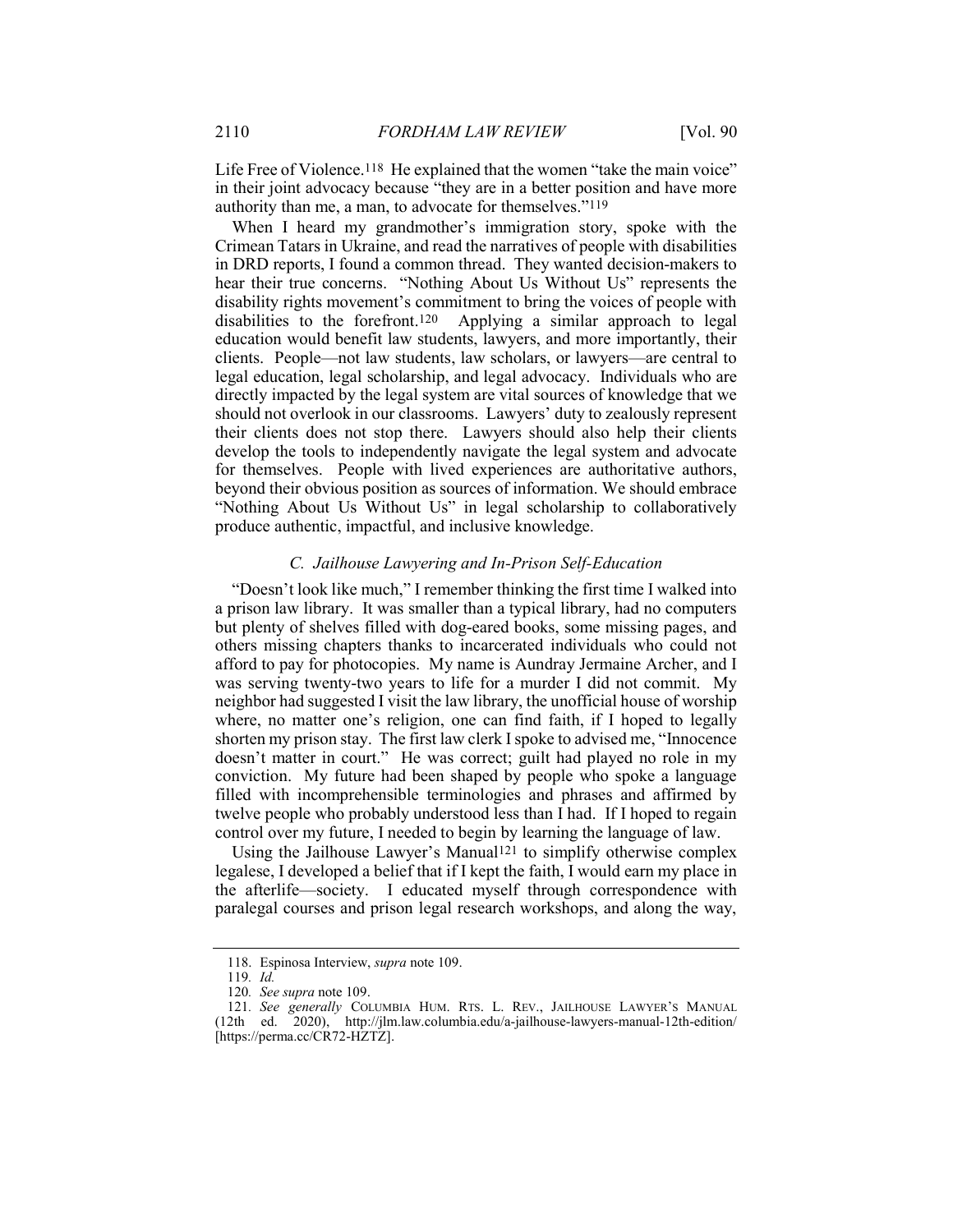filed petitions and briefs to regain my freedom. I learned to practice law akin to a doctor practicing medicine on himself; every failure to follow legal procedures, every misuse of a legal term, every violation of motion practice, came with immediate consequences—ridiculing remarks by district attorneys, denials by courts, and reduced chances of freedom. On my sixth birthday inside, I received a letter informing me that the appellate court had denied my appeal of my criminal conviction. While most incarcerated people lose hope after being denied on appeal, the denial inspired me to study law even more in hopes of leveling the playing field. Once, I filed a pro se motion requesting a new trial based on newly discovered witnesses that would testify that I did not commit the crime. The district attorney argued that the law procedurally barred my claim because, although I did not know about the witnesses, my trial lawyer had known and chose not to use them. The court agreed. I filed another pro se motion arguing that I had been denied effective assistance of trial counsel due to my lawyer's failure to use those witnesses. The court denied my motion, declaring it too easy to second-guess failed trial strategies in hindsight.

I became a law clerk, and with time and experience, I minimized mistakes and won a few legal victories for others over law school–educated assistant district attorneys. I had become an "organic jurist," someone who learned law literally through "trial and error." Recognizing the power of my legal education, I facilitated legal research classes for incarcerated individuals entrapped in an alien legal system. Many struggled to comprehend the Latin phrases, esoteric terms, and technical legal requirements. While law school–educated prosecutors had access to legal search engines, including LexisNexis and Westlaw, we had not graduated high school and were limited to the scant and poorly maintained resources of the prison law library. I made it a point to always walk clients through the legal process, explaining every stage of their legal proceedings so they could understand what was happening.

Today, I work at a law firm while enrolled in LSAT prep, my first step toward becoming a lawyer. My in-prison experience, community employment, and law school involvement have shown me that many people dedicated to assisting clients adversely impacted by the justice system do not have the experience to relate to those they are so eager to serve. Often, they lack the language or cultural understanding to relate to clients; thus, I advise my colleagues to also attempt to teach our clients to advocate for themselves because being fluent in the language of law is vital to understanding the power it entails and learning how to harness that power. In June 2021, I co-coordinated a Legal Aid Society of Westchester County–sponsored "Know Your Rights" forum, where we broke down complex legal jargon into everyday terms for over one hundred directly impacted people. When my colleagues comment on how I overcame insurmountable odds and have become an asset to society, I tell them I am not a token—there are many more individuals capable of accomplishing the same, if not more, if given the same opportunity and education.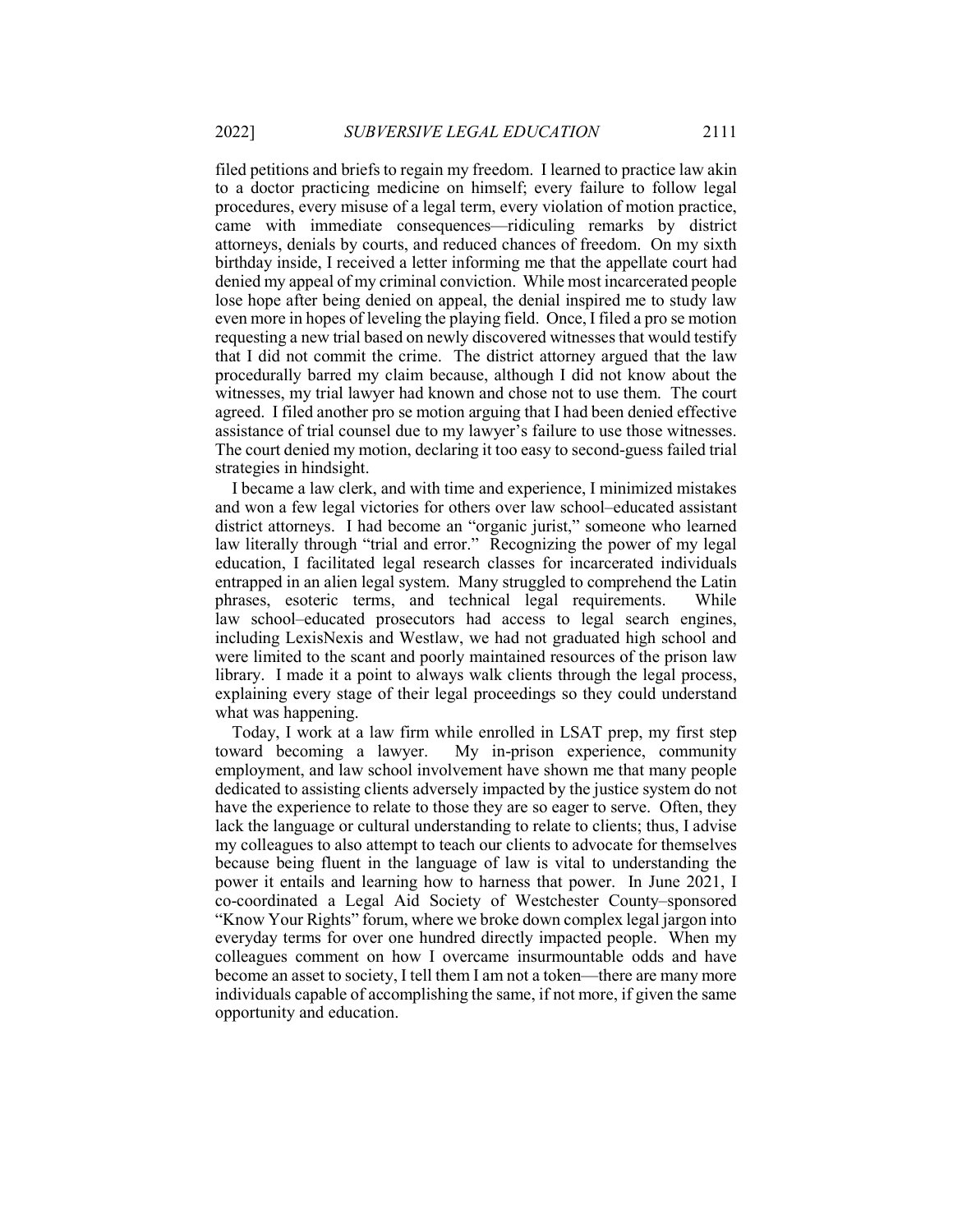I once read that "written laws are like spiders' webs, and will, like them, only entangle and hold the poor and weak, while the rich and powerful will easily break through them."122 Poor, uneducated people make up small insects; wealthy, educated individuals constitute larger organisms. To benefit intended targets, subversive legal education must include directly impacted individuals not only as authors but also as legal practitioners, providing the legal education, structure, and language necessary to attain self-agency. Today, I continue to fight for my innocence. Six months after my release, I filed yet another post-conviction motion to overturn my wrongful conviction, this time with a wealth of experience, an abundance of resources, and the assistance of an attorney. Although my lawyer is my attorney of record, I am actively involved in all strategic decisions and have agency over the arguments raised in the fight to clear my name.123

### D. Pro Se Litigation and Self-Representation

My name is Aron Pines, and my understanding of the law began with my experience as a pro se litigant. Sanborn and I called it swinging. We were locked up in the county jail when he first spoke about it. I was twenty-one with a murder charge and was preparing to go to trial. We spoke one night a few weeks before my court date. I was stressed—I did not trust my public defender enough to go to trial, but it seemed inevitable. "I don't do lawyers. I swing," Sanborn said, as he motioned like a batter with both hands. "I represent myself at trial."

Swinging.

During the three years I had been detained at the county jail, I had never come across someone who represented themselves in court. The rare times that anyone spoke before the judge, they were considered crazy. But Sanborn was not crazy. He epitomized the subversive legal education—a disruptor with a deep understanding of how the judicial system worked against him and the tenacity to strike back through litigation. The American justice system often exploits the lack of legal understanding on the part of the defendant. Access to proper legal resources is limited, as well as the means for defendants to be instructed properly on how to interpret and apply the law in relation to their own cases; yet Sanborn had upended the established norm.

Over the next few weeks, I tethered myself to his hip. I often found him sitting at his desk in the cell, his legs crossed, glasses loosely clinging to the bridge of his nose, a thick law book in his hand. I would ask him questions about litigation, discovery, statutes—and he would hand me the books he was reading and instruct me to go over certain chapters. One night in my cell, I was reading a section that focused on pro se representation. It was then that the idea to represent myself at my own trial made all the sense imaginable.

 <sup>122.</sup> Plutarch, Solon: The Lawmaker of Athens, A HISTORY OF GREECE, https://www.ahistoryofgreece.com/biography/solon.htm [https://perma.cc/PM9Y-C5C6] (last visited Mar. 4, 2022).

 <sup>123.</sup> At the time of this writing, the motion is pending.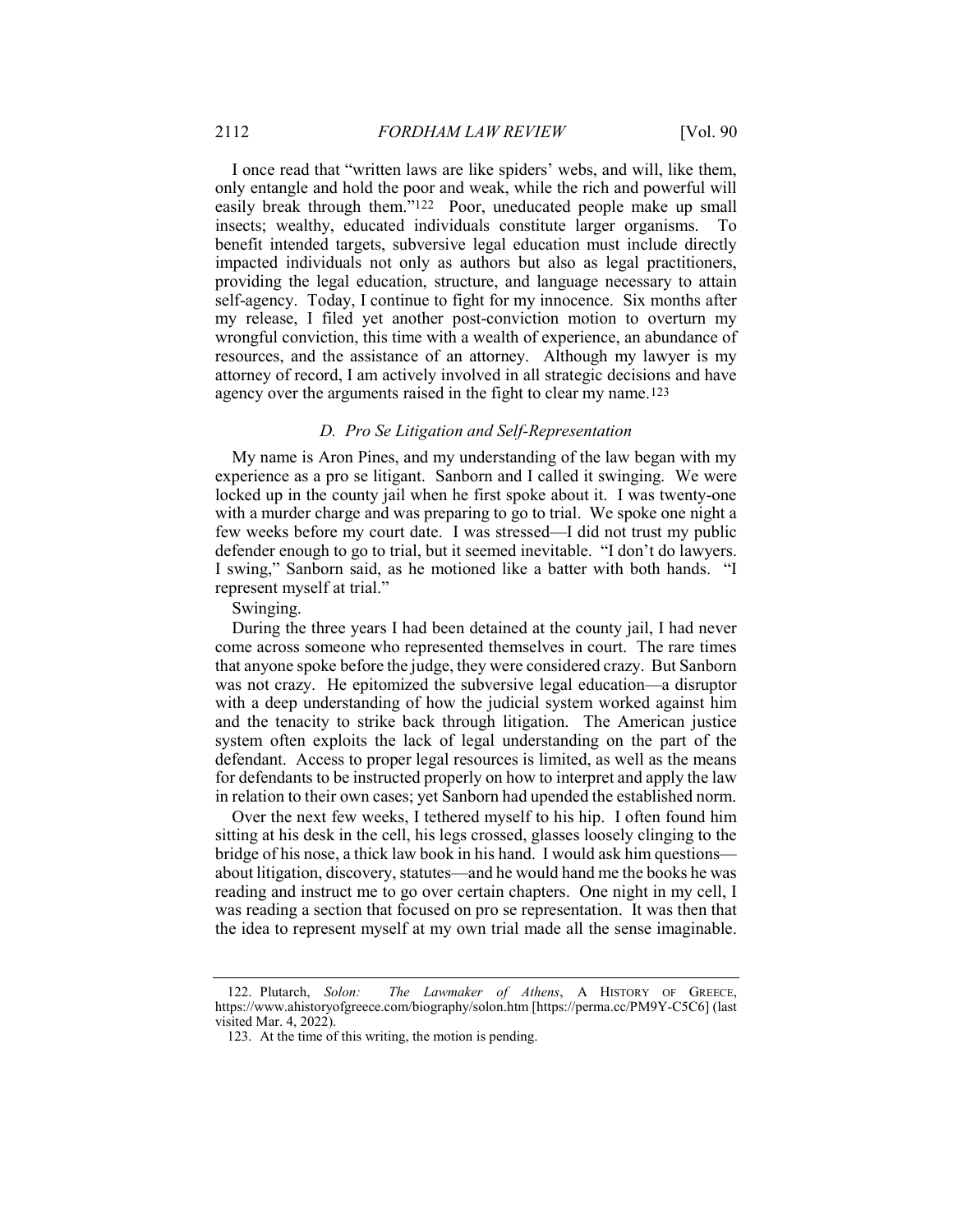The following month, the trial court held a *Faretta* hearing<sup>124</sup> to approve my right to waive counsel. I was then granted access to the law library every day rather than one hour a week. Sanborn and I went to work immediately. We started by going over the different articles of evidence, parts of a trial, and the U.S. Constitution. We spent hours walking the yard, talking litigation, or in the multipurpose room, going over discovery and witness profiles and preparing a defense. I discovered, through the veil of complex legal jargon, that the law oriented itself toward impartial logic, yet there was an element of fluidity that allowed for logic to be challenged and redefined; that each case presented a variety of components that evince a different way of interpreting law and prior precedent. The law galvanized my creativity; a breath of fresh air in a claustrophobic void. It allowed me to reclaim an essence of life that I had lost, an agency that would propel my ambition for liberation. Over the summer that year, I drafted my own legal brief in defense of a motion that the state had submitted to the court. The prosecutor had moved to submit evidence under New Jersey Rule of Evidence 803(c)(3), or the state-of-mind exception to the hearsay rule; but the evidence was inflammatory and could violate my right to a fair trial. I argued using New Jersey Rule of Evidence 403(a), which requires the court to exclude relevant evidence if its probative value is outweighed by its risk to cause prejudice. I would have never stood a chance had I still been ignorant of the law. In the fall, we argued before the court and the judge ruled in favor of the defense. Sanborn always told me you had to "muddy the waters" to challenge everything when it comes to liberating yourself—both body and mind. I was becoming a disruptor; someone who subverted the judicial process of being represented by court-appointed counsel.

Swinging.

Through my journey, I realized the significance of educating oneself about the law, especially those who are most vulnerable to the legal system's web. There exists a tragedy, an injustice, in the fact that the people most likely to be confronted with the carceral state are equally likely to neither have the resources needed to secure a legal education or adequate representation. This perpetuates a gross hierarchy of power: those confronted with the judicial system are exploited by this lack of resources and legal savvy. Defendants plead guilty, not always due to an actual matter of guilt, but sometimes due to an inability to navigate litigation, as well as a deep-rooted disenchantment toward the courts and its agents. Prior to developing legal knowledge as a pro se litigant, I too shared this disenchantment. I loathed the prosecutor, was suspicious of the judge presiding over my case, and was convinced that my public defender would not exhaust himself when representing me at trial. My decision to represent myself as a pro se litigant was a direct result of the

<sup>124</sup>. See Faretta v. California, 422 U.S. 806, 835 (1975) (a defendant has a Sixth Amendment right to represent oneself at trial, so long as the defendant has "voluntarily and intelligently" waived the right to counsel, "clearly and unequivocally declar[ing] ... that he wanted to represent himself" and did so voluntarily and intelligently, as may be established in a "Faretta hearing").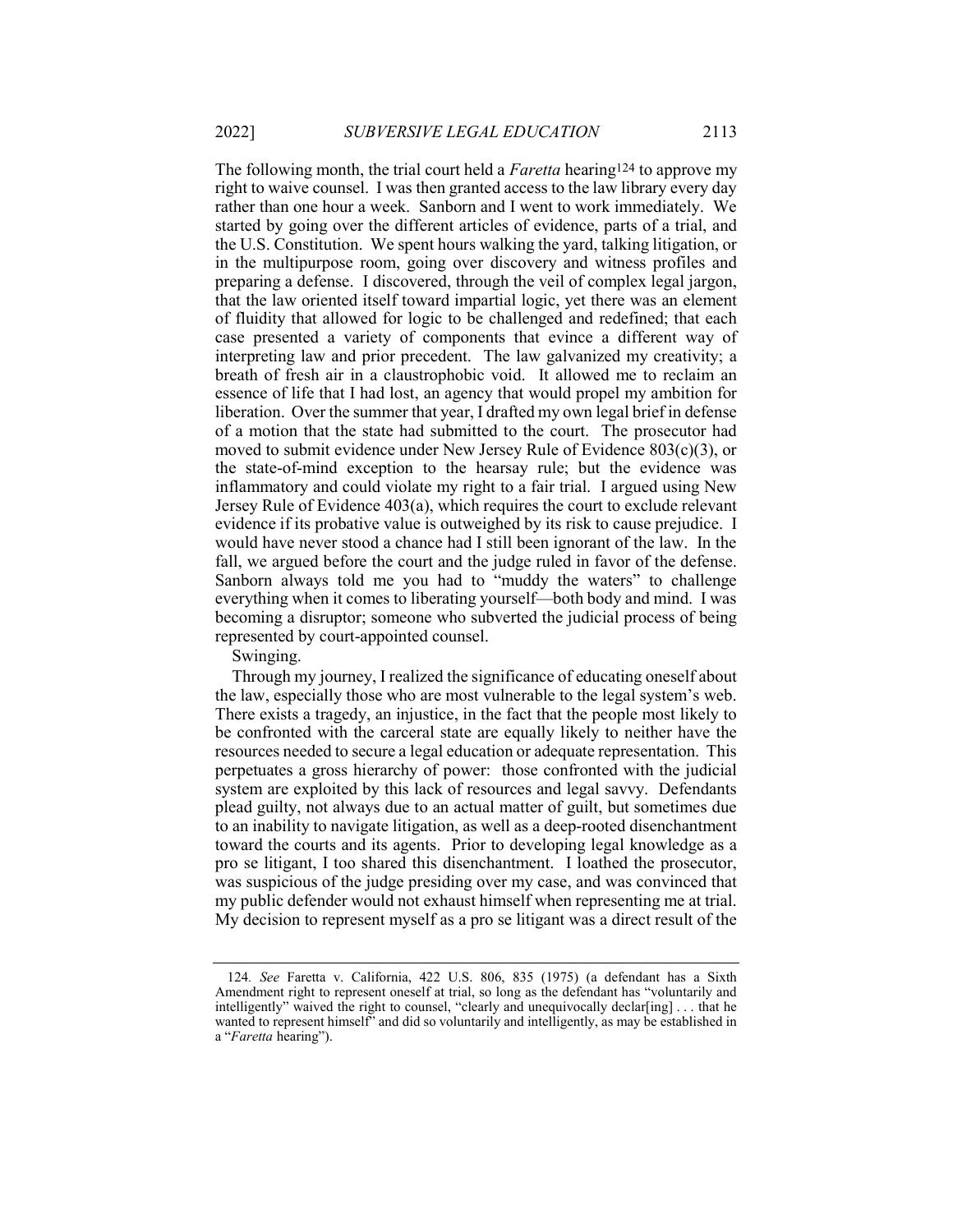lack of trust I held toward my court-appointed counsel. It illuminated the more egregious issues surrounding mass incarceration—a relational breakdown between defendants and the court-appointed counsel charged with properly representing them. Why else would a twenty-one-year-old kid relieve his attorney from the duty of defending him at trial?

Prior to becoming a pro se litigant, I believed that my fate was solely dependent on the ability and sincerity of my attorney; I never considered that I could take a proactive role and educate myself on the law. Sanborn shattered every misconception that I previously held toward the law. He demystified it. It no longer felt like some sacred weapon used by government officials to leverage power but rather something accessible and necessary a tool to be utilized when mitigating the stifling advances of a judicial system far too willing to exploit a population that it shows no incentive to inform. Subversive legal education seeks to operate as a bridge for the populations most at risk of exposure toward the prison industrial complex. It seeks to decenter the focus of law school as the only means of acquiring legal knowledge. I am an advocate for establishing a mechanism that would provide proper legal training for incarcerated populations, such as workshops and seminars designed to give a basic understanding of laws and constitutional rights and to teach the proper way of going over discovery. Providing legal access can be one method for shrinking mass incarceration. Legal education not only arms populations with the intellectual stamina to defend themselves in the judicial process but also fosters healthy cooperation between clients and attorneys. It is important for impacted populations to have a self-deterministic attitude toward freedom. We must obliterate traditional ways of navigating the judicial system and use agency to gain liberation.

# III. ABOLITIONIST VISIONS

The educational models in Part II illustrate that abolition cannot be achieved if visioning remains within the walls of law school. Steps created within law schools are reforms at most. We explore ways to approach abolitionist visions where legal knowledge is democratized and legal education is lifelong. As paralegals, formerly incarcerated poets, activists, and students, we bring critical insight from the global majority about the exclusivity of legal education. We work together to understand the systems that harm us and build legal tools to share with our communities. Subversive legal education means access and transparency with impacted communities and requires that legal scholarship includes all of our voices.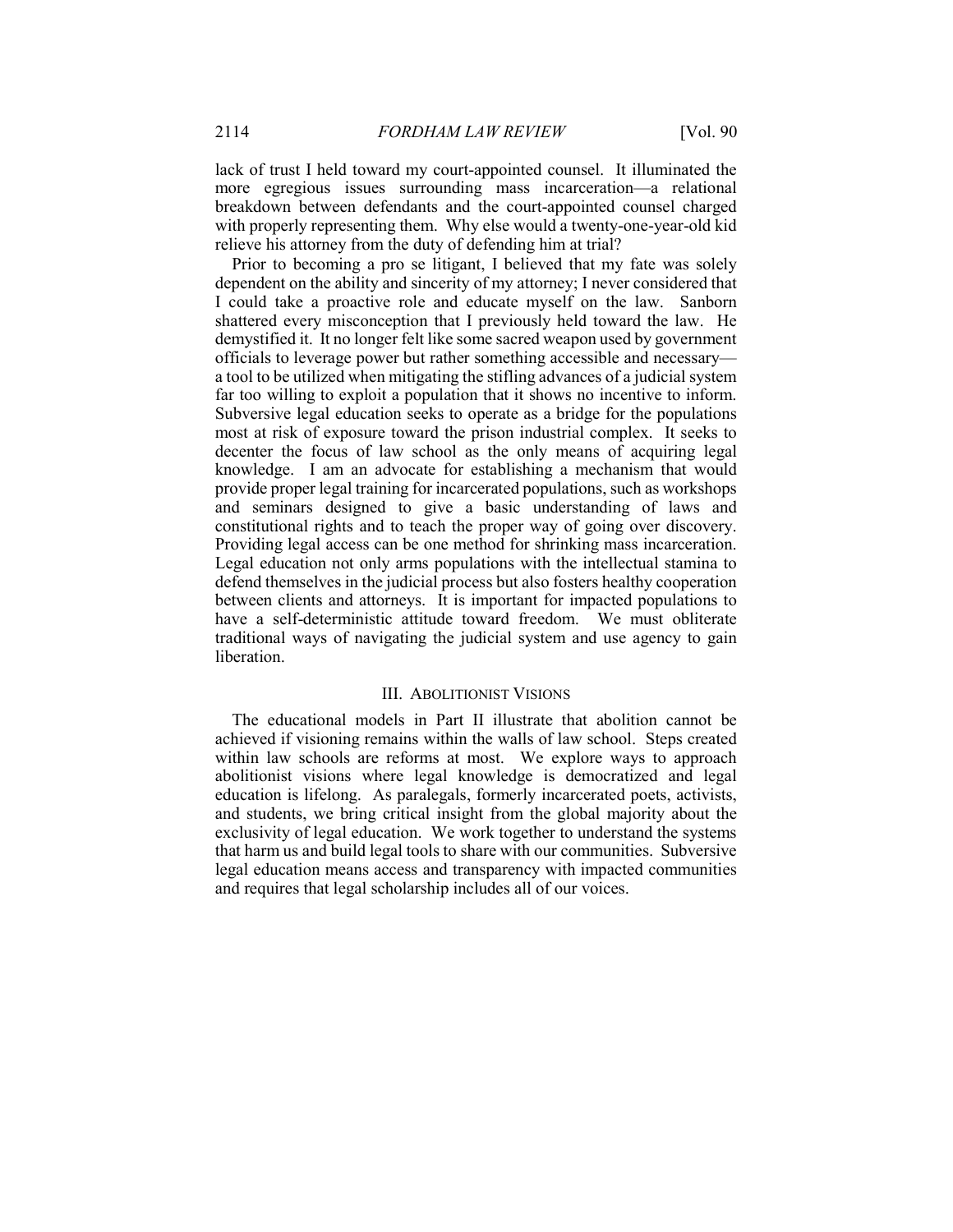## A. Legal Knowledge as a Right

Law is the language of power,<sup>125</sup> and "lawyers in the United States enjoy a near monopoly on the knowledge of what the law is and how it works."126 In a society where structural racism is pervasive, the arduous requirements for becoming a lawyer skew the monopoly White and wealthy.127 People who seek legal knowledge face several barriers.

Aundray Archer and Aron Pines illustrate these challenges through their experience with the carceral system. Archer writes of his first time in the prison law library: "It was smaller than a typical library, had no computers but plenty of shelves filled with dog-eared books, some missing pages, and others missing chapters thanks to incarcerated individuals who could not afford to pay for photocopies."128 Although the Supreme Court has held that incarcerated people have a right to adequate law libraries or legal assistance,129 most prison libraries lack adequate resources, or access to libraries is so circumscribed as to undermine any right to access 130

The inadequate access to legal knowledge in the carceral system exemplifies how unequal access to legal knowledge magnifies injustice. Pines observes:

The American justice system often exploits the lack of legal understanding on the part of the defendant. Access to proper legal resources is limited, as well as the means for defendants to be instructed properly on how to interpret and apply the law in relation to their own cases . . . .

. . .

This perpetuates a gross hierarchy of power: those confronted with the judicial system are exploited by this lack of resources and legal savvy. Defendants plead guilty, not always due to an actual matter of guilt, but sometimes due to an inability to navigate litigation, as well as a deep-rooted disenchantment toward the courts and its agents.131

<sup>125</sup>. See generally ROBERTO MANGABEIRA UNGER, KNOWLEDGE & POWER 80 (1975) (explaining that public rules are a language of power); Robert M. Cover, Nomos and Narrative, 97 HARV. L. REV. 4, 6 (1983) (arguing that law creates and maintains worlds); Gerald E. Frug, The Language of Power, 84 COLUM. L. REV. 1881 (1984).

 <sup>126.</sup> Bridgette Dunlap, Anyone Can "Think Like a Lawyer": How the Lawyers' Monopoly on Legal Understanding Undermines Democracy and the Rule of Law in the United States, 82 FORDHAM L. REV. 2817, 2817 (2014).

<sup>127</sup>. See supra Part I.

<sup>128</sup>. See supra Part II.C.

<sup>129</sup>. See, e.g., Bounds v. Smith, 430 U.S. 817 (1977).

<sup>130.</sup> See Dale Chappel, Are Prison Law Libraries Adequate?, PRISON LEGAL NEWS (Apr. 1, 2020), https://www.prisonlegalnews.org/news/2020/apr/1/are-prison-law-librariesadequate/ [https://perma.cc/5FNJ-NR32]; Alfred King, Prison Law Libraries Provide Inadequate Access to Legal Resources, SAN QUENTIN NEWS (Feb. 20, 2020), https://sanquentinnews.com/prison-law-libraries-provide-inadequate-access-to-legal-

resources/ [https://perma.cc/R8FF-FA6Y]; Atanda S. Sambo, Saliu A. Usman & Nafisa Rabiu, Prisoners and Their Information Needs: Prison Libraries Overview, LIBR. PHIL. & PRAC. (2017), http://digitalcommons.unl.edu/libphilprac/1467 [https://perma.cc/79BF-4FAD].

<sup>131</sup>. See supra Part II.D.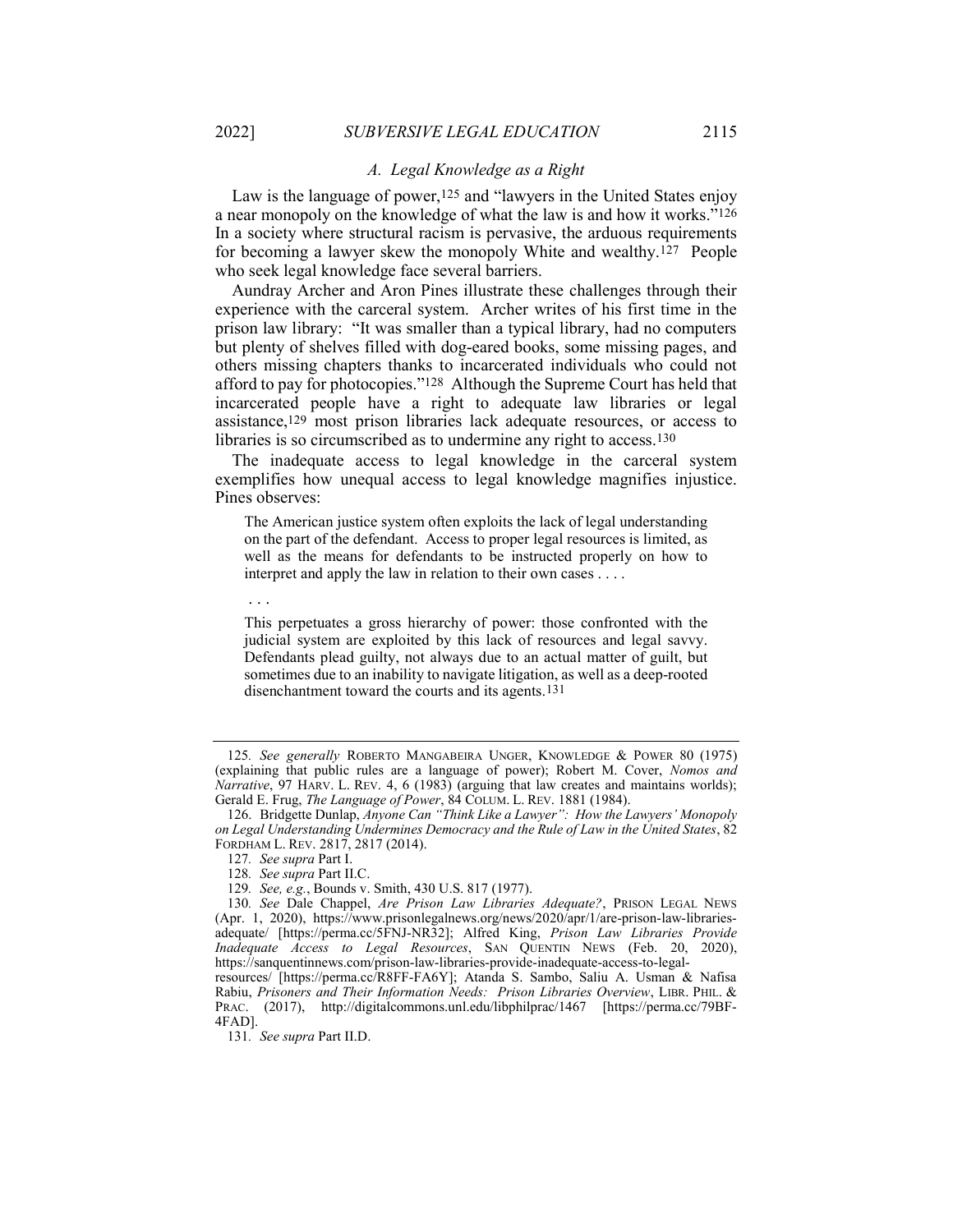Archer underscores this point: "[G]uilt had played no role in my conviction. My future had been shaped by people who spoke a language filled with incomprehensible terminologies and phrases and affirmed by twelve people who probably understood less than I had."132

Salmanova's case study, drawing on her childhood experiences as an immigrant enrolled in ESL classes, further underscores the negative impact of monopolized legal knowledge:

The law required my teachers to schedule English-language prep during my kindergarten recess hour—the only time I could even try to connect through play with other children. Neither I nor my family understood the rights of immigrant youth to participate in regularly scheduled activities, so I had to suffer through these forms of isolation and segregation. I internalized the direct harms of segregated schools and a lack of legal autonomy as personal deficiencies rather than as rights violations by the Department of Education. It was not until years later that I began to locate the legal language to understand or change the Department of Education's calculated neglect, racism, and classism through my studies at the City University of New York in literature and heterodox economics.133

The counter to a system in which legal knowledge and legal power disproportionately belong to the few is a system in which legal education is a right. As Archer reflects, "If I hoped to regain control over my future, I needed to begin by learning the language of law."134

When legal education is a right, the walls of law school must fall. Legal education would be available throughout society, becoming a central component of universal education, as core as math, reading, or history.135 The Peer Defense Project, for example, supports this by teaching ways to educate youth to become legal agents, democratizing legal knowledge and power.

Legal education should be freely available to all adults, not only students at community or four-year colleges, who seek to understand the laws that shape their lives. As both Archer and Pines demonstrate, legal education occurs in prison, and effective legal teachers do not need formal legal training. Their stories underscore the importance of a right to legal education throughout the carceral state for as long as it exists. Pines offers a way to fulfill the Supreme Court's aspiration of full and adequate access to legal knowledge:

I am an advocate for establishing a mechanism that would provide proper legal training for incarcerated populations, such as workshops and seminars designed to give a basic understanding of laws and constitutional rights and

<sup>132</sup>. See supra Part II.C.

<sup>133</sup>. See supra Part II.A.

<sup>134</sup>. See supra Part II.C.

 <sup>135.</sup> This parallels the way civics was once part of the established curriculum but goes further beyond the minimum of civics to developing mastery of legal language and concepts. See, e.g., Rebecca Winthrop, The Need for Civic Education in 21st Century Schools, BROOKINGS (June 4, 2020), https://www.brookings.edu/policy2020/bigideas/the-need-forcivic-education-in-21st-century-schools/ [https://perma.cc/HG3U-R7K9].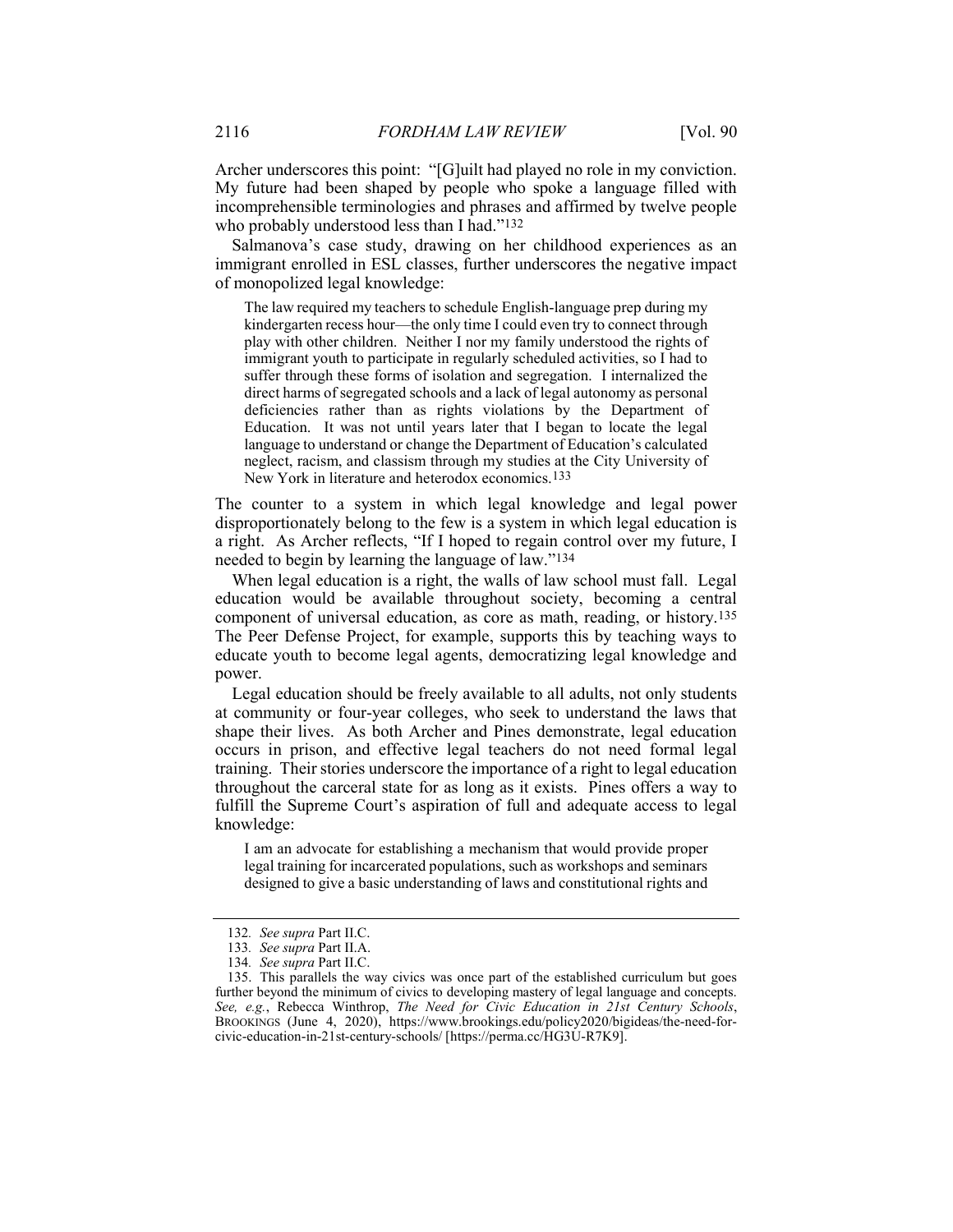to teach the proper way of going over discovery. Providing legal access can be one method for shrinking mass incarceration. Legal education not only arms populations with the intellectual stamina to defend themselves in the judicial process but also fosters healthy cooperation between clients and attorneys. It is important for impacted populations to have a self-deterministic attitude toward freedom.136

This mechanism further demands that the lawyer-client relationship works as a locus to share legal knowledge. Archer elaborates that, beyond mere representation, lawyers should "attempt to teach . . . clients to advocate for themselves because being fluent in the language of law is vital to understanding the power it entails and learning how to harness that power."137

Democratizing does not mean the end of schools specializing in law. Teachers of law—and legal services providers—can continue to seek specialized training at law schools.

#### B. Democratizing Legal Power

Democracy requires a democratic and participatory approach to determining who has the power to participate in the legal system. To fully accomplish that goal—for people more generally to understand and harness the power of the law—we must abolish our system of licensing the privileged few. Instead, it should be replaced with a system that opens the legal system to advocates with a wide range of training and expertise, much like the organic jurists and community legal advocates we highlight.

Gerald López, who coined the term rebellious lawyering and inspired community and progressive lawyering, has long argued for the value of legal advocates without law degrees.138 Drawing on the work of information economists who maintain that "[c]ontributing to and drawing upon what we collectively know ... can ... transform the ... way we govern ourselves,"139 López opines, "No longer would our democracy honor more often in the breach than in the observance of the claim that decisions reflect the input of everyone—including 'ordinary folks' of all races, cultures, genders, and income levels."140

Consider parent advocates, a type of peer advocate trained to help parents procure solutions at the agency level and facilitate community organizing.141

<sup>136.</sup> See supra Part II.

<sup>137</sup>. See supra Part II.

<sup>138</sup>. See Jessica A. Rose, Rebellious or Regnant: Police Brutality Lawyering In New York  $City, 28$  FORDHAM URB. L.J. 619, 622–23 (2000) (outlining López's "rebellious lawyering" as a professional or lay lawyer's use of lawyering skills to alleviate a subordinated position, in contrast with "regnant lawyering" perpetuating traditional power inequities between lawyer and client and between client and society).

 <sup>139.</sup> Gerald P. López, Shaping Community Problem Solving Around Community Knowledge, 79 N.Y.U. L. REV. 59, 64 (2004).

<sup>140</sup>. Id.

 <sup>141.</sup> Jane M. Spinak, They Persist: Parent and Youth Voice in the Age of Trump, 56 FAM. CT. REV. 308, 314–15 (2018).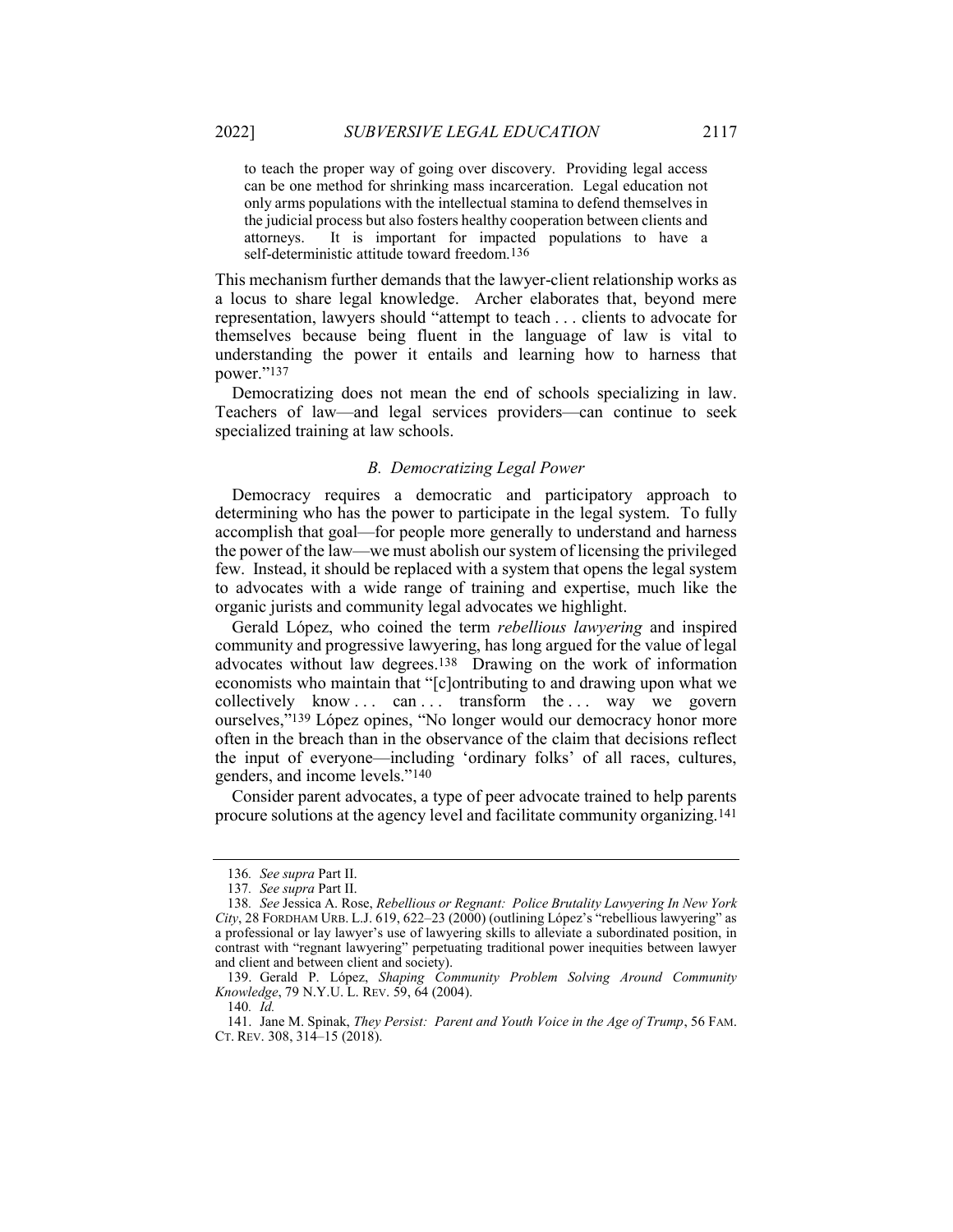An example of parent advocate training is the Child Welfare Organizing Project's (CWOP) Parent Leadership Curriculum, "a [six]-month training program for parents with child welfare experience to learn about the child welfare system, to learn how to effectively advocate for themselves, and to learn how to help other parents advocate for themselves."142 CWOP-trained parent advocates were hired to work at CWOP, foster care agencies, and family defense practices.143

The Bronx Defenders, viewing parents as collaborators and coequal problem solvers, similarly created the Parent Liaison Institute, "a community-based twelve-week advocacy training program":144

Former and current clients, social workers, criminal defense lawyers, family defense lawyers, doctors, psychiatrists, and community activists jointly created the curriculum . . . . The goal was for all of the participants to bring knowledge and skills back to their neighborhood, and . . . to become employed as parent advocates in local child welfare agencies.<sup>145</sup>

This model recognizes community and lived experience, decentering lawyers in empowerment and knowledge production. This community-built and community-led program informed by lived experience did not rely on institutional measures of expertise.

Salmanova's discussion of the Peer Defense Project also illustrates how individual offices can provide training for impacted individuals to analyze their lived experiences through a legal framework. The Peer Defense Project created mechanisms for youth litigants to participate in their own advocacy and understand how their experiences in the New York City educational system illustrate the legal violations by city and state actors. The Peer Defense Project models this approach from the beginning by reviewing the retainer agreement as an exercise for facilitating dialogue where youth litigants can ask questions and share knowledge with their licensed advocates. The Peer Defense Project developed the "First Five" to facilitate meetings and utilized platforms such as Instagram to translate various aspects of litigation, exemplifying a collective approach not limited to those already involved, inviting others in.

For Archer and Pines, learning the law was not simply a means of understanding legal strategy as clients but a means of representing themselves in court. Both underscore the importance of self-determination and helping peers learn and understand the law.

The case studies are not geared solely toward individual and collective empowerment. This is a radical departure from formal legal education and licensing that focuses on individual development. Community legal advocates and organic jurists learn the law to become proficient in translating legal concepts for their community and translating lived experience into legal

 $145$  Id.

<sup>142</sup>. Id. at 316.

<sup>143</sup>. Id.

 <sup>144.</sup> Kara R. Finck, Applying the Principles of Rebellious Lawyering to Envision Family Defense, 23 CLINICAL L. REV. 83, 102 (2016).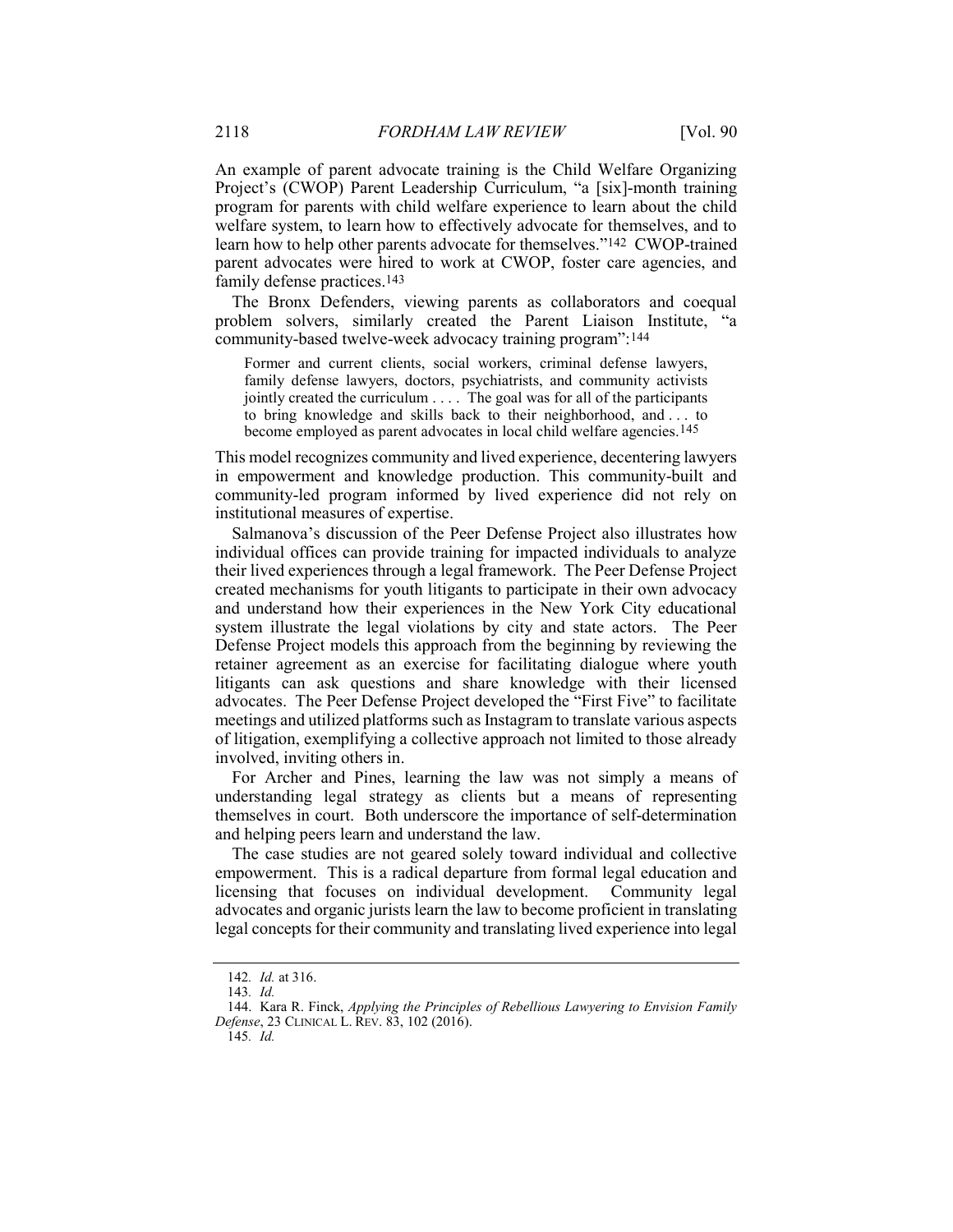advocacy. Rather than relying on sources purely from the academy, community legal advocates create knowledge with and for the community in order to democratically build legal power. Community legal advocates share a perspective with the community that is extremely underrepresented in traditional spaces.

To democratize legal power, the requirements of law school and bar admission must be abolished.146 Our case studies demonstrate the success of sharing legal knowledge in service of exercising legal power. The Peer Defense Project created a civil procedure workshop for youth litigants to understand how their case would move through the court system. Incarcerated folks, even in harsh conditions with limited resources, learn and teach the law, representing themselves and others.

Until the introduction of unauthorized practice laws of the early twentieth century, transactional legal representation was unregulated. Until the creation of the organized bar in the late nineteenth century and the accompanying uniform and restrictive admissions requirements, bar admission required only a few questions by a judge. Many low-cost law schools providing the opportunity for legal education to students from low-income backgrounds existed early in the twentieth century.147 Some did not require high school degrees, and none required a college education. In response, the ABA and the Association of American Law Schools tightened requirements, and these schools declined. Scholar Henry Drinker viewed "Russian Jew Boys" as the greatest threat to professional ethics, requiring deterrents like college.148 From our modern perspective, there is little justification for the requirements that too many uncritically embrace today.149

# C. The Pedagogy of "Nothing About Us Without Us"

In a democratic legal regime, the people are central to the legal narrative. This understanding should shape teaching and scholarship. Unfortunately, as our case studies highlight, the prevailing legal narrative is one created by lawyers for lawyers. In a law school classroom or in court, lawyers and judges write for the most part about those outside their group. Rarely do

 <sup>146.</sup> We are of course open to forms of consumer protection so long as they do not serve to reimpose a monopoly on legal power. We also recognize that the requirements of law school and the bar exam were not even widespread until the late nineteenth century. See BENJAMIN H. BARTON & STEPHANOS BIBAS, REBOOTING JUSTICE: MORE TECHNOLOGY, FEWER LAWYERS, AND THE FUTURE OF LAW 60–61 (2017).

<sup>147</sup>. See ROBERT STEVENS, LAW SCHOOL: LEGAL EDUCATION IN AMERICA FROM THE 1850S TO THE 1980S, at 99–101 (1983).

<sup>148</sup>. Id. at 184 n.41; see also id. at 99–101, 176; cf. Russell G. Pearce, Teaching Ethics Seriously: Legal Ethics as the Most Important Subject in Law School, 29 LOY. U. CHI. L.J. 719, 732–33 (1998).

<sup>149</sup>. While many commentators accept the existing requirements without question, some leading scholars have indeed sought to rethink legal education, especially with regard to ways to provide more opportunities to people from low-income backgrounds. See, e.g., BENJAMIN BARTON, FIXING LAW SCHOOLS: FROM COLLAPSE TO THE TRUMP BUMP AND BEYOND (2019); BRIAN Z. TAMANAHA, FAILING LAW SCHOOLS (2012).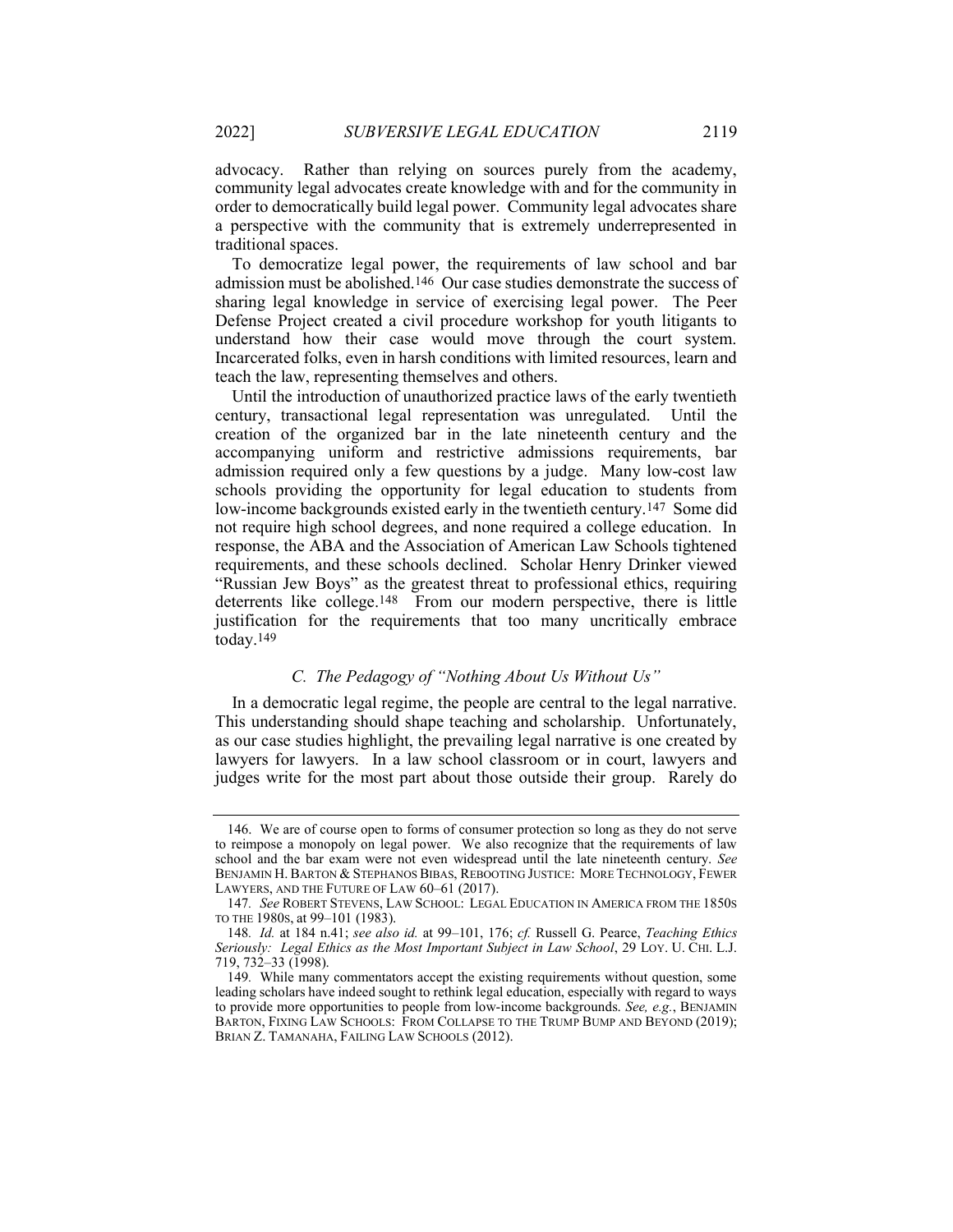those impacted by the law have a role in shaping that narrative, in teaching and writing about law, or in constructing legal opinions. As a White space, the legal profession is not a representative or democratic space.

Tarnavska has shared an antidote to otherizing those impacted by law. "Nothing about us without us" demands that impacted individuals engage as active participants in their own advocacy. Through this lens, law cannot be understood without the participation and perspective of those who experience it.

Similarly, when legislators who had never experienced incarceration visited his prison, Archer and other incarcerated men stressed that plans about them should not be devised without them; legislators who had never experienced incarceration would not get it right without working with those who had lived experience. As Archer says, "subversive legal education must include directly impacted individuals not only as authors but also as legal practitioners."150 Access to subversive legal education for those most subject to the legal system constitutes a major step toward equality, diversity, and inclusion.

Abolishing legal education as it exists cannot happen without leadership from those impacted by the law and the effects of legal education. Those directly impacted are our educators; more than simply being invited to the space within law school walls, they must be seen as educators who will lead the practice of abolition through visioning and imagination, within and beyond the walls of law school.

#### CONCLUSION: ABOLITION IS IMAGINATION

This Essay begins with reformist steps and ends with abolition of the existing system in favor of a democratic and participatory model of legal education. Our reformist steps join with Bennett Capers in opening the doors of law schools and ending law school as a White space.151 At minimum, the discriminatory outcomes that pervade legal education and bar admission require rethinking every step in the established process. Or, rather than seek facially neutral justifications for racist policies, we should reject them altogether in favor of anti-racist policies that promote equality among racial groups.

But reformist steps are only a temporary step toward a just society. Subverting injustice requires a world where the walls of law school and the organized bar do not obscure and monopolize legal knowledge and power. We do not claim to offer a blueprint for democratizing legal knowledge and power. It would be misguided to expect a law review essay—of all the available tools—to be such a vehicle. We imagine legal education beyond the existing walls of law school and the gates of the legal profession. We do seek to abolish law school as the only location for education and the profession as the only avenue for advocacy.

<sup>150.</sup> See supra Part II.

<sup>151</sup>. See Capers, supra note 14.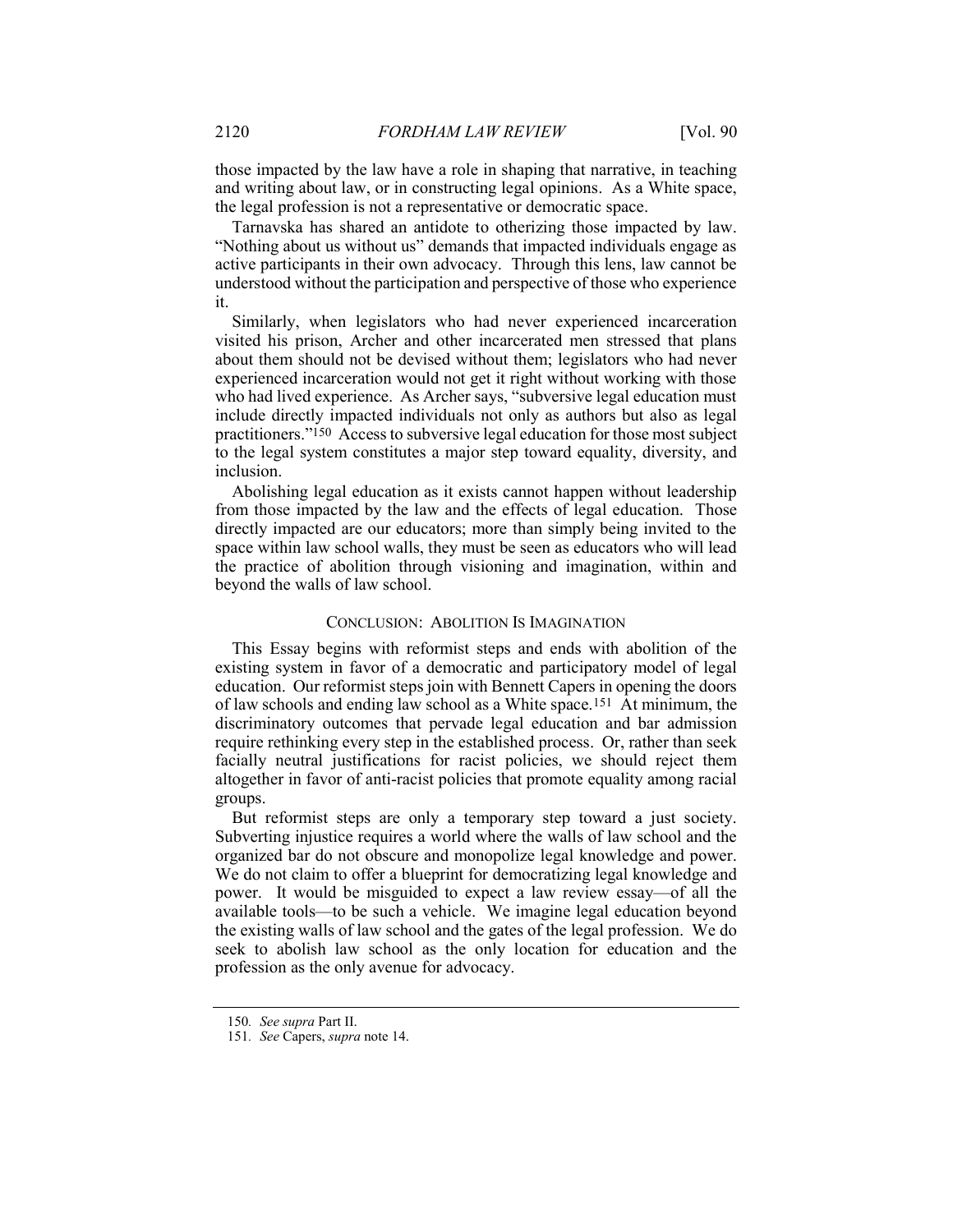Abolition requires "work in solidarity with others toward the world as they wish for it to be,"<sup>152</sup> so we imagine building together. We imagine those traditionally viewed as experts sharing their platforms with those who are not. We imagine many more articles coauthored by lawyers passionate about social justice issues and those most directly impacted who have gained expertise through lived experiences. This is the pedagogy of "Nothing About Us Without Us"—all teaching and scholarship of law must include the participation and wisdom of those impacted by the law.

As we model, abolition is a gradual, collaborative process requiring many perspectives, particularly of those most acutely impacted by racist and oppressive punishment mechanisms. Historically, the abolitionist movement has been a movement of growth away from morally unsustainable practices.153 The abolitionist movement is concerned with repair, restoration,154 and hope.155 Abolition without addressing the social ills without implementing creative, imaginative reforms to build alternative systems that prioritize healing and potential and that we create hand-in-hand with those most impacted by social ills—is irresponsible, only making already existing harmful mechanisms look all the more desirable.

We imagine a world where other locations for legal education besides law school are robustly supported. So that police officers are not giving children their first lesson in the law, we imagine a cumulative development of legal education in grades K–12, when youth are taught their rights and discuss questions of accountability and repair. We imagine a world where legal education is well resourced in prisons and jails for as long as the carceral state exists. We imagine a system of legal knowledge that empowers community legal advocates, litigants partnering with trained legal services providers, and pro se litigants.

To achieve abolition, we must practice imagination. With imagination, the master's tools can be repurposed; they can be democratized to be reclaimed as the people's tools.156

 <sup>152.</sup> Keeanga-Yamahtta Taylor, The Emerging Movement for Police and Prison Abolition, NEW YORKER (May 7, 2021), https://www.newyorker.com/news/our-columnists/theemerging-movement-for-police-and-prison-abolition [https://perma.cc/JRH4-K4UZ].

<sup>153.</sup> See Allegra M. McLeod, Prison Abolition and Grounded Justice, 62 UCLA L. REV. 1156, 1161 ( $2015$ ) (defining prison abolition as "a transformative goal of gradual decarceration and positive regulatory substitution wherein penal regulation is recognized as morally unsustainable").

<sup>154</sup>. See Taylor, supra note 152.

<sup>155</sup>. Id. ("Hope is a discipline. We must practice it daily." (quoting Mariame Kaba)).

<sup>156</sup>. See Lorde, supra note 4, at 1–2. Lorde's famous quote, "the master's tools will never dismantle the master's house," is often misinterpreted to mean that the tools of institutions cannot be repurposed to achieve something other than what the master intended. Id. Using the master's tools in the way the master intended would mean that "only the most narrow parameters of change are possible and allowable." Id. But if the master used differences to "divide and conquer" and we instead used differences to "define and empower," we would find use for the tools. Id.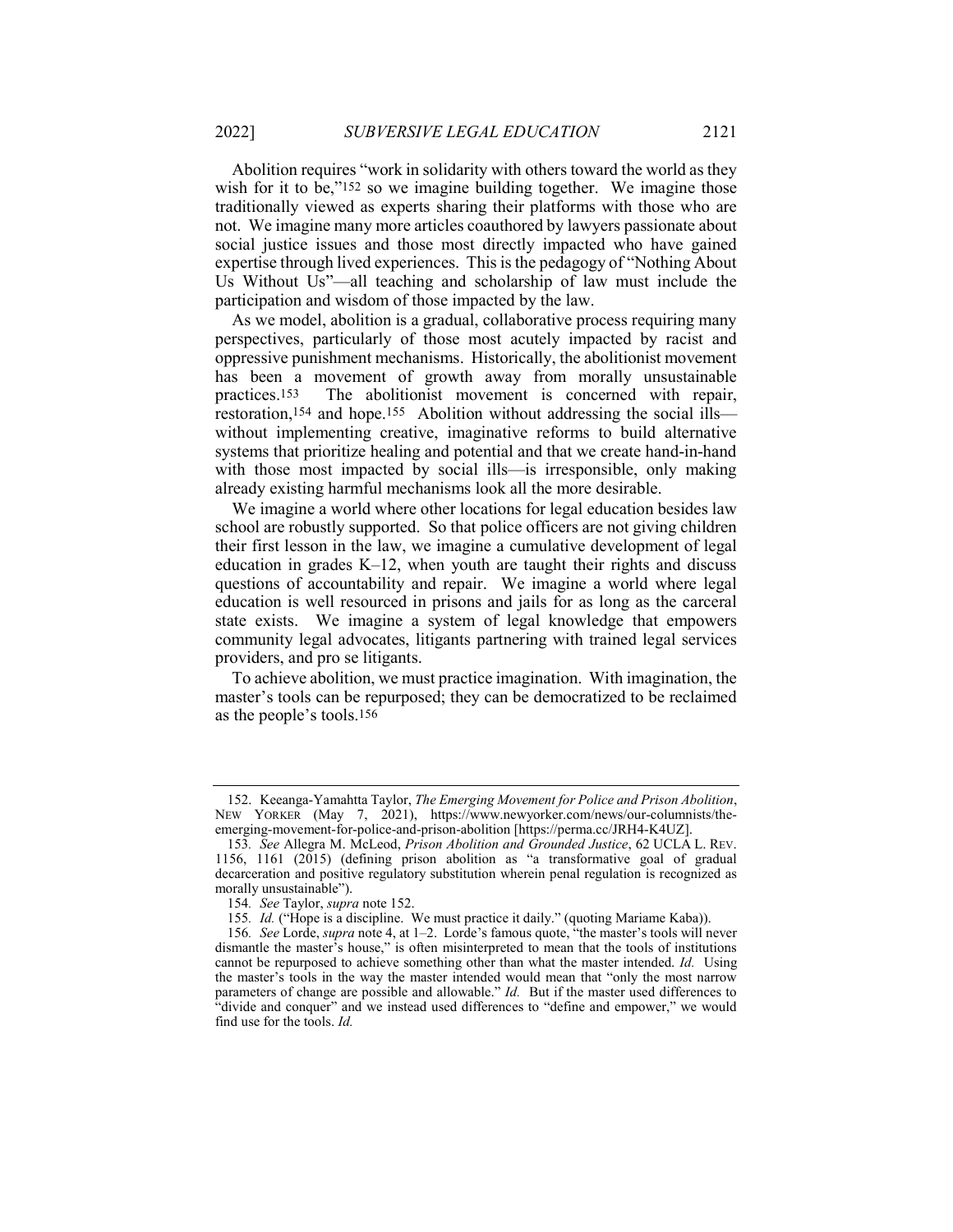# APPENDIX A

# "First Five": A Technology to Expand Youth Access and Power in Exploring Litigation

## 1. Confidentiality Review

While knowledge and experience are personal, establishing an understanding of confidentiality allows for ideas, identities, and developments to be protected or projected with consent.

#### 2. Capacity Check

During each meeting, the facilitators consider each participant's individual needs and boundaries as we move through challenging conversations about race, trauma, and litigation with people across age, identity, and experience.

# 3. Accommodations Check

Enabling Live Transcript: Auditory processing is centered in COVID-era telecommunications, however maintaining visual cues helps to facilitate an added layer of information understanding.

Cameras, Mics, and Tele-Accessibility: Practicing an intergenerational effort recognizes capacities vary—especially in what being present looks like. Addressing in the beginning of virtual meetings how people can participate opens up the ability to voice expertise without the pressure of conforming to any particular form.

Trigger Warnings: Trauma responses are managed differently. We recognize the importance of identifying and preparing participants to grapple with potentially triggering content.

#### 4. Agenda Review

With a walk-through of an agenda, everyone who is present is both able to consent to the course of events, as well as add any additional topics. Furthermore, the combination of intention and agenda helps focus clarity checks but does not impose limitations. For instance, we create space throughout the meeting for pauses; one can choose to bring forward questions, but simply sitting with information is integral to processing.

# 5. Role Assignment.

In a youth-led and intergenerational space, we create clarity around facilitation, pacing, and notetaking so we can share in leadership and participation.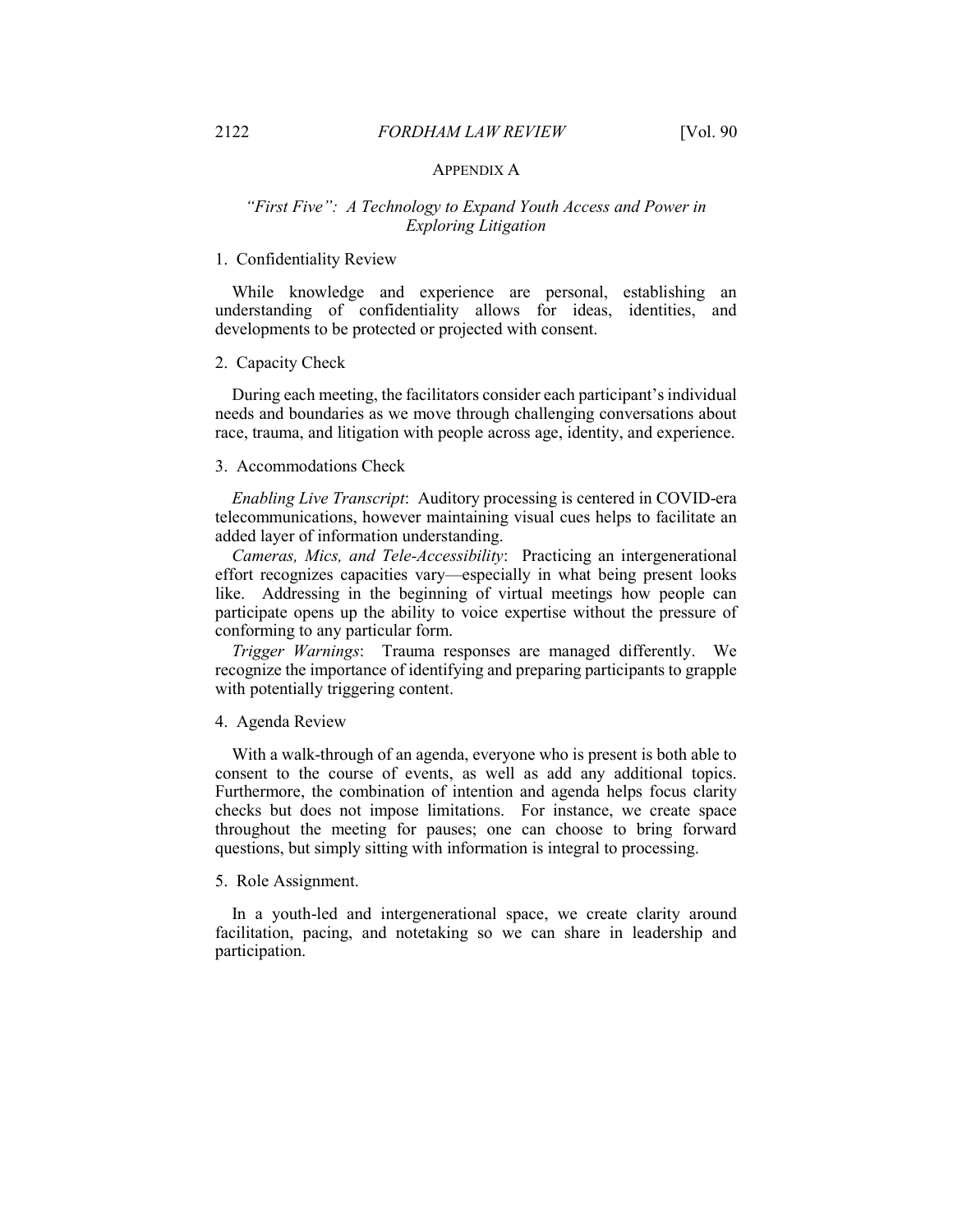#### APPENDIX B

# First Post: Sharing the Background of the Case and the Complaint

We created our social media launch after the filing of our litigation. The ongoing manner of legal cases presented us with a specific opportunity: first, introduce IntegrateNYC v. State of New York.

Our first post needed to articulate that our schools were racist; they violated our constitutional rights to a sound basic education. Despite over seventy years since *Brown v. Board of Education*,<sup>157</sup> schools are more segregated than ever. Violating rights to equal protection, schools actively breach student human rights.

While restitution takes time to develop, this suit came with demands. Following the framework of the 5 R's, students' demands were cited as follows on bright illustrations:

- The right to inclusive, anti-racist schools and curriculum
- Access to resources for students to actively identify and dismantle racism
- Culturally responsive mental health supports
- Diverse educators

We name and define the parties involved: plaintiffs, defendants, intervenors. As such, the post carries a slide to name the respondents at the local and state levels. Furthermore, the post defines intervenors. After the case was filed, an organization was able to obtain permission from the judge to enter this litigation. They are a third party aligned with the defense: intervenors.

We identify organizations, including PS 132 Parents for Change and the NYC Coalition for Educational Justice. Youth-led IntegrateNYC is also among the organizational plaintiffs. This post helps articulate their role in pursuing their rights. It also helps to avoid jeopardizing the privacy of individual clients. Using functions like tagging, Instagram allows us to directly connect anyone on the page to the networks involved.

This resource is available in English, Spanish, French, and Mandarin. The virtual press conference breaks up posts about the litigation. The combination of these five posts were guided by a UDL framework. The social media platform makes it easy to display many points of access. This post distills the complaint, yet information sharing is versatile. We create this replicable repository, amplifying print media coverage. With the space

<sup>157</sup>. 347 U.S. 143 (1954).